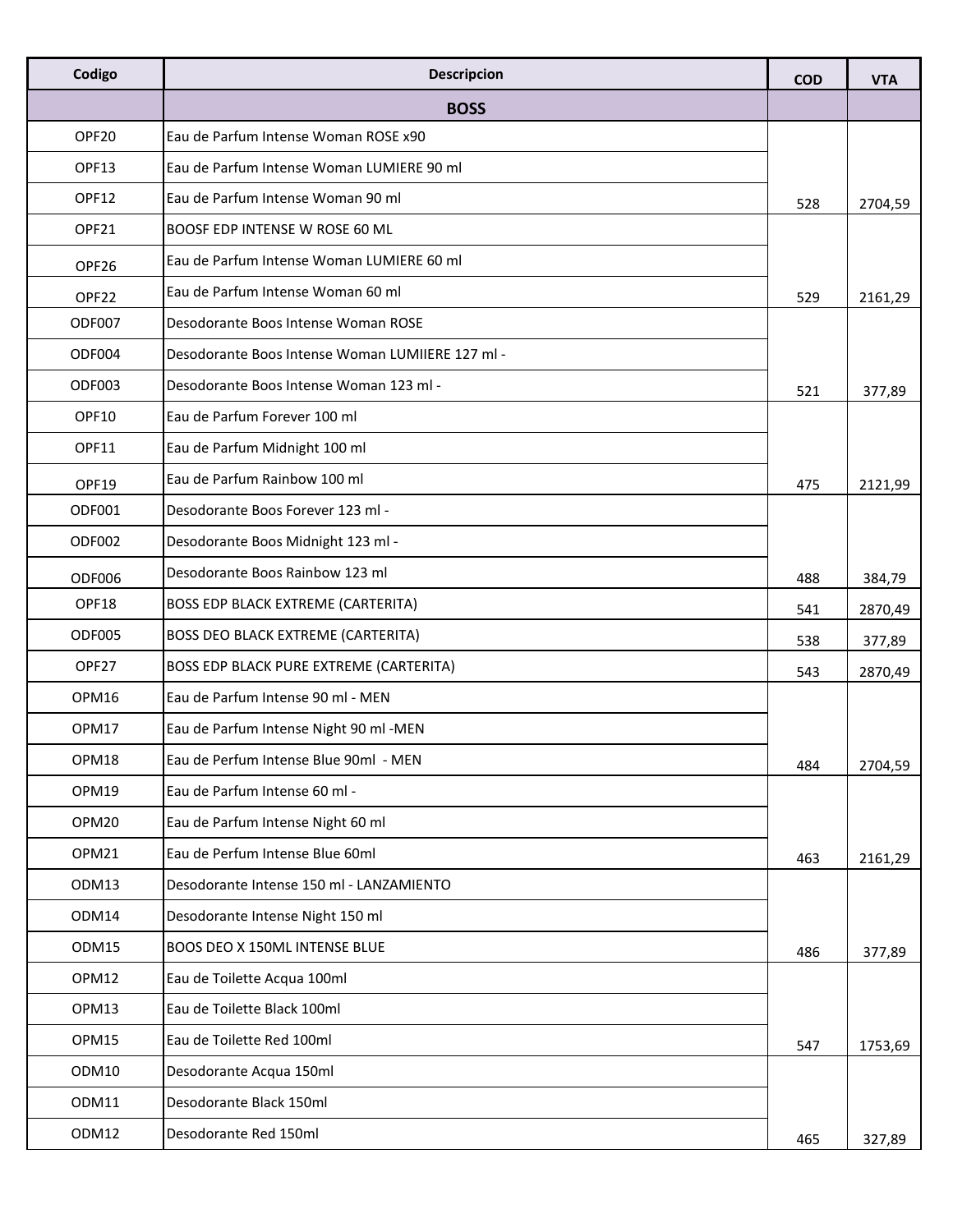|               | <b>WELLINGTON POLO CLUB</b>                      |      |         |
|---------------|--------------------------------------------------|------|---------|
| PPF02         | Wellington polo club femenino Rojo Edp 90 ml     |      |         |
| PPF01         | Wellington polo club femenino Rosa Edp 90 ml     | 573  | 2652,69 |
| PDF01         | Desodorante polo femenino Polo Club Rosa         |      |         |
| PDF02         | Desodorante polo femenino Polo Club RoJO         | 574  | 381,39  |
| PPM05         | WELLINGTON POLO CLUB LEGEND EDP 120 M            | 1547 | 3134,29 |
| PDM04         | WELLINGTON POLO CLUB LEGEND DEO 150 ML           | 1548 | 381,29  |
| PPM01         | Wellington Polo Club Edp 90 ml-RED               |      |         |
| PPM03         | Wellington Polo Club Edp 90 ml - NEGRO           |      |         |
| PPM04         | WELLINGTON POLO BLUE EDP 120 M                   | 536  | 2770,19 |
| PDM01         | Desodorante Wellington Polo Club 150 ml-RED      |      |         |
| PDM02         | Desodorante Wellington Polo Club 150 ml - NEGRO  |      |         |
| PDM03         | Desodorante Wellington Polo Club 150 ml- BLUE    | 535  | 381,29  |
| PPM08         | WELLINGTON POLO CLUB EDP 60ML AZUL               | 1551 | 1941,29 |
|               | <b>KOSIUKO</b>                                   |      |         |
| KP137         | Eau de Parfum Shine 100 ml -                     |      |         |
| KP138         | Eau de Parfum Shine Black Rose 100 ml -          | 1562 | 2433,39 |
| KP139         | Eau de Pärfum Shine Gold 100 ml                  |      |         |
| KDF029        | <b>KSKF DEO SHINE</b>                            |      |         |
| <b>KDF030</b> | Desodorante Shine Black Rose 127ml - LANZAMIENTO | 1560 | 379,99  |
| KDF031        | Desodorante Shine Gold 127 ml                    |      |         |
| KB141         | Body Mist Rose 150 ml                            |      |         |
| KB142         | Body Mist Vintage 150 ml                         | 1568 | 0       |
| KB143         | Body Mist California Valley 150 ml               |      |         |
| KDF015        | Desodorante Rose 123 ml                          |      |         |
| KDF016        | Desodorante Vintage 123 ml                       | 1555 | 316,49  |
| <b>KDF017</b> | Desodorante California 123 ml                    |      |         |
|               | <b>STONE</b>                                     |      |         |
| SP128         | Eau de Perfum B&W BLACK 100ml                    |      |         |
| SP129         | Eau de Perfum B&W WHITE 100ml                    | 1537 | 1835,29 |
| SDM069        | Desodorante B&W Black                            |      |         |
| SDM070        | Desodorante B&W Withe                            | 1540 | 367,79  |
| SP124         | Eau de Parfum Blue 100 ml                        |      |         |
| SP125         | Eau de Parfum Black 100 ml                       |      |         |
| SP126         | Eau de Parfum Silver Brick 100 ml                |      |         |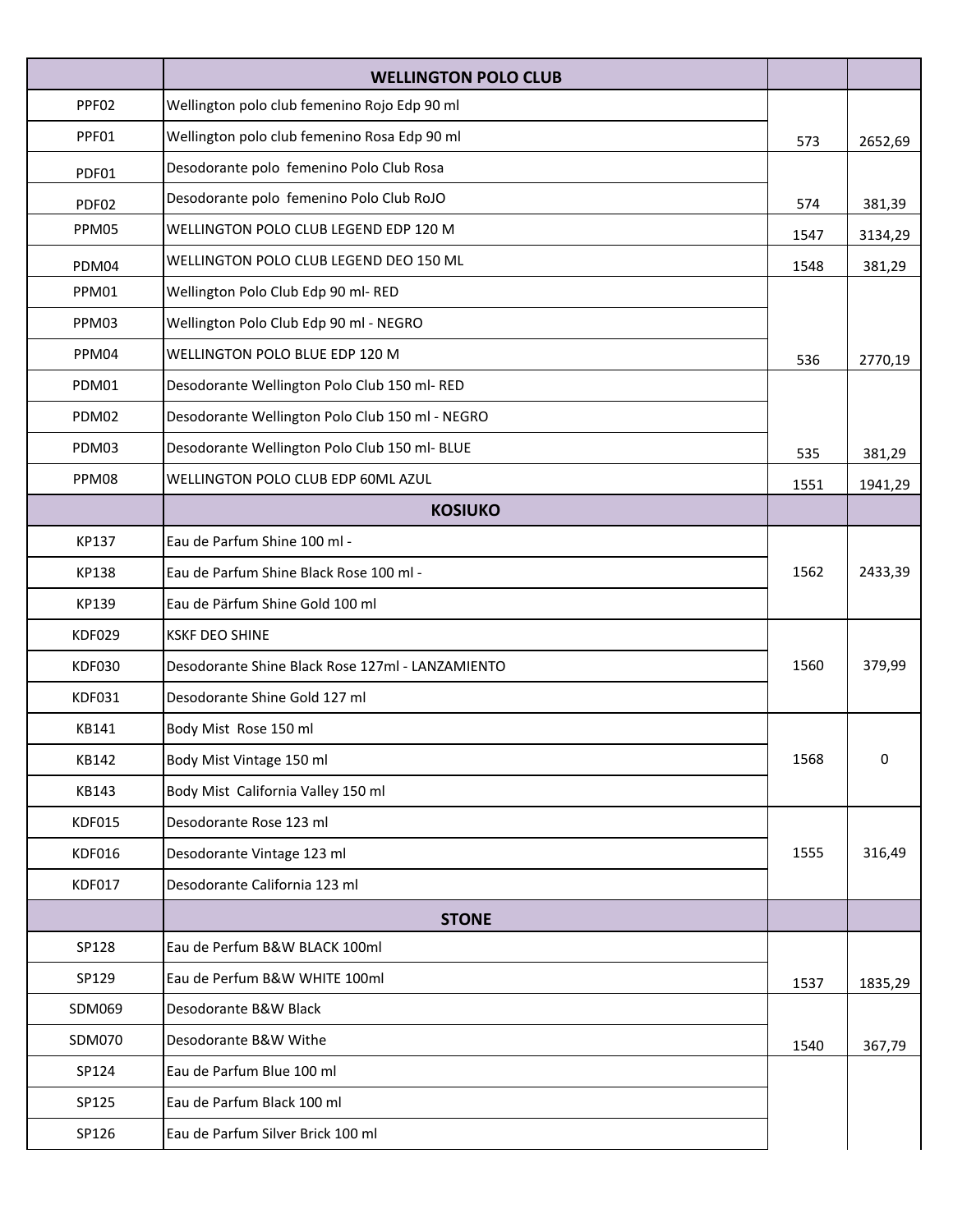| SP127         | Eau de Parfum Terra Gold 100 ml                    | 1552 | 1355,29 |
|---------------|----------------------------------------------------|------|---------|
| SDM035        | Desodorante Blue 150 ml                            |      |         |
| SDM036        | Desodorante Black 150 ml                           |      |         |
| SDM067        | Desodorante Silver Brick 150 ml                    |      |         |
| <b>SDM068</b> | Desodorante Terra Gold 150 ml                      | 1553 | 347,89  |
|               | <b>TASCANI</b>                                     |      |         |
| HPM05         | Eau de Parfum Tascani Distinto 100 ml              |      |         |
| HPM06         | Eau de Parfum Tascani Unico 100 ml                 |      |         |
| HPM09         | Eau de Parfum Tascani SINGULAR 100 ml              | 1539 | 2105,59 |
| HDM08         | Deo Tascani Distinto 150 ml                        |      |         |
| HDM09         | Deo Tascani Unico 150 ml                           |      |         |
| HDM013        | Deo Tascani SINGULAR 150 ml                        | 1538 | 351,59  |
|               | <b>PORTSAID</b>                                    |      |         |
| HPF34         | PORT EDP CLOSER BLACK                              | 1549 | 2227,59 |
|               | <b>NATURAL SPIRIT</b>                              |      |         |
| <b>NB005</b>  | NS Body Very Berry 250 ml                          |      |         |
| <b>NB006</b>  | NS Body Summer Crush 250 ml                        |      |         |
| <b>NB007</b>  | NS Body Secret Blossom 250 ml                      |      |         |
| <b>NB008</b>  | NS Body Pear Punch 250 ml                          | 1546 | 1012,49 |
|               | <b>FERAUD</b>                                      |      |         |
| FPF001        | FERAUD FEMENINO ROJO                               |      |         |
| <b>FPM001</b> | FERAUD HOMBRE NEGRO                                | 544  | 3121,99 |
|               | ALGABO BABY &<br><b>KIDS</b>                       |      |         |
| 3332002       | ALGABO BABY colonia 200 ml dulces mimos            |      |         |
| 3332003       | ALGABO BABY colonia 200 ml suave brisa             | 3522 | 240,69  |
| 3367234       | ALGABO BABY aceite para bebe 200 ml                | 3524 | 300,79  |
| 3343232       | ALGABO BABY shampoo 200 ml extra suave (nuevo)     | 3528 | 157,79  |
| 3330618       | ALGABO BABY fecula talquera 200 g                  | 3516 | 167,19  |
| 3330619       | Algabo doy pack Polvo de Fecula Baby x 200         | 3609 | 140,39  |
| 3300003       | ALGABO BABY valija fecula 200 g + col 200 ml       | 3526 | 474,69  |
| 3362002       | ALGABO BABY toallitas wipes 48 flow pack c/sticker | 3551 | 187,19  |
| 3362001       | ALGABO BABY toallitas wipes 20 flow pk c/sticker   | 3611 | 93,59   |
| 6069126       | ALGABO BABY hisopos caja x 125 unidades            | 3615 | 126,99  |
| 3362003       | ALGABO BABY toallitas wipes 80 flow pack c/sticker | 3590 | 300,89  |
| 3343233       | ALGABO KIDS champú Piojos 500                      |      |         |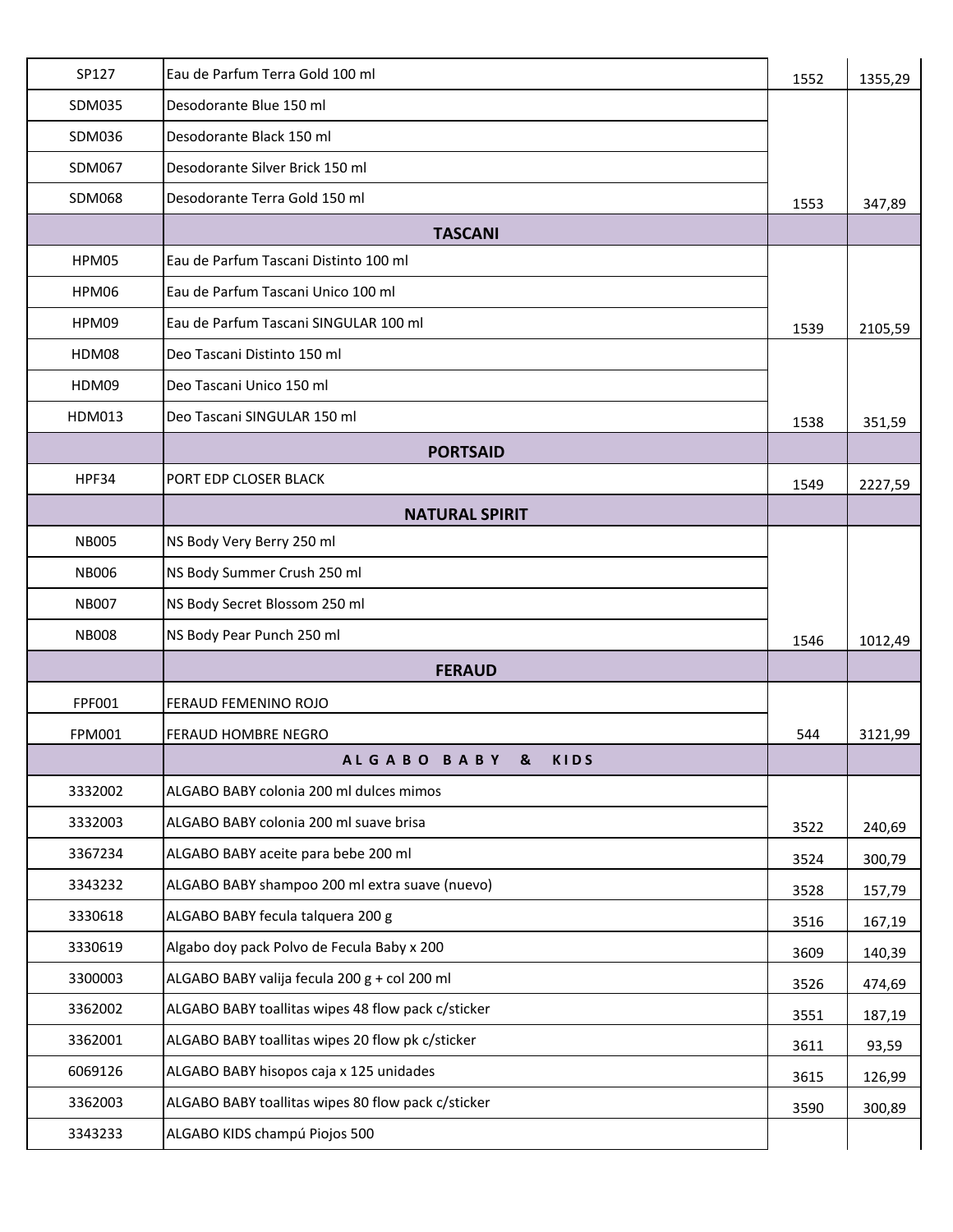| 3345233 | ALGABO KIDS acond Piojos 500                                     | 3591 | 331,59  |
|---------|------------------------------------------------------------------|------|---------|
|         | <b>STAR WARS</b>                                                 |      |         |
| 4000015 | STAR WARS set body splash 125 ml + llavero                       | 3564 | 354,29  |
| 4032120 | STAR WARS b splash spray c/est 125 ml Darth Vader                |      |         |
| 4032121 | STAR WARS b splash spray c/est 125ml Storm Trooper               |      |         |
| 4032122 | Star Wars BS 125 Baby Yoda                                       | 3562 | 354,29  |
| 4040016 | STAR WARS jab liq cabeza 3D Darth Vader 500 ml                   |      |         |
| 4040017 | STAR WARS jab liq cabeza 3D Storm Trooper 500 ml                 | 3567 | 999,99  |
|         | <b>FROZEN</b>                                                    |      |         |
| 4032130 | FROZEN body splash spray c/estuche Elsa 125 ml                   | 3559 | 254,39  |
| 4043350 | Frozen Aco Ana 2D 300 ml                                         |      |         |
| 4045350 | Frozen Shampoo Elsa 2D 300 ml                                    | 3560 | 628,49  |
| 4000001 | FROZEN set body splash 125 ml + shampoo 200 ml                   | 3606 | 588,29  |
|         | <b>SALLY Y CIBER</b>                                             |      |         |
| 2832057 | ALGABO SALLY colonia c/ vap-est 50 ml secret kiss                | 3497 | 371,69  |
| 2832061 | ALGABO SALLY valija colonia 200 ml DIVA + cepillo                |      |         |
| 2832061 | ALGABO SALLY set shampoo x 200 ml + body splash 125 ml Unicornio | 3604 | 508,09  |
| 2832055 | ALGABO SALLY UNICORNIO                                           | 3593 | 474,69  |
| 2832060 | Sally Unicornio Splash 200 ml                                    | 3597 | 300,89  |
| 4740350 | UNICORNIO Espuma de Baño 2D 350 ml                               | 3592 | 1069,69 |
|         | <b>HELLO KITTY</b>                                               |      |         |
| 3832121 | HELLO KITTY Body Splash Exhibid Dulzura 125 ml                   |      |         |
| 3832122 | HELLO KITTY Body Splash Exhibid Alegria 125 ml                   |      |         |
| 3832123 | HELLO KITTY Body Splash Exhibid Diversion 125 ml                 | 3555 | 254,39  |
| 3840363 | HELLO KITTY Jabon Liquido cabeza 3D - 500 ml                     | 3548 | 441,29  |
| 3862001 | HELLO KITTY toallitas wipes 80 flow tapa flip top                | 3581 | 0       |
| 3862003 | HELLO KITTY toallitas wipes 10 uns flow pack                     | 3608 | 0       |
| 3862004 | HELLO KITTY wipes caritas y manos 25 uns flow pack               | 3589 | 0       |
| 3843002 | HELLO KITTY Espuma de baño                                       | 8002 | 0       |
| 3800001 | HELLO KITTY set body splash125 + shampoo 200                     | 3606 | 588,29  |
|         | <b>SUPERHEROES</b>                                               |      |         |
| 4232001 | AVENGERS colonia Hulk c/estuche 125 ml                           |      |         |
| 4232002 | AVENGERS colonia Iron Man c/estuche 125 ml                       |      |         |
| 4232003 | AVENGERS colonia Capitan America c/estuche 125 ml                |      |         |
| 4232004 | AVENGERS colonia Spiderman c/estuche 125 ml                      | 3578 | 354,39  |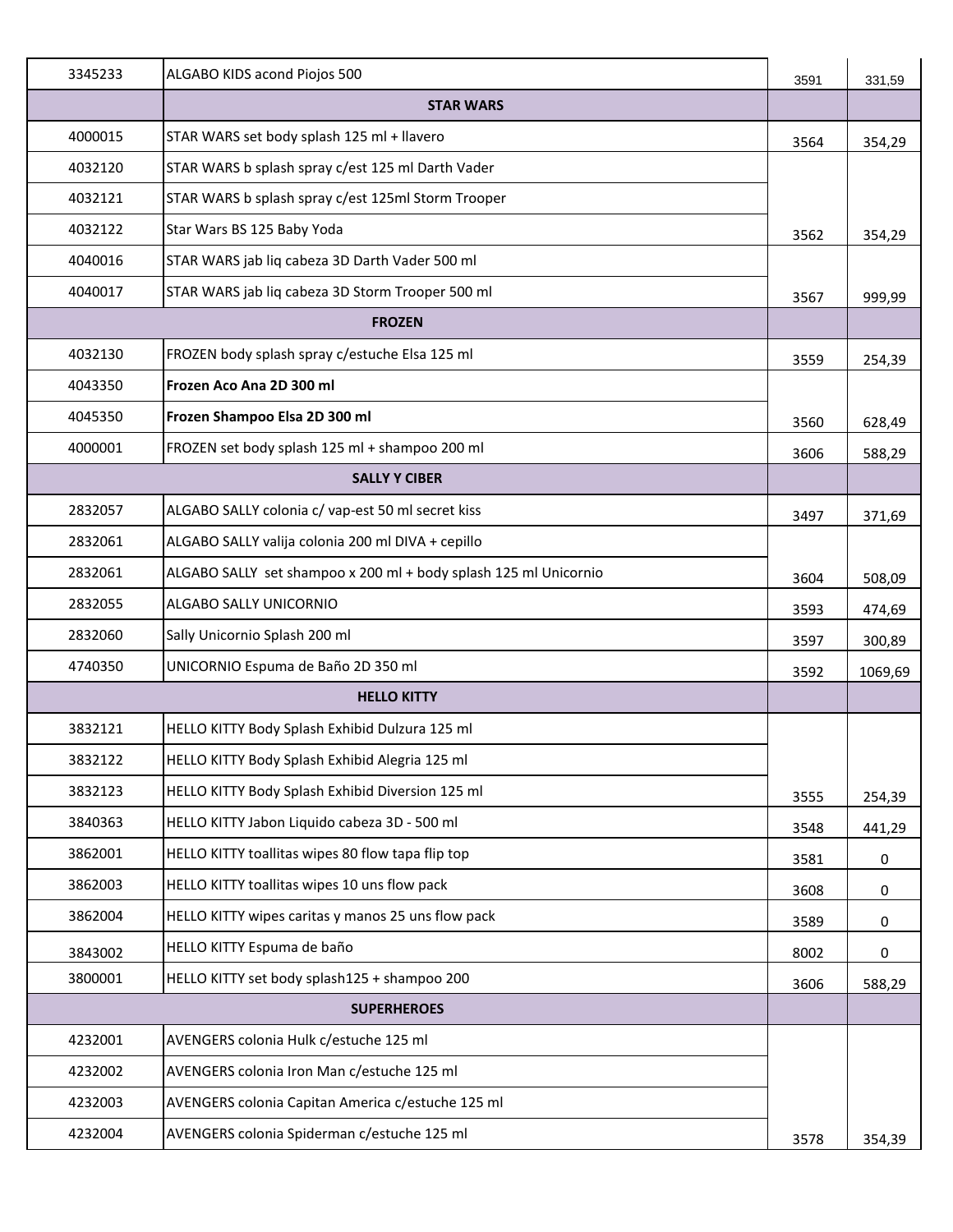| 4243401 | AVENGERS shampoo 2D 350 ml surtido                   |      |        |
|---------|------------------------------------------------------|------|--------|
| 4243005 | AVENGERS SPIDERMAN shampoo 2D 350 ml                 | 3576 | 588,29 |
| 4240301 | AVENGERS jabon liquido 300 ml surtido                |      |        |
| 4240302 | AVENGERS jabon liquido Spiderman 300 ml              | 3577 | 387,79 |
| 4200003 | AVENGERS SPIDERMAN set body splash 125 + shampoo 200 | 3606 | 588,29 |
|         | <b>MINIONS</b>                                       |      |        |
| 4732003 | MINIONS body splash 125 ml con estuche               | 3511 | 354,29 |
| 4743001 | MINIONS shampoo 2 en 1 2D 400 ml                     |      |        |
| 4740401 | MINIONS Espuma de Baño 2D 400 ml                     | 3575 | 481,39 |
| 4700003 | Minions Set BS 125 + Sh 200                          | 3606 | 588,29 |
|         | <b>ALGABO GEL</b>                                    |      |        |
| 6090002 | ALGABO gel cap gota 150 g ef. humedo 2 amarillo      |      |        |
| 6090003 | ALGABO gel cap gota 150 g brillo & control 3 incol   |      |        |
| 6090004 | ALGABO gel cap gota 150 g fijacion fuerte 4 azul     | 3540 | 153,79 |
| 6090026 | ALGABO gel cap pomo 150 g ef. humedo 2 amarillo      |      |        |
| 6090027 | ALGABO gel cap pomo 150 g brillo & control 3 incol   |      |        |
| 6090028 | ALGABO gel cap pomo 150 g fijación fuerte 4 azul     | 3533 | 126,99 |
| 6090022 | Gel Cap Pomo 200g Ef Humedo                          | 3616 | 147,09 |
| 6090052 | ALGABO gel capilar 475g ef. humedo 2 amarillo        |      |        |
| 6090053 | ALGABO gel capilar 475g brillo & control 3 incolor   |      |        |
| 6090054 | ALGABO gel capilar 475g fijacion fuerte 4 azul       | 3536 | 231,29 |
|         | <b>ALGABO SHAMPOO</b>                                |      |        |
| 6043910 | ALGABO champu 930 Aguacate y Argan                   |      |        |
| 6043911 | ALGABO champu 930 Coco y Leche                       |      |        |
| 6043912 | ALGABO champu 930 Manzanilla y Magnolia              |      |        |
| 6045920 | Acondicionador 930 Detox                             |      |        |
| 6045910 | ALGABO acondicionador 930 Aguacate y Argan           |      |        |
| 6045911 | ALGABO acondicionador 930 Coco y Leche               |      |        |
| 6045912 | ALGABO acondicionador 930 Manzanilla y Magnolia      |      |        |
| 6043920 | Shampoo 930 Detox                                    | 3554 | 220,59 |
|         | <b>ALGABO TRATAMIENTOS</b>                           |      |        |
| 6070700 | ALGABO barro vegetal capilar 350 g                   |      |        |
| 6070750 | ALGABO baï¿%o natural capilar 350 g placenta & ac to | 3537 | 260,79 |
| 6070701 | ALGABO barro vegetal capilar pomo 200 g              |      |        |
| 6070753 | ALGABO baño natural capilar pomo 200 g placenta      | 3599 | 207,29 |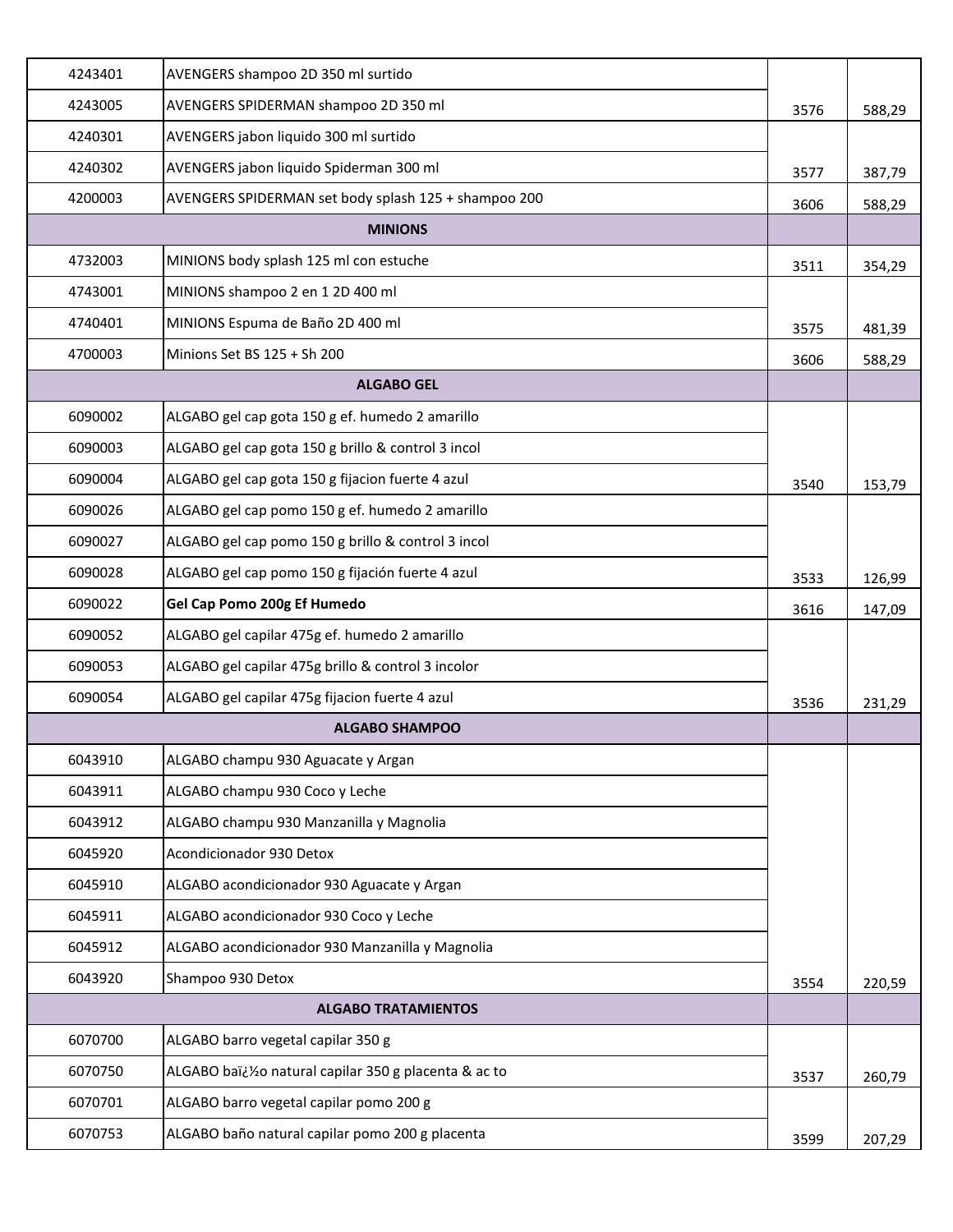| 6062003 | ALGABO CONTROL pompones de algodón bolsita x 50 un | 3602 | 153,79 |
|---------|----------------------------------------------------|------|--------|
| 6062005 | ALGABO Agua Micelar c/valvula spray 120 ml         | 3610 | 193,89 |
| 6062006 | Agua Micelar x 200 ml                              | 3612 | 239,39 |
| 6062001 | ALGABO CONTROL discos desmaquillantes 80 uns       | 3571 | 167,19 |
| 6062002 | ALGABO CONTROL toallitas desmaquillantes 25 uns    | 3582 | 147,09 |
| 6062004 | Agua Micelar Wipes 25 Flow Pac                     | 3563 | 184,49 |
| 3363002 | Wipes Antibactariales 25 Un                        | 3565 | 126,99 |
| 3363004 | Wipes Antibactariales 100 Un                       | 3568 | 340,99 |
| 6069100 | ALGABO CONTROL hisopos tubo x 100 unidades         | 3521 | 100,29 |
| 6069150 | ALGABO CONTROL hisopos caja x 150 unidades         | 3520 | 153,79 |
|         | <b>ALGABO JABON LIQUIDO</b>                        |      |        |
| 6040883 | ALGABO jabon liquido 300 ml c/valv green tea       |      |        |
| 6040884 | ALGABO jabon liquido 300 ml c/valv citrus splash   |      |        |
| 6040885 | ALGABO jabon liquido 300 ml c/valv floral rain     |      |        |
| 6040897 | ALGABO jabon liquido 300 ml c/valv cream           |      |        |
| 6040898 | ALGABO jabon liquido 300 ml c/valv flower mix      | 3500 | 149,79 |
| 6040887 | ALGABO jabon liquido 300 ml green tea doy pack     |      |        |
| 6040900 | ALGABO jabon liquido x 300 ml Flower mix Doy Pack  |      |        |
| 6040899 | ALGABO jabon liquido x 300 ml cream Doy Pack       |      |        |
| 6040886 | ALGABO jabon liquido 300 ml citrus splash doy pack |      |        |
| 6040888 | ALGABO jabon liquido 300 ml floral rain doy pack   | 3501 | 94,99  |
|         | <b>ALGABO ALCOHOL</b>                              |      |        |
| 6040875 | ALGABO Sanitizante Alcohol en gel 75 ml incoloro   | 3539 | 130,99 |
| 6040870 | ALGABO Sanit Alcohol en gel 300 ml c/valv incoloro | 3545 | 189,89 |
| 6040876 | ALGABO Sanitiz. Alcohol gel 300 ml d pack repuesto | 3510 | 126,99 |
| 6040880 | ALGABO Sanitizante Alcohol en gel 750 ml incoloro  | 3541 | 380,99 |
| 6040879 | ALGABO sanitizante con holder 30 ml                | 3566 | 153,79 |
|         | <b>ALGABO CREMAS</b>                               |      |        |
| 6060508 | ALGABO crema MIEL Y ALMENDRAS pomo 200 ml          |      |        |
| 6060509 | ALGABO crema AVENA Y KARITE pomo 200 ml            |      |        |
| 6060510 | ALGABO crema aloe vera pomo 200 ml                 | 3525 | 187,19 |
| 6060507 | ALGABO crema manos y uñas 90 gr                    | 3523 | 128,39 |
|         | <b>ALGABO COLONIAS</b>                             |      |        |
| 6032323 | ALGABO colonia frasco PET 500 ml ambre             |      |        |
| 6032324 | ALGABO colonia frasco PET 500 ml inglesa           |      |        |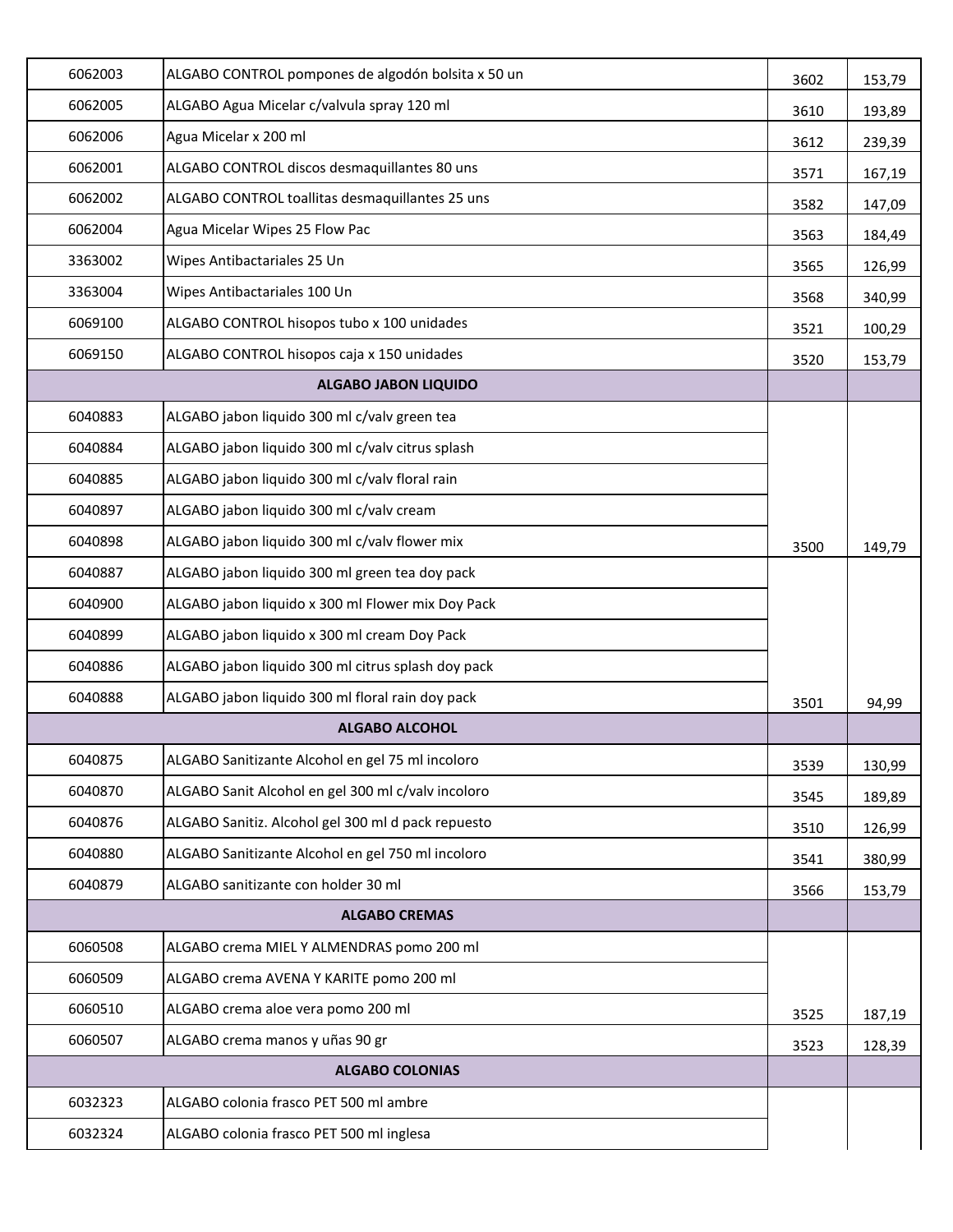| 6032325 | ALGABO colonia frasco PET 500 ml lavanda                   | 3512 | 318,29 |
|---------|------------------------------------------------------------|------|--------|
|         | <b>ALGABO QUITAESMALTES</b>                                |      |        |
| 6042116 | ALGABO quitaesmalte express 75 ml c/keratina               | 3553 | 193,89 |
| 6042117 | ALGABO secaesmalte aerosol express 153 ml / 92 g           | 3550 | 187,19 |
|         | <b>ALGABO TALCOS</b>                                       |      |        |
| 6030170 | ALGABO polvo desodorante p/pies talquera 100 g             | 3503 | 105,69 |
| 6030171 | ALGABO polvo desodorante p/pies talquera 200 g             | 3502 | 146,99 |
| 6030172 | ALGABO polvo desodorante p/pies doy pack 200 g             | 3574 | 110,99 |
| 6030177 | ALGABO desod. att.p/pies aerosol 153 ml                    | 3508 | 184,49 |
| 6030252 | ALGABO talco perfumado talquera 250g floral                |      |        |
| 6030253 | ALGABO talco perfumado talquera 250g violets               | 3569 | 122,99 |
| 6030421 | ALGABO talco perfumado bolsita 200 g floral                | 3557 | 88,29  |
| 6030617 | ALGABO NATURAL polvo de fécula doy pack 250 g              | 3573 | 160,49 |
| 6030183 | ALGABO CONTROL polvo desod. rep. celeste doy pack 200g     |      |        |
| 6030185 | ALGABO CONTROL polvo desod. rep. rosa doy pack 200g        | 3596 | 116,39 |
| 6030186 | ALGABO CONTROL desodorante en polvo clásico 120g (celeste) |      |        |
| 6030187 | ALGABO CONTROL desodorante en polvo suave 120g (rosa)      | 3595 | 109,69 |
| 6030180 | ALGABO CONTROL polvo desodorante talq. celeste 180g        |      |        |
| 6030184 | ALGABO CONTROL polvo desodorante talq. rosa 180g           | 3594 | 130,99 |
|         | <b>ALGABO PERFUMES PARA TELA</b>                           |      |        |
| 6010451 | ALGABO perf telas calida primavera 450 ml gatillo          |      |        |
| 6010452 | ALGABO perf telas gotas de rocio 450 ml gatillo            |      |        |
| 6010453 | ALGABO perf telas suave brisa 450 ml gatillo               | 3507 | 291,49 |
| 6010455 | ALGABO perf telas calida primavera 450 ml doy pack         |      |        |
| 6010456 | ALGABO perf telas gotas de rocio 450 ml doy pack           |      |        |
| 6010457 | ALGABO perf telas suave brisa 450 ml doy pack              | 3505 | 197,89 |
| 6010251 | Perf Tela Calida Primavera 250                             |      |        |
| 6010253 | Perf Tela Suave Brisa 250ml                                | 3504 | 184,49 |
|         | <b>ALGABO MEN</b>                                          |      |        |
| 6340398 | ALGABO MEN ESPUMA PARA AFEITAR                             | 3056 | 193,89 |
| 6340201 | ALGABO MEN crema de afeitar 200 gr                         | 3059 | 334,29 |
|         | <b>TROLLS</b>                                              |      |        |
| 6043752 | Trolls branch champu 750 ml                                |      |        |
| 6045753 | Trolls poppi aco 750 ml                                    |      |        |
| 6043753 | Trolls poppi champu 750 ml                                 | 3534 | 467,99 |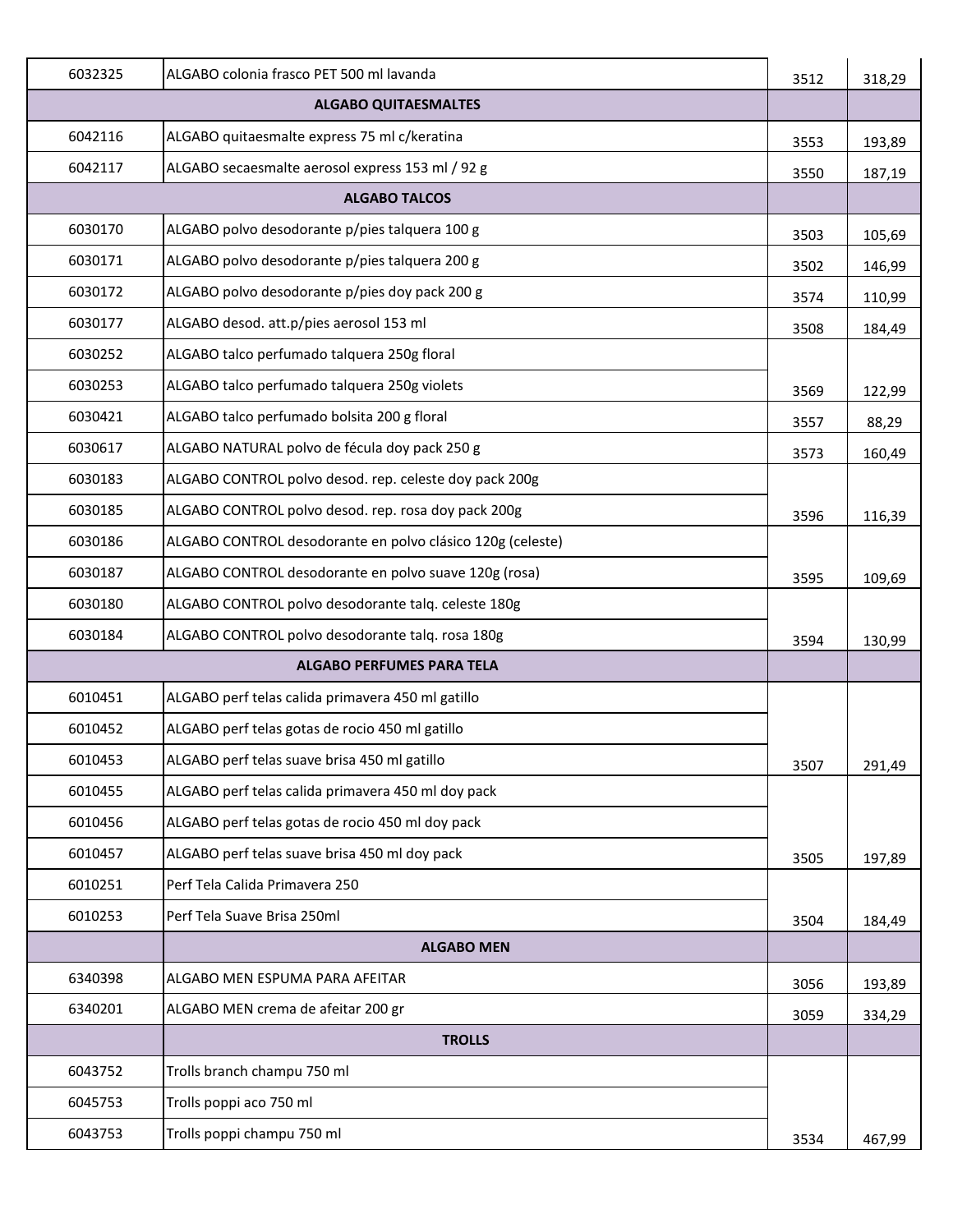|         | <b>KIDS</b>                                                 |      |        |
|---------|-------------------------------------------------------------|------|--------|
| 6043104 | Kids Shampoo 350ml Bubble gum                               |      |        |
| 6043103 | Kids Shampoo 350ml Melocoton                                |      |        |
| 6043102 | Kids Shampo 350ml Sandia Dulce                              | 3535 | 189,89 |
|         | <b>COCOA BEACH</b>                                          |      |        |
| 4876102 | Cocoa Beach Protector Solar Factor 15 x 130 ml. POMO        | 3701 | 268,49 |
| 4876103 | Cocoa Beach Protector Solar Factor 30 x 130 ml. POMO        | 3703 | 362,49 |
| 4876104 | Cocoa Beach Protector Solar Factor 45 x 130 ml. POMO        | 3704 | 435,99 |
| 4867617 | Cocoa Beach Aceite Bronceador x 250 ml C/VÁLVULA!!          | 3598 | 430,39 |
| 4890441 | Cocoa Beach Gel Post Solar con Aloe Vera. Gatillo x 440 gr. | 3702 | 469,99 |
| 4890942 | Cocoa Beach Gel Post Solar con Aloe Vera. Pomo x 200 ml.    | 3699 | 283,19 |
| 4876005 | Cocoa Beach Protector FPS 50 Pomo 130 gr                    | 3705 | 595,79 |
| 4876006 | Cocoa Beach Protector FPS 70 Pomo 130 gr                    | 3706 | 679,39 |
| 4876105 | COCOA Crem Hidra Autobronc 130                              |      | 326,19 |
|         | <b>CERAS BOWEN</b>                                          |      |        |
| 410     | CERA VEGETAL X 100gr.                                       |      |        |
| 211     | CERA MIEL x 100gr.                                          | 1519 | 165,19 |
| 511     | CERA VEGETAL x400g.                                         |      |        |
| 242     | CERA MIEL x400g.                                            | 1525 | 431,69 |
| 542     | CERA VEGETAL x 800gr                                        | 1554 |        |
| 290     | CERA MIEL x 800gr                                           |      | 768,19 |
| 221     | LATA VEGETAL x 200gr                                        |      |        |
| 521     | LATA MIEL x 200g.                                           | 1556 | 361,79 |
| 101     | VEGETAL ESP.ROSTRO Y AXILAS                                 | 1522 | 235,09 |
| 727     | CERA DEP.MICROONDAS                                         | 1586 | 247,29 |
|         | <b>ACEITES BOWEN</b>                                        |      |        |
| 2002    | ACEITE DE ALMEND.x50                                        | 1559 | 166,49 |
| 2004    | ACEITE DE ALMEND.x100                                       | 1558 | 227,59 |
| 3002    | ACEITE CAPILAR LINO x 60                                    |      |        |
| 4002    | ACEITE CAPILAR ARGAIN x 60                                  |      |        |
| 5002    | ACEITE CAPILAR " extracto de almendras"                     |      |        |
| 6002    | ACEITE CAPILAR " con extracto de coco" c/ bomba spray       | 1582 | 192,89 |
| 3004    | ACEITE CAPILAR LINO x 100                                   |      |        |
| 4004    | ACEITE CAPILAR ARGAIN x 100                                 |      |        |
| 5004    | ACEITE CAPILAR " extracto de almendras"                     |      |        |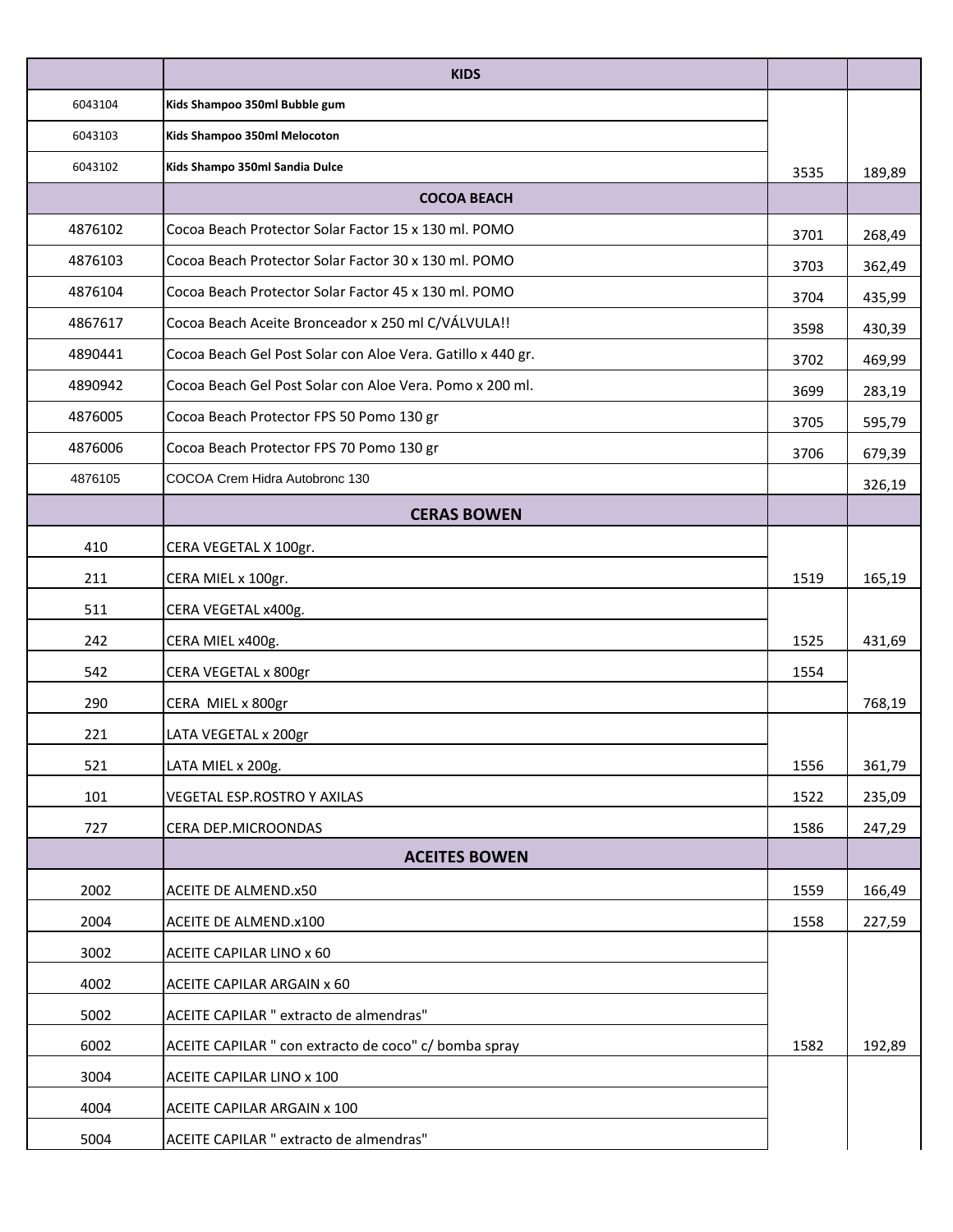| 6004    | ACEITE CAPILAR " con extracto de coco" c/ bomba spray | 1585 | 228,49 |
|---------|-------------------------------------------------------|------|--------|
| 5102    | CERA CAPILAR X 60                                     |      |        |
| 3102    | CERA CAPILAR LINO X 60                                |      |        |
| 4102    | CERA CAPILAR ARGAIN x 60                              | 1587 | 150,49 |
| 3104    | CERA CAPILAR LINO X 100                               |      |        |
| 4104    | CERA CAPILAR ARGAIN x 100                             |      |        |
| 5104    | CERA CAPILAR ALMENDRA                                 | 1588 | 244,19 |
|         | <b>OGGIB</b>                                          |      |        |
| 214     | <b>CLIPS RUBIOS</b>                                   |      |        |
|         | <b>CLIPS NEGROS</b>                                   | 949  | 29,49  |
| 218     | <b>CLIPS LARGOS</b>                                   | 950  | 77,49  |
| 801     | <b>GORROS PARA CLARITOS</b>                           | 953  | 155,59 |
| 106     | PICOS de ALUMINIO LARGO                               | 957  | 737,69 |
| 110     | PICOS de ACERO LARGO                                  | 955  | 822,29 |
| 533     | LIMAS 13                                              | 937  | 711,19 |
| 534     | <b>LIMAS 13/18</b>                                    | 935  | 824,69 |
| 535     | LIMAS 18                                              | 936  | 938,59 |
| 532     | LIMAS DIAMANTADA                                      | 938  | 398,89 |
|         | <b>ANILINAS COLIBRI</b>                               |      |        |
|         | ANILINAS COLIBRI EN FRIO                              | 820  | 139,99 |
|         | <b>COSMETICA KATALIA</b>                              |      |        |
| 287     | <b>ESMALTE CREMOSO</b>                                | 195  | 96,99  |
| 288     | <b>ESMALTE PERLADO</b>                                | 196  | 104,99 |
| 458     | <b>ESMALTE MATE</b>                                   |      |        |
| 361/362 | <b>ESMALTE TRATAMIENTO</b>                            | 241  | 109,99 |
| 486     | ESMALTE SEMIPERMANANTE                                |      | 515,89 |
| 441     | <b>ESMALTE HEXAGONO</b>                               | 211  | 116,99 |
| 483     | <b>ESMALTE GEL</b>                                    | 207  | 171,59 |
| 35      | <b>QUITAESMALTE x 50cc</b>                            | 201  | 89,49  |
| 19      | LAPIZ LABIAL CREMOSO                                  |      |        |
| 20      | LAPIZ LABIAL PERLADO                                  | 197  | 119,49 |
| 29      | LABIAL FLUO                                           |      | 107,49 |
| 31      | <b>CORRECTOR DE OJERAS</b>                            | 200  | 128,69 |
| 32      | MANTECA DE CACAO x 20u.                               | 248  | 120,39 |
| 222     | LAPIZ DELINEADOR MADERA                               | 1117 | 68,49  |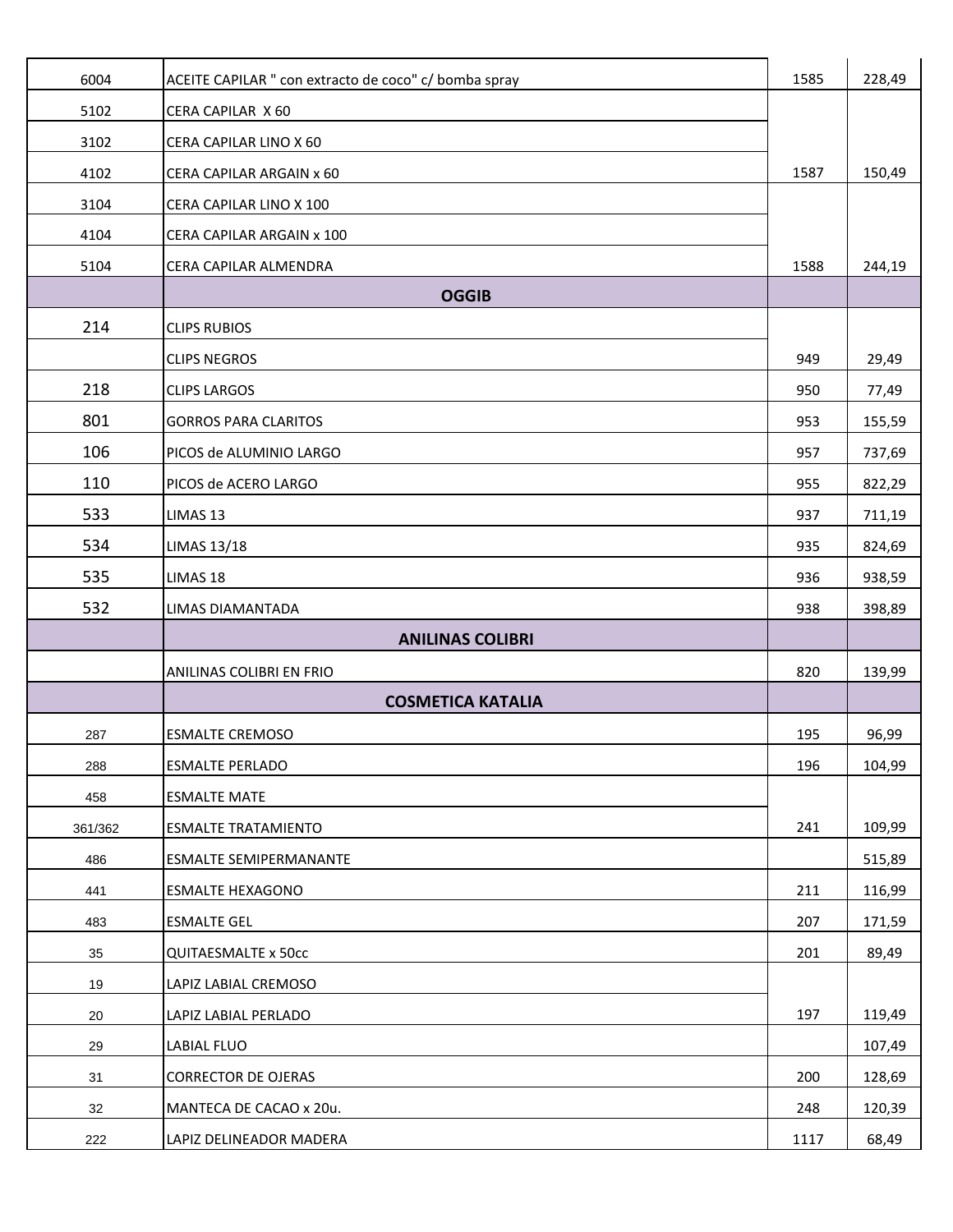| 262  | <b>CRAYON JUMBO</b>                | 205 | 184,99 |
|------|------------------------------------|-----|--------|
| 473  | LABIAL MATE LARGA DURACION         | 198 | 136,99 |
| 44   | KO HOLL PRACTICK                   | 208 | 109,09 |
| 249  | DELINEADOR RETRACTIL               | 227 | 193,19 |
| 264  | D.EXTRA FINO C/BOLITA              | 233 | 225,89 |
| 47   | MASCARA C/ACEITE DE JOJOBA         |     |        |
| 49   | MASCARA TRANSPARENTE               | 203 | 263,99 |
| 23   | MASCARA EXTREME LASHES             | 215 | 309,19 |
| 510  | PERFECT BROW (MASCARA P/CEJAS)     | 257 | 343,89 |
| 513  | MASCARA AMPLIADORA CURVES          | 204 | 442,49 |
| 502  | MASCARA ULTRA VOLUMEN              |     | 354,49 |
| 501  | MASCARA ALARGADORA PRUEBA DE AGUA  | 210 | 354,49 |
| 429  | <b>MASCARA WATER PROOF</b>         | 224 | 240,29 |
| 477  | DELINEADOR EN GEL                  | 209 | 295,59 |
| 73   | SOMBRA PRACTICK                    | 220 | 97,09  |
| 269  | SOMBRA DUO SOL                     | 253 | 162,59 |
| 96   | RUBOR COMPACTO C/BROCHA            | 222 | 263,19 |
| 309  | <b>MAQUILLAJE FLUIDO</b>           | 239 | 220,99 |
| 114  | <b>REPUESTO MATE</b>               | 199 | 189,19 |
| 115  | MAQUILLAJE CREMOSO                 | 216 | 265,89 |
| 342  | MAQUILLAJE COMP.DE LUJO            | 217 | 235,59 |
| 276  | KIT COLORACION COMPLETO            | 230 |        |
| 277  | POLVO DECOLORANTE                  | 235 | 0,00   |
| 314  | AMPOLLAS FIJADORA DE COLOR         | 236 | 75,39  |
| 280  | <b>COLORACION CAPILAR POUCHE</b>   | 234 |        |
| 509  | THE EYE BROW- RETRACTIL PARA CEJAS | 245 | 286,79 |
| 387  | KIT CORRECTOR DE OJERAS            | 223 | 182,39 |
| 474  | BRILLO LABIAL LARGA DURACION       | 249 | 308,99 |
| 14   | FULL COVER CORRECTOR               | 206 | 146,69 |
| 3482 | CORRECTOR DE OJERAS HD             | 213 | 268,29 |
| 12   | ILUMINADOR EN BARRA STICK          |     |        |
| 11   | <b>RUBOR EN BARRA - STICK</b>      |     |        |
| 13   | <b>CONTORNO EN BARRA STICK</b>     | 218 | 285,19 |
| 51   | <b>BRILLO CON APLICADOR</b>        | 252 | 246,99 |
| 503  | PALETA DE SOMBRAS X 8 SEASONS LOOK |     |        |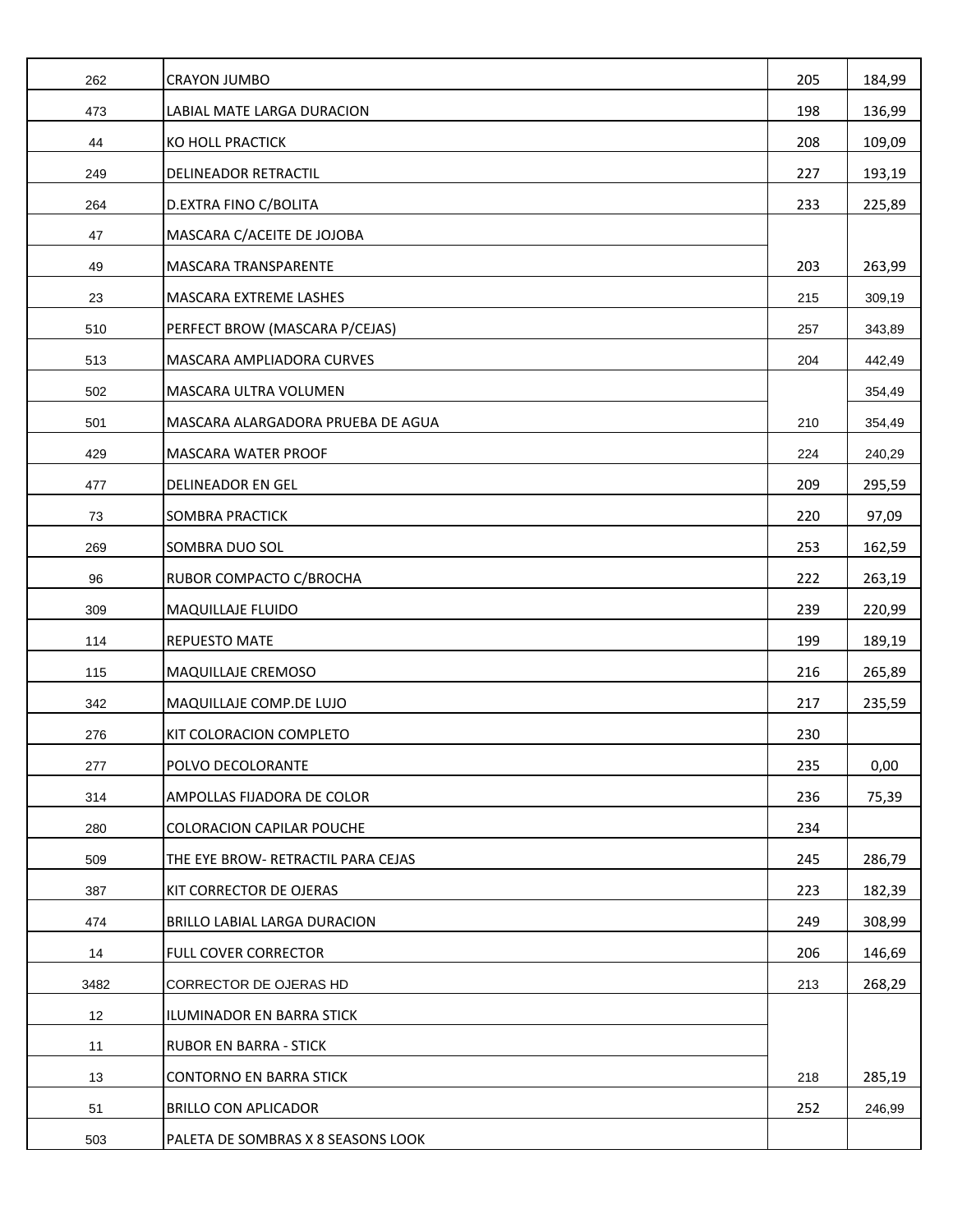| 500                     | <b>HIGH COVER</b>                      | 214  | 358,09 |
|-------------------------|----------------------------------------|------|--------|
| 100                     | sombra en crema                        | 219  | 348,79 |
| $\overline{\mathbf{c}}$ | CORRECTOR ILUMINADOR HD                | 225  | 240,09 |
| 275                     | EMULSION ACTIVADORA X 30 vol.          | 237  | 43,79  |
| 504                     | ILUMINADOR GLOW IN YOU                 | 247  | 208,89 |
| 511                     | RETRACTIL A PRUEBA DE AGUA             | 258  | 278,29 |
| 514                     | delineador definition fiber            | 238  | 320,69 |
| 508                     | ILUMINADOR RETRACTIL                   |      | 253,19 |
|                         | <b>THELMA &amp; LOUIS</b>              |      |        |
| <b>TYL047</b>           | <b>TOALLITAS MANOS</b>                 |      |        |
| TYL1710                 | TOALLITAS ANTIBACTERIAL                |      |        |
| <b>TYL1708</b>          | <b>TOALLITAS BABIES</b>                |      |        |
| <b>TYL0407</b>          | <b>TOALLITAS DEMAQUILLANTE</b>         |      |        |
| <b>TYL0405</b>          | TOALLITAS ANTIBACTERIAL                |      |        |
| <b>TYL0076</b>          | TOALLITAS DEMAQUILLANTE PRUEBA DE AGUA |      |        |
| TYL1711                 | TOALLITAS ANTIBACTERIAL                | 80   | 80,99  |
| <b>TYL0008</b>          | LABIAL C/GLITER                        |      |        |
| <b>TYL0017</b>          | <b>LABIAL FLUO</b>                     | 83   |        |
| <b>TYL1927</b>          | PERFILADORES DE CEJAS                  | 84   | 117,79 |
| <b>TYL0225</b>          | ALCOHOL EN GEL DE MANO                 | 96   | 149,99 |
| <b>TYL0027</b>          | <b>MAQUILLAJE ARTISTICO</b>            | 90   | 214,99 |
|                         | <b>MULBERY / TOPSY</b>                 |      |        |
|                         | <b>ESMALTE x13cc OFERTA</b>            | 1106 | 69,99  |
|                         | <b>ESMALTE ENVASE NUEVO</b>            | 1104 | 89,99  |
|                         | <b>BRILLO LABIAL</b>                   | 1108 | 165,99 |
|                         | <b>BALSAMO LABIAL</b>                  | 1110 | 55,99  |
|                         | <b>ILUMINADOR</b>                      | 1109 | 55,99  |
|                         | <b>EXTRA FINO</b>                      | 1111 | 149,99 |
|                         | <b>MASCARA</b>                         |      | 165,49 |
|                         | <b>LINEA DOREE</b>                     |      |        |
|                         | <b>CREMAS</b>                          |      |        |
| 801                     | <b>CREMA SUAVISANTE</b>                | 182  | 159,69 |
| 807                     | CREMA CON ALOE                         | 176  | 159,69 |
| 803                     | CREMA CON GLICERINA                    | 175  | 159,69 |
| 804                     | CREMA CON HIDROLIZADO SEDA             | 168  | 159,69 |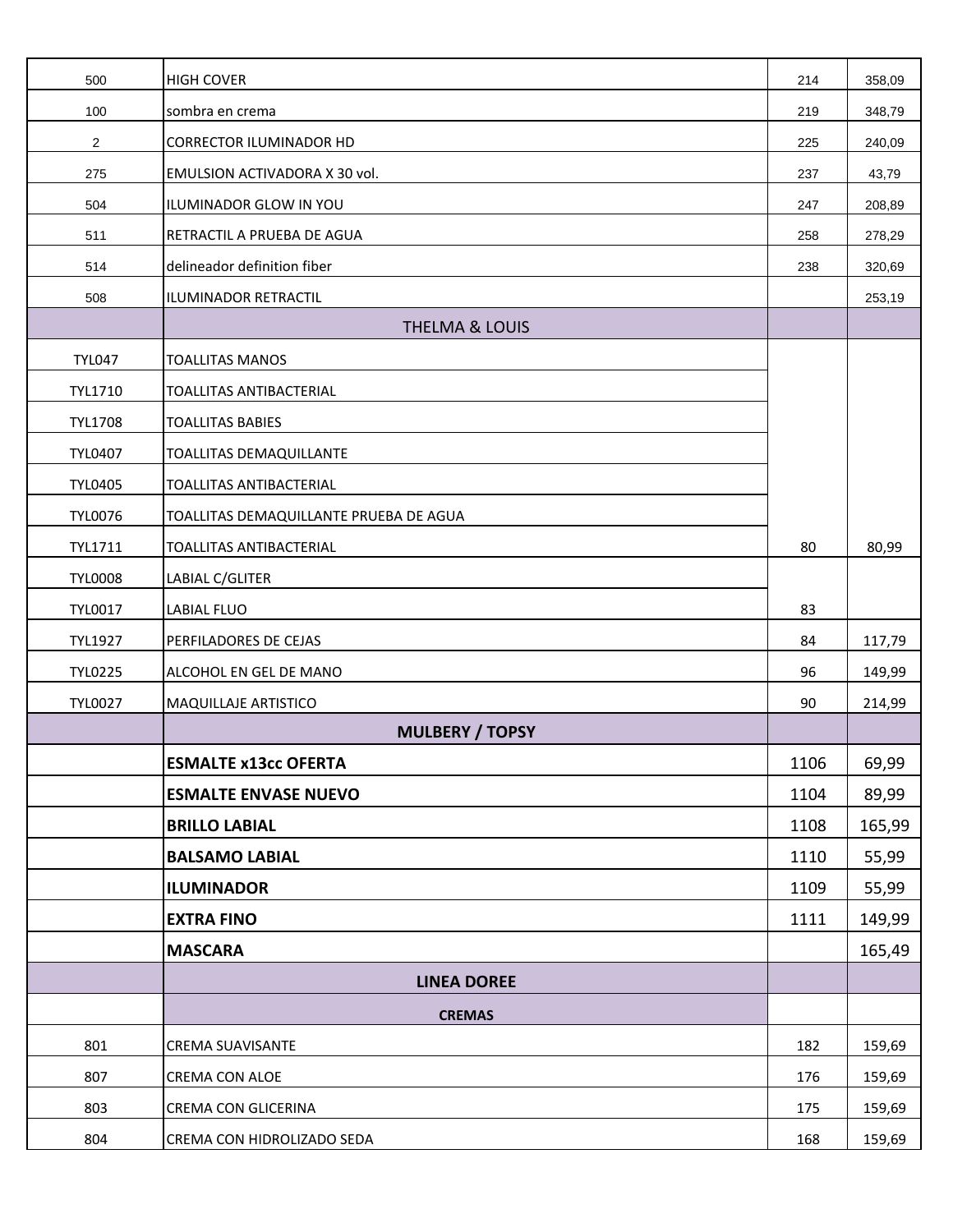| 806 | LECHE PEPINO                   | 104  | $\mathbf 0$ |
|-----|--------------------------------|------|-------------|
|     | <b>AGUAS OXIGENADAS</b>        |      |             |
| 701 | AGUA x 10v                     | 185  | 39,39       |
| 721 | CREMA x 20v                    | 188  | 56,89       |
| 724 | CREMA x 30v                    | 189  | 59,79       |
| 722 | HIERBAS x 20v.                 | 190  | 58,49       |
| 725 | HIERBAS x 30v.                 | 191  | 60,49       |
| 731 | HIERBAS x 40v.                 | 193  | 62,69       |
|     | <b>REPARADOR DE PUNTAS</b>     |      |             |
| 811 | REPARADOR DE PUNTAS x30gr.     | 160  | 175,89      |
|     | <b>QUITA ESMALTES</b>          |      |             |
| 503 | QUITA x60 VITAMINA (AZUL)      |      |             |
| 500 | QUITA x60 HUMECTANTE (VERDE)   |      |             |
| 506 | QUITA x60 PROTECTOR (ROJO)     | 172  | 68,99       |
| 504 | QUITA x120 VITAMINA (AZUL)     |      |             |
| 501 | QUITA x120 HUMECTANTE (VERDE)  |      |             |
| 507 | QUITA x120 PROTECTOR (ROJO)    | 173  | 110,99      |
| 512 | QUITA x65 REMOVEDOR UV         | 178  | 87,99       |
| 513 | QUITA x120 REMOVEDOR UV        | 180  | 143,49      |
|     | <b>GEL</b>                     |      |             |
| 870 | GEL x 500gr.HUMEDO             | 184  | 216,49      |
| 871 | GEL x 500gr, FIJACION SUAVE    | 184  | 216,49      |
| 872 | GEL x500gr.VATAMINA V5         | 194  | 216,49      |
| 876 | <b>GEL FIJACION PROLONGADA</b> | 194  | 216,49      |
|     | <b>ALCOHOL EN GEL DE MANO</b>  |      |             |
|     | ALCOHOL EN GEL X 80ML          | 177  | 71,79       |
|     | <b>PEINES</b>                  |      |             |
|     | PEINE DE BOLSILLO X12          | 3017 | 96,99       |
|     | PEINE CASPERO x 12             | 3020 | 125,99      |
|     | RASTRILLO x 12                 | 3021 | 284,89      |
|     | PEINE FAMILIAR x12             | 3013 | 265,69      |
|     | COLITA x12                     | 3022 | 183,69      |
|     | MANGO x12                      | 3024 | 183,69      |
|     | PELUQUERO x12                  | 3030 | 216,29      |
|     | <b>CEPILLO</b>                 | 3060 | 129,85      |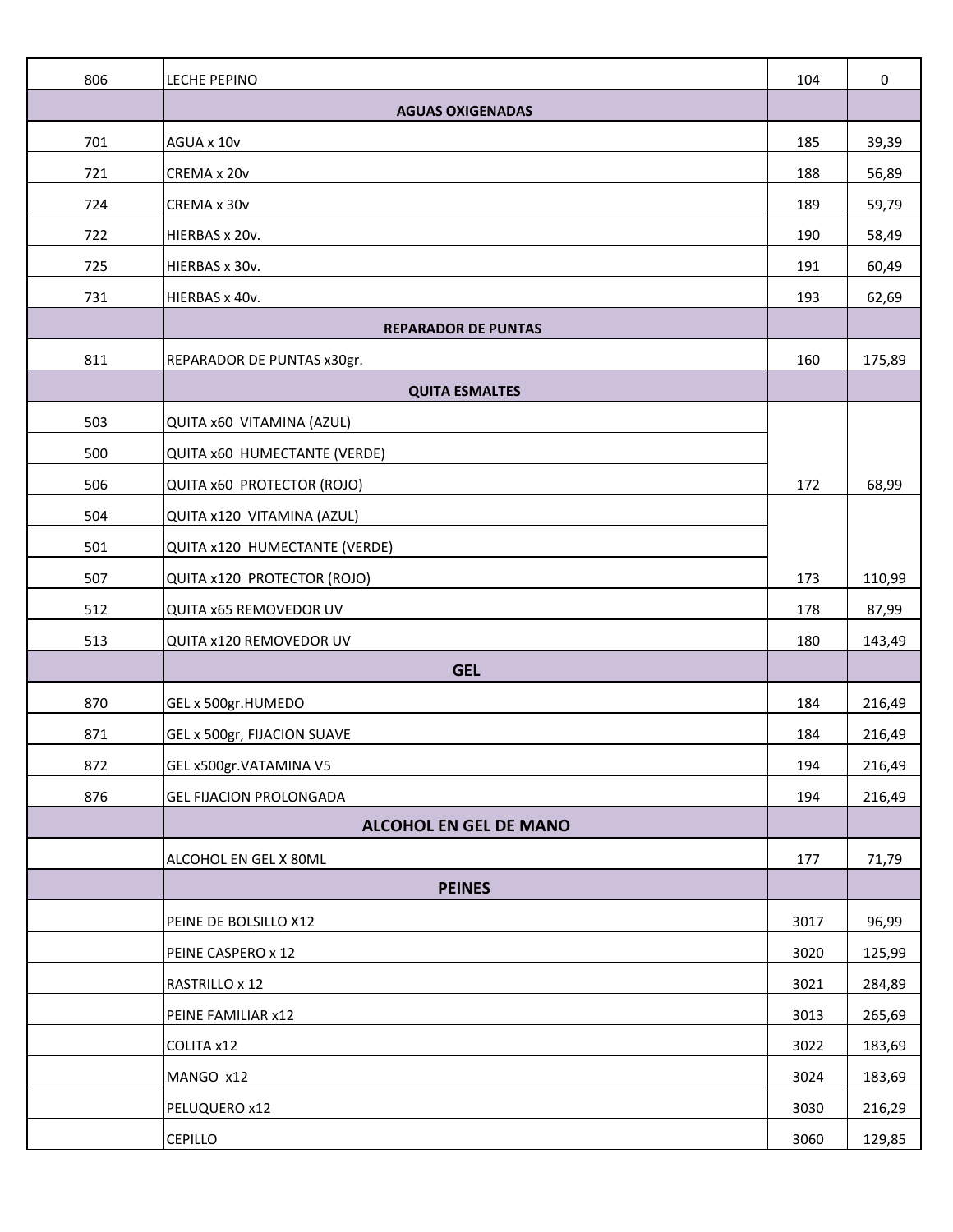|         | <b>CEPILLOS</b>                          |      |        |
|---------|------------------------------------------|------|--------|
| 74      | <b>CEPILLO DELFIN GRANDE</b>             | 8200 | 205,59 |
| 284     | <b>CEPILLO PALETA4</b>                   | 8201 | 299,99 |
| 404     | <b>CEPILLO PALETA</b>                    | 8202 | 354,49 |
| 405     | CEPILLO NEUMATICO GRANDE                 | 8203 | 326,59 |
| 406     | CEPILLO NEUMATICO CHICO                  | 8204 | 276,99 |
| 407     | CEPILLO ARAÑA TUNEL                      | 8205 | 232,49 |
| 430     | CEPILLO NEUMATICO GRANDE                 | 8207 | 315,49 |
| 431     | CEPILLO NEUMATICO CHICO                  | 8208 | 248,99 |
| 432     | CEPILLO ARAÑA                            | 8209 | 193,79 |
| 433     | CEPILLO ARAÑA TUNEL                      | 8210 | 193,79 |
| 443     | CEPILLO ACRILICO CERDA                   | 8211 | 260,99 |
| 446     | CEPILLO ARAÑA TUPIDO                     | 8212 | 197,69 |
| 1404    | CEPILLO TERMICO CERAMICA MUY GDE.        | 8213 | 537,89 |
| 1405    | CEPILLO TERMICO CERAMICA GRANDE          | 8214 | 499,99 |
| 1406    | CEPILLO TERMICO CERAMICA MEDIANO         | 8215 | 468,79 |
| 1628    | CEPILLO TERMICO CERAMICA DIAM 40         | 8216 | 356,49 |
|         | <b>ACCESORIOS</b>                        |      |        |
| 687     | PEINE FAMILIAR x6u.                      | 272  | 231,99 |
| 688     | PEINE C/MANGO x 6u.                      | 1161 | 235,49 |
| 689     | PEINES.AFRO.GRANDE. X 6u.                | 1152 | 235,49 |
| 690     | PEINES.AFRO.GRANDE. RASTRILLO            | 1160 | 214,19 |
| 643     | CISNE.TELA.CHICO velur                   | 1156 | 138,59 |
| 649     | CISNE.DE.GOMA.EN.1/4                     | 1430 | 109,19 |
| 645     | CISNE.GOMA LATEX x 6                     | 1157 | 155,39 |
| 704     | ESCOFINA.DE.METAL x 6                    | 4029 | 285,49 |
| 686     | JUEGO X 2 PEINES.NARANJA.-(C/Mango/Afro) | 1167 | 78,39  |
| 706     | ESCOFINA.FORMA.PIECITO                   | 1173 | 54,59  |
| 691     | PEINE COLA. X6u.                         | 5541 | 172,19 |
| 828     | CEPILLO.para.BEBE.con.TUBO               | 4078 | 181,99 |
| 674-672 | PINCEL.TINTURA.PLAST.CHICO               | 1153 | 33,59  |
| 675     | PINCEL.TINTURA.PLAST.GRANDE              | 1154 | 49,99  |
| 678     | <b>BOLS PARA TINTURA CH</b>              | 4018 | 43,49  |
| 679     | <b>BOLS PARA TINTURA GR</b>              | 4019 | 50,39  |
|         | <b>FILOS</b>                             |      |        |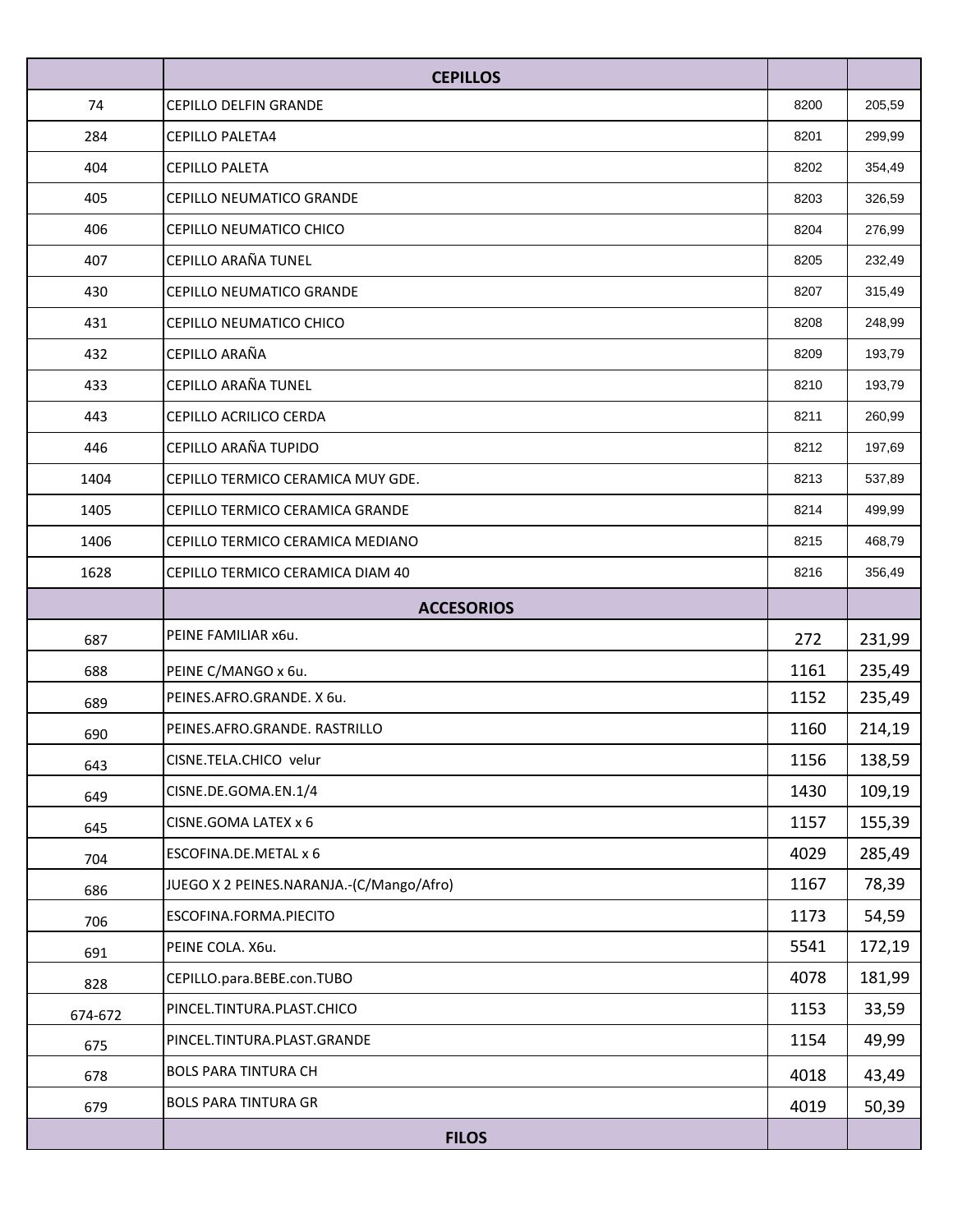| PRESTOBARBA 3              | 1252 | 143,79  |
|----------------------------|------|---------|
| PRESTOBARBA                | 1248 | 111,29  |
| MACH III x 2u.             | 1273 | 486,29  |
| <b>MINORA</b>              | 1285 | 87,49   |
| <b>VENUS</b>               | 1254 | 162,49  |
| <b>BIC</b>                 | 3479 | 44,99   |
| <b>ROJA</b>                | 1245 | 181,29  |
| <b>SUPER MAX</b>           | 3201 | 79,99   |
| <b>COLITAS GERARDO</b>     |      |         |
| <b>COLITAS COMUNES x12</b> | 4176 | 170,99  |
| MAXI x 6                   | 4175 | 170,99  |
| COMUN x 24                 | 4177 | 170,49  |
| TRACTOR x 12               | 4178 | 172,89  |
| LUREX                      | 4174 | 171,49  |
| RAYADO x 12                | 4170 | 171,49  |
| STRICHS x 24               | 4169 | 170,49  |
| <b>BANDITAS</b>            | 4180 | 172,79  |
| <b>BANDITAS LUREX</b>      |      | 173,59  |
| <b>FANATIQUE</b>           |      |         |
| LUJO                       | 169  | 1218,99 |
| <b>SUPREM</b>              | 246  | 1342,89 |
| <b>ULTRA</b>               | 250  | 1532,49 |
| GOLDEN                     | 254  | 1542,89 |
| <b>SIVER</b>               | 255  | 1575,39 |
| SPECIAL                    | 171  | 1685,89 |
| NIGHT PARTY                | 256  | 1721,29 |
| PREMIUM                    | 212  | 1759,09 |
| <b>HIJHEST</b>             | 251  | 1811,29 |
| <b>ISSUE</b>               |      |         |
| TINTURA SOBRE              | 1076 | 166,69  |
| TINTURA SOBRE CRAISY       | 1071 | 144,49  |
| <b>COLORACION 3D</b>       | 1079 | 257,69  |
| POLVO DECOLORANTE x20gr    | 1074 | 124,69  |
| POLVO DECOLORANTE x70gr    | 1075 | 263,69  |
| SHOK / BRILLO x 150g.      | 1082 | 183,49  |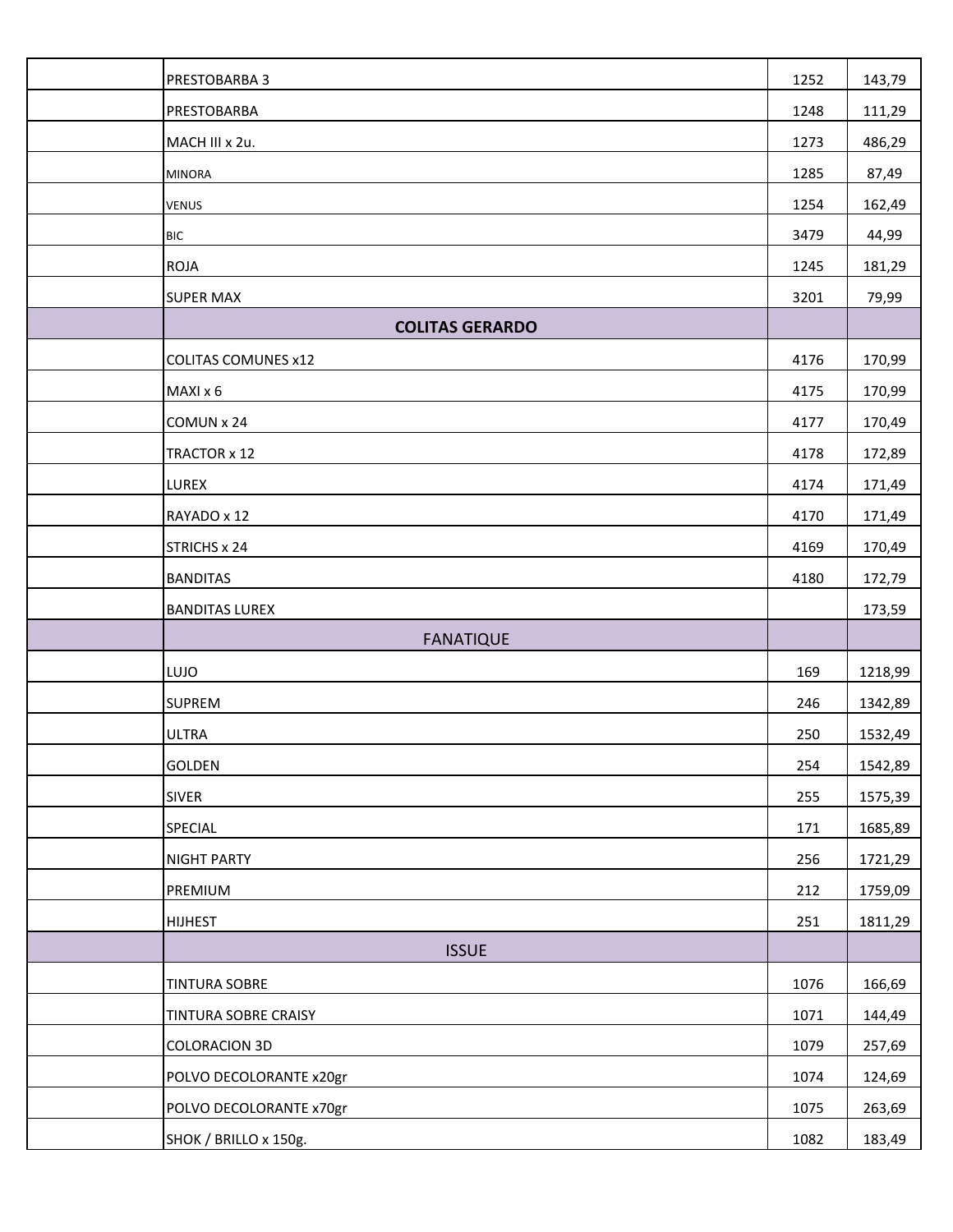|      | REPARADO DE PUNTAS                         | 1078 | 136,89  |
|------|--------------------------------------------|------|---------|
|      | KIT DECOLORANTE + TONALIZADOR              | 1070 | 319,99  |
|      | <b>TONILIZADOR</b>                         | 1072 | 139,09  |
|      | LEUVIN KIT                                 | 1073 | 139,79  |
|      | ABLANDADOR DE CANAS X 15ML                 | 1088 | 59,99   |
|      | LINEA PROFECIONAL                          |      |         |
|      | <b>ACTIVE CLASSIC</b>                      | 1083 | 996,79  |
|      | <b>BLANC NATURE</b>                        | 1080 | 1387,99 |
|      | <b>FANTASTIC BLOND</b>                     |      |         |
|      | WHITE & WHITE                              | 1081 | 1561,99 |
|      | SHAMPOO SILVER SALON x 250ml.              | 1086 | 435,79  |
|      | SHAMPOO NEUTRO x 900ml.                    | 1087 | 486,99  |
|      | <b>ROBY</b>                                |      |         |
|      | <b>ROBY X 180</b>                          | 368  | 278,19  |
|      | <b>ROBY X 392</b>                          | 369  | 402,99  |
|      | <b>CEPILLOAS DENTALES JABALI</b>           |      |         |
|      | CEPILLO DENTAL CHICOS x 12u.               | 4750 |         |
|      | CEPILLO DENTAL GRANDES x 12u.              | 4751 | 275,80  |
|      | <b>PIEDRAS</b>                             |      |         |
|      | piedra china                               | 4754 | 119,99  |
|      | piedra pomez                               | 4752 | 59,99   |
|      | <b>DISNEY</b>                              |      |         |
|      | PERFUMERIA PRINCESAS                       |      |         |
| 8162 | Perfume Zapatito Cenicienta x 20 ML        | 1840 | 841,99  |
| 7431 | Perfume Manzanita Blancanieves             | 1713 | 930,69  |
| 6276 | Perfume Infantil Blancanieves x 100ML.     | 1803 | 886,09  |
| 7301 | Perfume Diamante Dorado Princesas          | 1691 | 886,09  |
| 4614 | Perfume Diamante Azul cenicienta           |      |         |
| 9114 | Perfume Aurora en caja 3D x 50 ml          |      |         |
| 1950 | Perfume Cenicienta en caja 3D x 50 ml      | 1675 | 429,49  |
| 1691 | Perfume Bella en caja 3D x 50 ml           |      |         |
| 1707 | Perfume Blancanieves 3D x 50 ml            |      |         |
|      | LAMPARA                                    | 1869 | 2225,69 |
| 3640 | Perfume Carroza Magica Cenicienta x 100ML. | 1963 | 2225,69 |
| 2627 | Perfume con atomizador en caja Cenicienta  |      |         |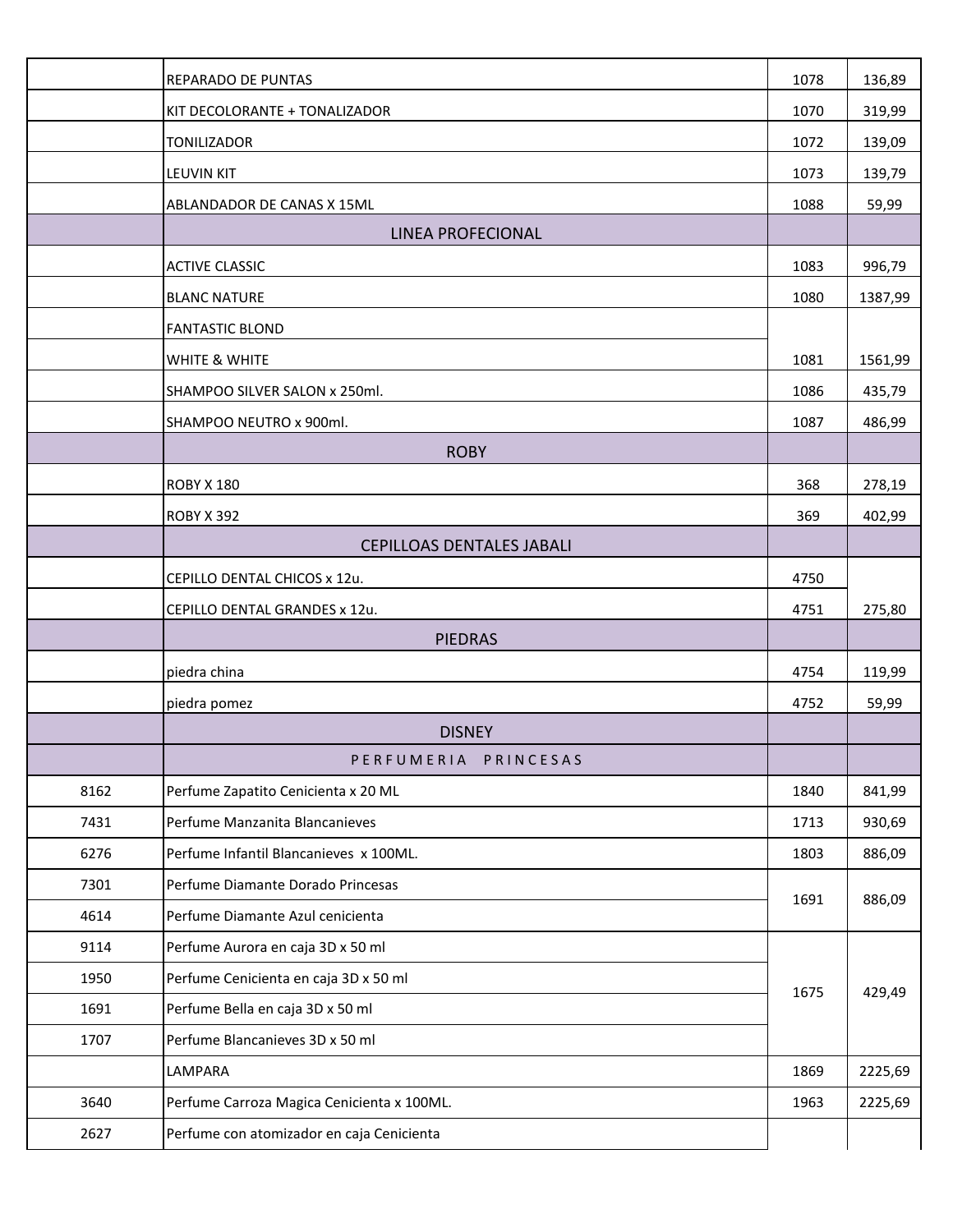| 2658  | Perfume con atomizador en caja Aurora                                 | 1670 | 480,89 |
|-------|-----------------------------------------------------------------------|------|--------|
| 2641  | Perfume con atomizador en caja Bella                                  |      |        |
| 2634  | Perfume con atomizador en caja Blancanieves                           |      |        |
| 0304  | Perfume con atomizador en caja X 50ml. Bella                          |      | 328,99 |
| 0298  | Perfume con atomizador en caja X 50 ml. Aurora                        | 1890 |        |
| 0328  | Perfume con atomizador en caja X 50 ml. Cenicienta                    |      |        |
| 0311  | Perfume con atomizador en caja X 50 ml. Blancanieves                  |      |        |
| 2698  | Perf.Princ.4 Stickers c/relieve x 100ml.                              | 1930 | 649,99 |
| 40376 | Perfume Princesas con Puff 50 ml.                                     | 1741 | 0      |
| 42028 | Perfume Infantil Princesa con Stickers x 100 ml.                      | 1931 | 711,59 |
| 99246 | Caja exhibidora Body Splash Princesas x 65ml. surtida x 12 unids      | 1738 | 229,89 |
| 99413 | Perfume con Glitter Princesas en Caja x50 ml                          | 1737 | 515,69 |
|       | MAQUILLAJE PRINCESAS                                                  |      |        |
| 3765  | Lápiz Labial en Blister                                               |      |        |
| 8768  | Labial Princesas en Blister                                           | 1739 | 268,29 |
| 8782  | Esmalte Princesas en Blister                                          | 1744 | 231,99 |
|       | LOL                                                                   |      |        |
| 42677 | Perfume Lol con estuche desplegable con ilustracion para pintar 50 ml | 1745 | 544,49 |
| 42707 | <b>BEAUTY KIT LOL</b>                                                 | 1773 | 909,59 |
|       | BOCA JUNIORS-RIVER PLATE                                              |      |        |
| 43445 | Perfume infantil Copa Cubic x 100 ml River Plate                      | 1673 | 904,49 |
| 43513 | Perfume infantil Copa Cubic x 100 ml Boca Juniors                     |      |        |
| 43452 | Perfume infantil Pelota x 100 ml River Plate                          |      | 904,49 |
| 43520 | Perfume infantil Pelota x 100 ml Boca Juniors                         | 1674 |        |
| 43476 | Body deo x 65 ml con escudo recortable River Plate                    | 1672 | 299,99 |
| 43544 | Body deo x 65 ml con escudo recortable Boca Juniors                   |      |        |
| 43469 | Perfume con atomizador x 100 ml. EAU DE PARFUM River Plate            | 1676 |        |
| 43537 | Perfume con atomizador x 100 ml. EAU DE PARFUM Boca Juniors           |      | 711,59 |
|       | MICKEY & MINNIE/ WINNIE POOH                                          |      |        |
| 1141  | Perfume en caja X 100 ml. Baby Mickey                                 |      |        |
| 1158  | Perfume en caja X 100 ml. Baby Minnie                                 | 1696 | 799,99 |
| 4607  | Perfume "Baby Pooh" X 100 ml. Sin Alcohol                             |      |        |
| 41151 | Perfume Infantil Mickey x 50 ml. THE TRUE ORIGINAL                    | 1846 | 445,29 |
| 41168 | Perfume Infantil Minnie x 50 ml. THE TRUE ORIGINAL                    |      |        |
| 42790 | 3 en 1 Shampoo, acondicionador y body wash Mickey x 400 ml            | 1715 | 799,99 |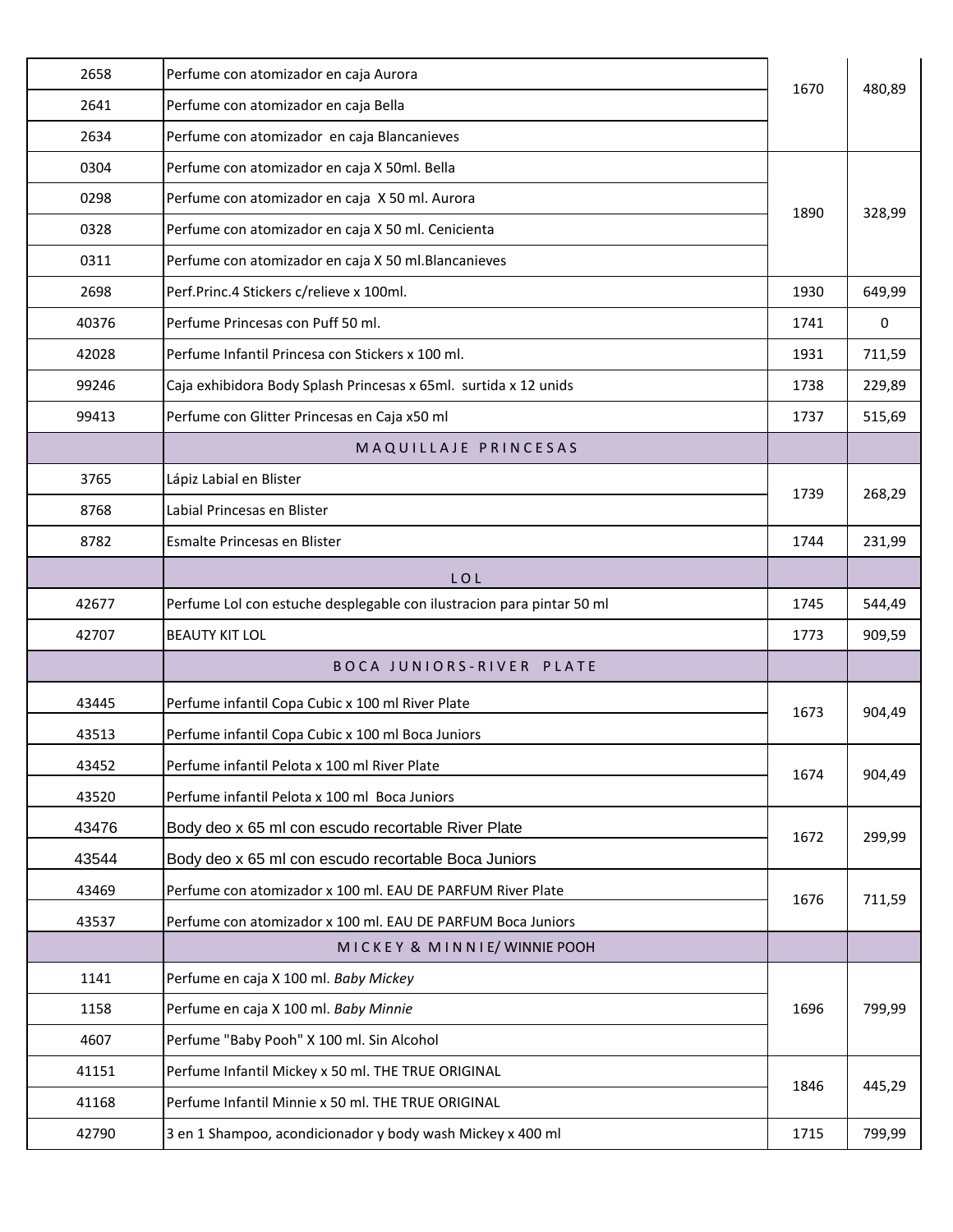| 95064 | Perfume Minnie x 50 ml.                                       | 1839 | 338,59      |
|-------|---------------------------------------------------------------|------|-------------|
| 95095 | Perfume Mickey x 50 ml.                                       |      |             |
| 97914 | Perfume para bebes -Mickey Sueños Felices- x 50ml.            | 1743 | 623,49      |
| 97921 | Perfume para bebes -Minnie Sueños Felices- x 50ml.            |      |             |
| 98164 | Set de Baño para Bebés-Shampoo y Oleo Calcáreo                | 1722 | 890,59      |
|       | PEPPA PIG                                                     |      |             |
| 1486  | Perfume en caja X 45ml.                                       | 1734 | 338,49      |
| 1585  | Set de Baño-Perfume+Jabon Liquido                             | 1707 | 799,99      |
| 1943  | Perfume x 50ML. Doble Ventana                                 | 1708 | 623,49      |
| 95088 | Perfume Peppa Pig x 50ml.                                     | 1706 | 338,59      |
|       | <b>TOY STORY</b>                                              |      |             |
| 95057 | Perfume Toy Story x 50ml.                                     | 1845 | 315,99      |
| 42783 | 3 en 1 Shampoo, acondicionador, body wash Toy Story x 400 ml  | 1723 | 817,99      |
|       | CARS                                                          |      |             |
| 95040 | Perfume x 50ml. Cars                                          | 1709 | 338,59      |
| 97891 | Perfume con atomizador en caja AUTO Cars x 50ml               | 1710 | 1499,99     |
|       | SUPERMAN/BATMAN/WONDERWOMAN                                   |      |             |
| 45791 | Perfume Infantil Superman x 50ml                              |      |             |
| 45784 | Perfume Infantil Batman x 50ml                                |      |             |
| 45753 | Perfume Infantil Wonder Woman x 50 ml                         | 1712 | 338,99      |
| 45821 | Perfume rombo grande Superman x 50 ml con juego de tazós!     |      |             |
| 45746 | Perfume Infantil Wonder Woman x 50 ml con stickers de regalo! | 1721 | 516,99      |
| 45777 | Perfume Infantil Glow in the dark Batman x 50 ml              | 1716 | 578,99      |
|       | <b>FROZEN</b>                                                 |      |             |
| 95439 | Esmalte de uñas en blíster Frozen II                          | 1740 | 199,99      |
| 95446 | Lapiz Labial en blíster Frozen II                             | 1762 | 199,99      |
|       | <b>JACTAN'S</b>                                               |      |             |
|       | UÑAS                                                          |      |             |
| 206   | SET DE ESMALTE FRANCESITA                                     | 1685 | 257,19      |
| 213   | ESMALTE DE UÑAS DECORADOR SUELTO                              | 1833 | 163,69      |
| 563   | QUITAESMALTE CORRECTOR EN LAPIZ - PROMO!!!                    | 1841 | $\mathbf 0$ |
| 706   | <b>ESMALTE EFECTO MATTE</b>                                   | 1912 | 120,69      |
| 633   | PEEL OFF-MASCARA PARA UÑAS                                    | 1917 | $\mathbf 0$ |
|       | OJOS                                                          |      |             |
| 256   | DELINEADOR PLUMA JACTANS                                      | 1766 | 315,99      |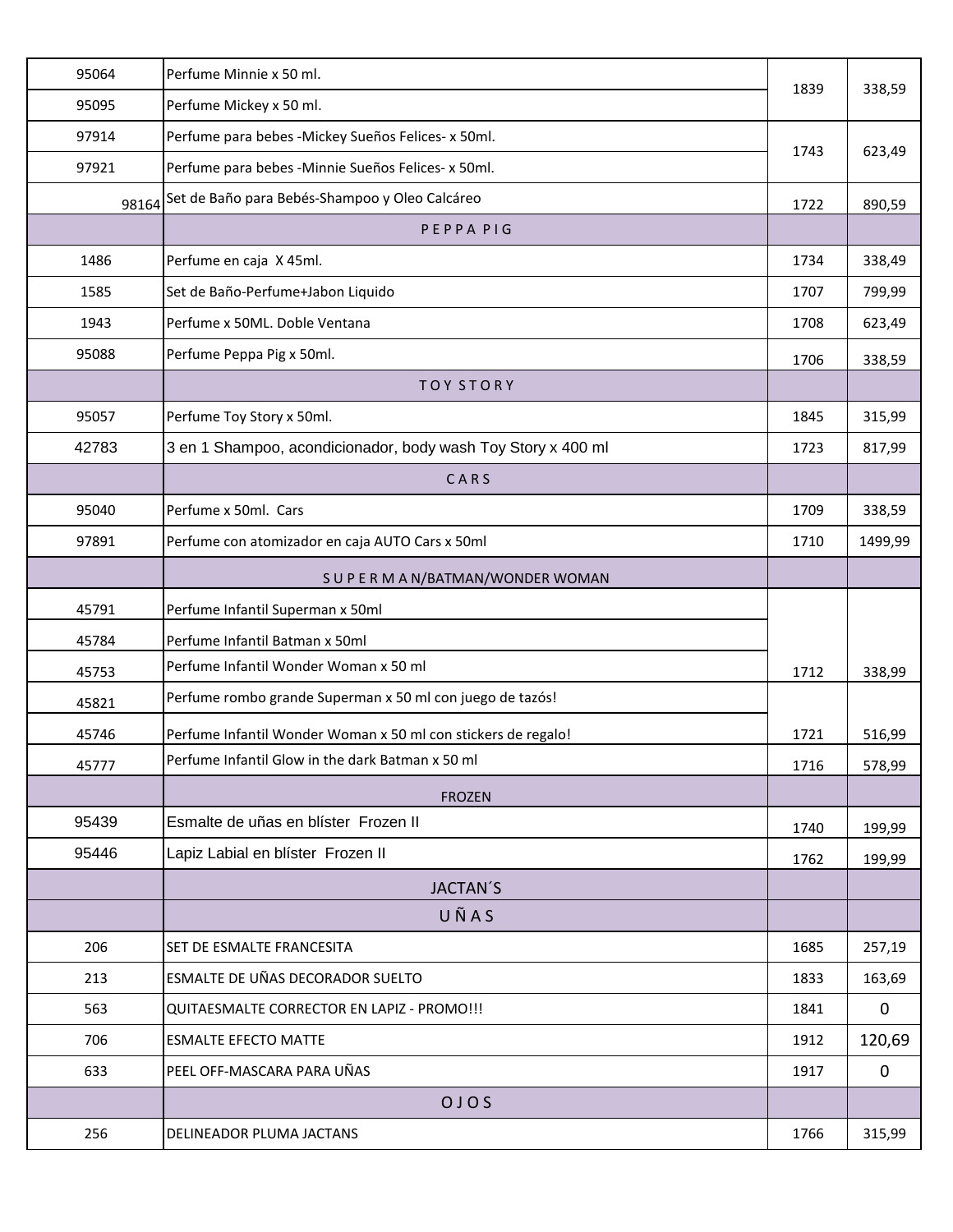| 539     | delineador con gel                                                                | 1767 | 400,79 |
|---------|-----------------------------------------------------------------------------------|------|--------|
| 254     | DELINEADOR RETRACTIL LABIOS C/SACAPUNTAS                                          | 1808 | 310,19 |
| 738     | sombra con glitter                                                                | 1843 | 215,39 |
|         | ROSTRO Y CUERPO                                                                   |      |        |
| 260     | MAQUILLAJE COMPACTO                                                               | 1801 | 234,99 |
| 693     | <b>AGUA MICELAR DEMAQUILLANTE</b>                                                 |      | 328,99 |
| 737     | DESMAQUILLANTE BIFASICO SUAVE P/OJOS                                              | 1835 |        |
| 553     | <b>BASE COVER MATTE</b>                                                           | 1807 | 372,94 |
| 674     | MASCARA FACIAL ENERGIZANTE                                                        | 1726 | 241,29 |
| 724     | MASCARA CARBONATADA                                                               | 1783 |        |
| 736     | BRUMA FIJADORA DE MAQUILLAJE                                                      | 1785 | 328,99 |
| 682     | PLATINUM MASK - MASCARA FACIAL POROS A                                            | 1763 | 129,19 |
|         | <b>ACCESORIOS</b>                                                                 |      |        |
| 806     | ACC. STICKERS PARA FRANCESITAS                                                    | 1831 | 50,29  |
|         | <b>CREMAS- TRATAMIENTOS</b>                                                       |      |        |
| 588-001 | Tratamiento capilar - Bottox Capilar                                              |      |        |
| 588-002 | Tratamiento capilar- Auxilio Capilar                                              |      | 79,29  |
| 588-003 | Tratamiento capilar-Nutricion total                                               |      |        |
| 588-004 | Tratamiento capilar-Oleo de argan y keratina                                      |      |        |
| 588-005 | Tratamiento capilar - Keratina en crema                                           |      |        |
| 588-006 | Tratamiento capilar-Crema de argan y colageno                                     |      |        |
| 588-007 | Tratamiento capilar-Reparador de puntas                                           | 1903 |        |
| 588-008 | Tratamiento capilar-Lisos + Lisos                                                 |      |        |
| 588-009 | Tratamiento capilar-Rulos y Bucles                                                |      |        |
| 588-010 | Tratamiento capilar-Portector Térmico para Planchita                              |      |        |
| 588-011 | Tratamiento capilar- MORINGA EXPRESS                                              |      |        |
| 588-012 | Tratamiento capilar-NACAR Y PERLAS                                                |      |        |
| 588-014 | Tratamiento capilar-CRISTALES LIQUIDOS                                            |      |        |
| 719     | <b>BANDITAS PARA PUNTOS NEGROS</b>                                                | 1754 | 120,59 |
| 725-01  | Doypacks Capilares                                                                |      |        |
| 725-02  | Doypacks Capilares                                                                | 1800 |        |
| 725-03  | Doypacks Capilares                                                                |      | 283,59 |
| 725-04  | Doypacks Capilares                                                                |      |        |
| 687     | BLACK MASK - MASCARA FACIAL PURIFICANTE - EFECTO DETOX (Caramelera x 24 un)       | 1809 | 111,99 |
| 744     | BYE BYE OIL - PAPELES ABSORBENTES ANTIBRILLO-50 unidades- ( Caja Exhibidora x 24) | 1907 | 129,19 |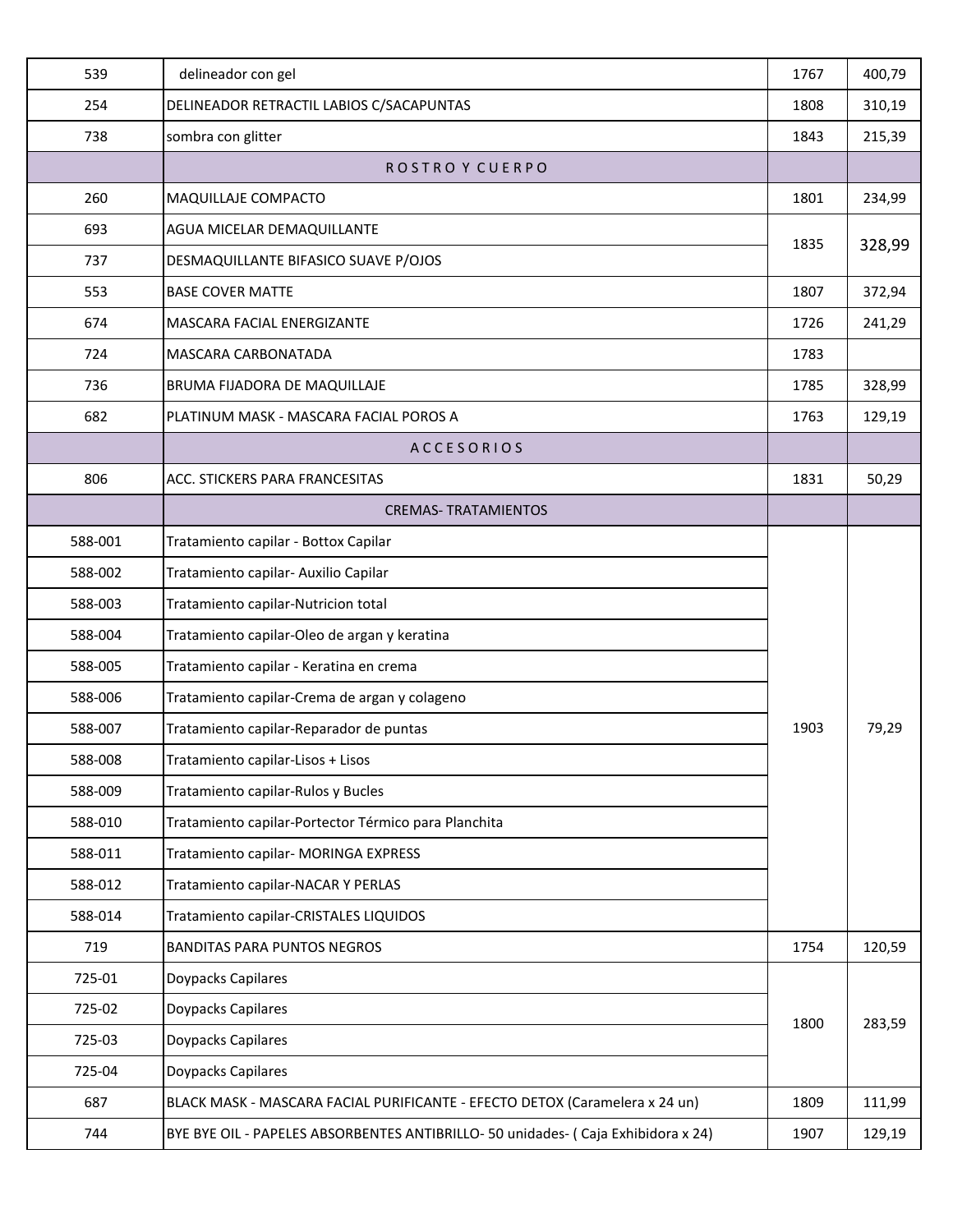| 929   | CREMA DE ORDEÑE                                           | 1811 | 327,49 |
|-------|-----------------------------------------------------------|------|--------|
| 942   | CREMA PARA MANOS CON KARITE                               | 1811 | 327,49 |
|       | <b>LENTERDIT</b>                                          |      |        |
|       | <b>ALGODÓN</b>                                            |      |        |
| 12101 | ALGODON HIDROFILO CLASICO X 70 Grs.                       | 4049 | 65,89  |
| 12102 | ALGODON HIDROFILO CLASICO X 140 Grs.                      | 4050 | 130,99 |
| 12103 | ALGODÓN HIDROFILO CLASICO X 300 Grs                       | 4055 | 283,49 |
| 12306 | ALGODON HIDROFILO CLASICO X 500 Grs                       | 4059 | 441,09 |
|       | <b>TOALLAS</b>                                            |      |        |
| 21615 | TOALLA POCKET NORMAL CON ALAS TELA SUAVE SIN DEO x 8 Unid |      |        |
| 21614 | TOALLA POCKET NORMAL CON ALAS TELA SUAVE CON DEO x 8      | 4021 | 51,99  |
| 21620 | TOALLAS POCKET TANGA CON ALAS TELA SUAVE x 8 Unid         | 4081 | 61,29  |
| 21623 | TOALLAS POCKET ULTRAFINAS TELA SUAVE x 8                  | 4012 | 69,79  |
| 21624 | TOALLAS POCKET NOCTURNAS TELA SUAVE x 8 Unid              | 4013 | 83,39  |
| 21616 | TOALLAS POCKET SIN ALAS TELA SUAVE SIN DEO x 8 Unid       | 4011 | 47,19  |
| 23500 | PROTECTOR DIARIO POCKET ANATOMICO S/DEO x 20 Unid.        |      |        |
| 23502 | PROTECTOR DIARIO POCKET ANATOMICO C/DEO x 20 Unid.        | 4026 | 59,59  |
| 23300 | PROTECTOR DIARIO POCKET TANGA CON ALAS S/DEO X 20         |      | 0      |
|       | OLEO / PROTECTOR MAMARIO                                  |      |        |
| 51506 | PROTECTOR MAMARIO CON GEL, CANALES Y TELA RESPIRABLE X 24 | 4053 | 256,29 |
| 80123 | EMULSION OLEO CALCAREO CON AVENA X 500 ml                 | 4095 | 297,89 |
|       | <b>MARY BOSQUES</b>                                       |      |        |
|       | ACEITE NATURAL - CON EXTRACTO DE ALMENDRAS                | 2000 | 46,99  |
|       | SHOCK ACIDO EQUILIBRANTE POST TRATAMIENTO QUIMICOS        | 2001 | 66,79  |
|       | CREMA DE ARGAN REGENERACION CAPILAR CON CELULAS MADRES    | 2002 | 65,19  |
|       | EMULSION CREMOSA CON EXTRACTO DE ALMENDRAS                | 2013 | 56,89  |
|       | KERATINA EXPRESS CREMA PARA PEINAR SIN ENJUAGUE           | 2003 | 49,79  |
|       | 3'MINUTOS TRATAMIENTO REPARADOR INTENSIVO                 | 2004 | 65,69  |
|       | ABLANDADOR DE CANAS CON EXTRACTO DE ALMENDRAS             | 2005 | 53,59  |
|       | BOTOX CAPILAR REESTRUCTURANTE Y REJUVENECEDOR             | 2006 | 64,59  |
|       | OLEO KERATINA Y ARGAIN                                    | 2007 | 100,19 |
|       | KERATINA EN CREMA KERATINIZACION                          | 2008 | 56,79  |
|       | PALTA EN CREMA                                            | 2009 | 72,59  |
|       | 60 SEGUNDOS TRATAMIENTO REPARADOR DIARIO                  | 2010 | 69,79  |
|       | Shock Acido Express-restaurador instantáneo-sin enjuague- | 2011 | 49,59  |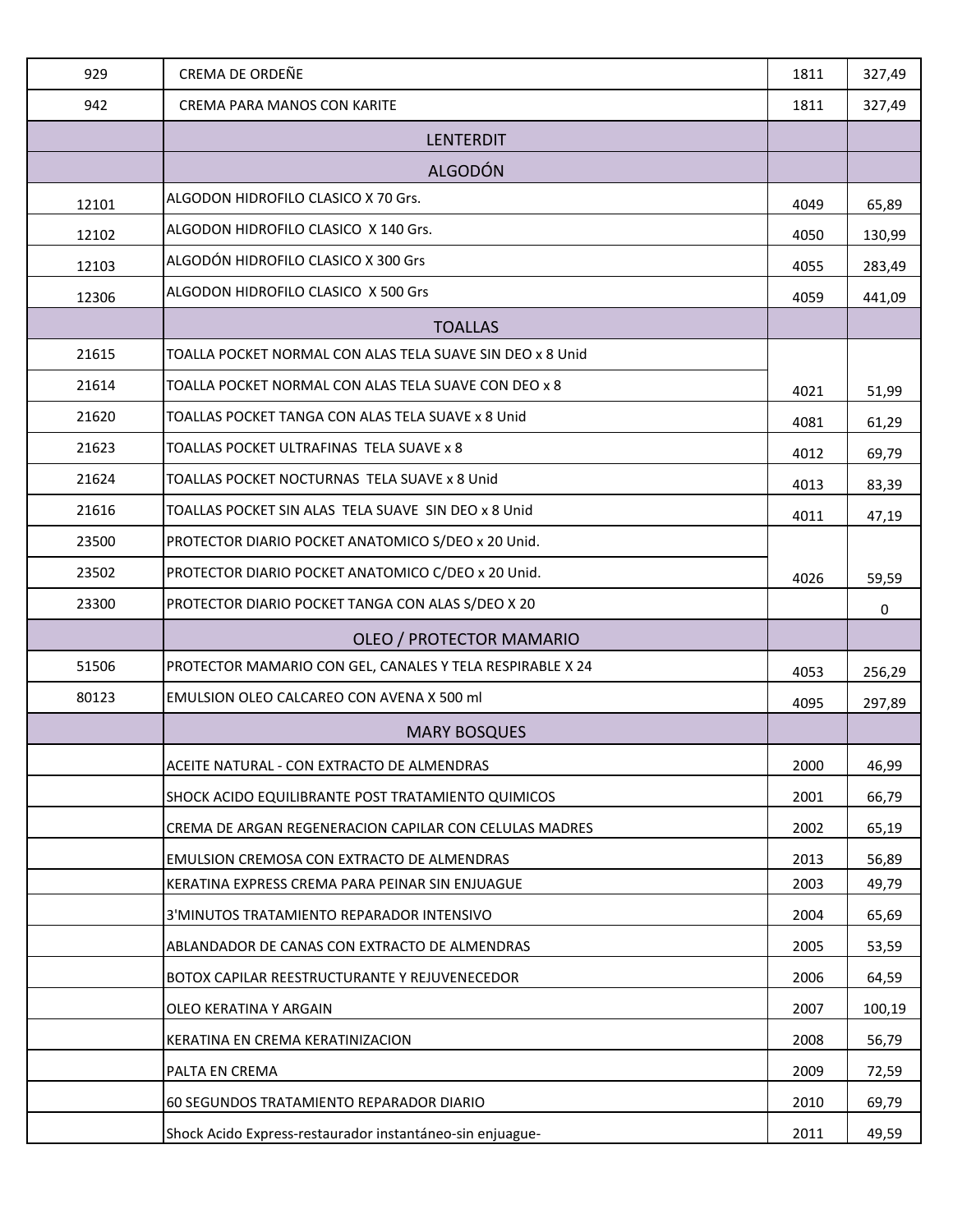| CREMA DE COCO                                                      | 2014 | 72,59  |
|--------------------------------------------------------------------|------|--------|
| Shmpoo neutro ph                                                   | 2012 | 40,69  |
| <b>CREMA ANTIAMARILLOS</b>                                         | 2015 | 71,09  |
| Lifting en crema-sobre x 20 g.-caja x 36 u.-                       | 2025 | 71,49  |
| KERATINA EN CREMA KERATINIZACION X 250G                            | 2016 | 312,49 |
| CREMA DE ARGAN REGENERACION CAPILAR CON CELULAS MADRES X250        | 2017 | 383,69 |
| 3'MINUTOS TRATAMIENTO REPARADOR INTENSIVO x 250gr                  | 2018 | 387,39 |
| SHOCK ACIDO EQUILIBRANTE POST TRATAMIENTO QUIMICOS x 250gr         | 2019 | 416,49 |
| BOTOX CAPILAR REESTRUCTURANTE Y REJUVENECEDOR x 250gr              | 2021 | 380,89 |
| CREMA DE COCO Y SLMENDRAS x 250gr                                  | 2020 | 421,29 |
| PALTA EN CREMA x 250gr                                             | 2022 | 392,69 |
| RUBIOS TOTALES CREMA ANTI AMARILLOS                                | 2024 | 388,19 |
| Lifting en crema-doypack x 250 g.-                                 | 2026 | 443,89 |
| Oleo Keratina y Argan EN CREMA-ungüento capilar-doypack x 250 g .- | 2027 | 305,19 |
| <b>TINTURAS</b>                                                    |      |        |
| CREMA COLORANTE FANTASIA                                           | 2023 | 107,49 |
| <b>NUTRIPLUS</b>                                                   |      |        |
| <b>CREMA CAN'NABIS</b>                                             | 4030 | 153,99 |
| CREMAS x 330gr.                                                    | 4061 | 123,39 |
| CREMAS x265gr. POMO                                                | 4032 | 190,59 |
| GEL x 480gr.                                                       | 4074 | 208,09 |
| <b>OTOWIL</b>                                                      |      |        |
| <b>TUTTI CANA</b>                                                  | 8100 | 57,49  |
| <b>ACEITE ARGAIN</b>                                               | 8102 | 84,29  |
| ACEITE DE ALMENDRAS                                                | 8103 | 41,49  |
| ACEITE DE COCO + QUINOA                                            | 8104 | 48,79  |
| SH.NEUTRO                                                          | 8105 | 28,09  |
| <b>SH.BLONDE NEUTRALIZADOR</b>                                     | 8106 | 37,49  |
| PUNTITAS FASHION                                                   | 8107 | 38,79  |
| SOCORRO CAPILAR x 60                                               | 8112 | 240,79 |
| SOCORRO CAPILAR                                                    | 8110 | 49,49  |
| KERATINA EN CREMA                                                  | 8111 | 45,49  |
| KERATINA EN CREMA x 250gr.                                         | 8113 | 378,49 |
| <b>COLORACION CIELO</b>                                            | 8114 | 148,49 |
| COLORACION CIELO 080 / 070 / 090                                   | 8115 | 141,79 |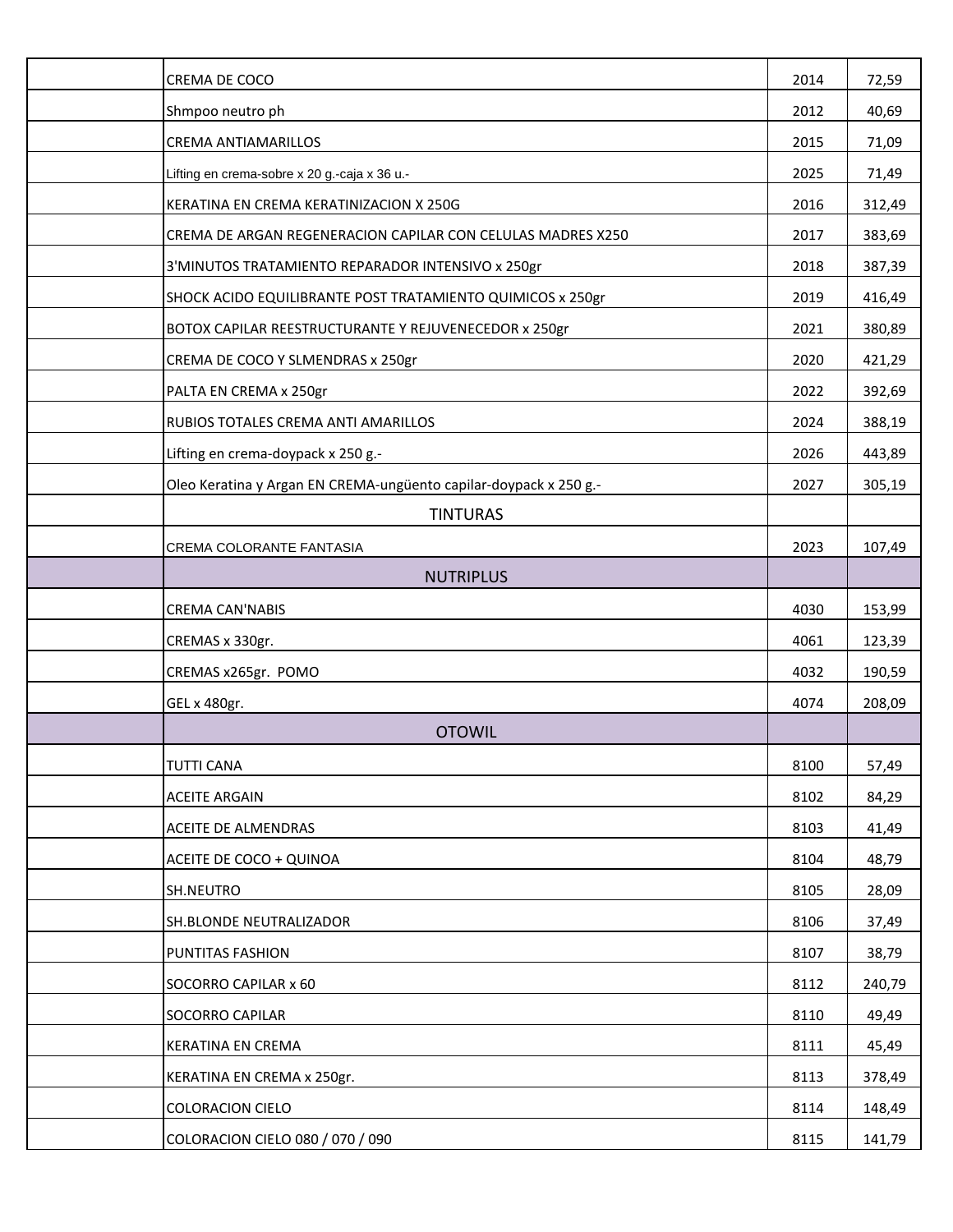|         | <b>PAULVIC</b>                         |      |         |
|---------|----------------------------------------|------|---------|
|         | FRAGANCIA x 50ml.                      | 170  | 568,99  |
|         | <b>ESTUCHES</b>                        | 179  | 814,99  |
|         | <b>PLANTILLAS</b>                      |      |         |
|         | PLANTILLAS DEL N* 35 AL 45             | 5284 | 89,99   |
|         | <b>PRIFAMON</b>                        |      |         |
|         | <b>HISOPOS</b>                         |      |         |
| 4100    | HISOPOS FAMILIAR x 75u.                | 3945 | 123,69  |
| 765     | <b>HISOPOS NIÑOS</b>                   | 3947 | 173,99  |
|         | <b>TOALLAS</b>                         |      |         |
| 825/826 | <b>TOALLAS PREMIUM</b>                 | 3961 | 216,69  |
| 833     | TOALLAS PREMIUM C/OLEO                 | 3963 | 259,19  |
| 843     | Q-Soft desmaquillante AGUA MICELARx25u | 3964 | 237,39  |
| 846     | control acne                           |      |         |
| 845     | demaquillanre                          |      |         |
| 847     | Q-Soft desmaquillante exfoliante x25u  | 3960 | 213,99  |
|         | QUITAESMALTES                          |      |         |
| 8283.   | Q-SOFT QUITAESMALTE 18X8u.             |      | 241,59  |
|         | <b>TEJAR</b>                           |      |         |
|         | <b>COSMETICA</b>                       |      |         |
| 200     | SOMBRA P/OJOS X 8 89202                | 7026 | 336,89  |
| 231     | LAPIZ LABIAL (106)                     | 7020 | 1894,69 |
| 237     | SOMBRA VOLATIL (ARTB243)               | 7028 | 305,49  |
| 242     | <b>CORRECTOR DE OJERAS (4085)</b>      | 7167 | 108,29  |
| 256     | DELINEADOR P/OJOS EN GEL (750)         | 7145 | 253,59  |
| 264     | DELINEADOR LIQUIDO TAPA GRIS (635)     |      |         |
| 1417    | DELINEADOR B7101                       | 7097 | 199,39  |
| 279     | MAQUILLAJE FLUIDO VIDRIO(7041)         | 7068 | 415,99  |
| 290     | MAQUILLAJE FLUIDO + CORRECTOR(2667)    | 7146 | 296,79  |
| 339     | MAQUILLAJE BARRA B024                  | 7189 | 288,29  |
| 354     | MAQUILLAJE HUMECTANTE BARRA XYA608     | 7141 | 282,69  |
| 395     | NATURAL EYEBROW GLUE 5629              | 7202 | 139,99  |
| 1410    | SAMBRA X 7 Y 8 B9282/3                 | 7194 | 311,29  |
| 1438    | LAPIZ LABIAL MATTE F106                | 7196 | 2109,89 |
| 1452    | MAQUILLAJE FACIAL MINERAL B248         | 7200 | 405,89  |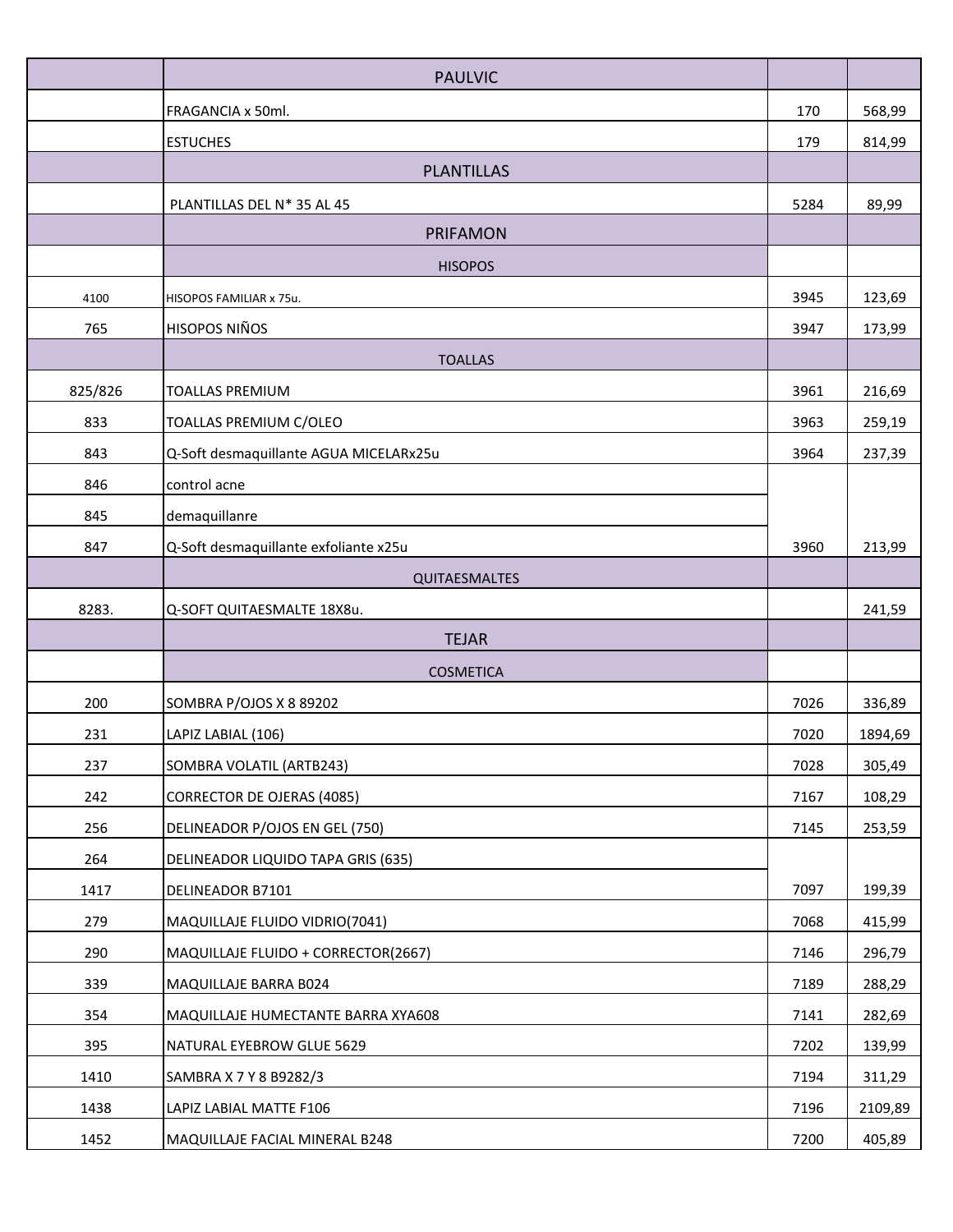| 3517 | SOMBRA P/OJOS SET X 38 6011A                 | 7213 | 1209,59 |
|------|----------------------------------------------|------|---------|
| 259  | MASCARA P/PESTAÑA B5577                      |      |         |
| 260  | MASCARA P/PESTAÑA (5579)                     |      |         |
| 298  | MASCARA 5607                                 |      |         |
| 299  | MASCARA 5610                                 | 7140 | 279,99  |
| 371  | mascara p/pestaña + del. (5028)              | 7163 | 318,79  |
| 214  | MASCARA C/VOLUMEN 2 EN 1 (5532)              | 7003 | 277,89  |
| 253  | MASCARA PARA PESTAÑA (52)                    | 7013 | 168,89  |
| 2639 | MASCARA GREAT LASH 5620-1                    | 7292 | 225,79  |
| 5055 | MASCARA PARA PESTAÑA LONG. (92336)           | 7289 | 255,19  |
| 5056 | MASCARA PARA PESTAÑA VOLUME (92338)          | 7290 | 264,79  |
| 5064 | MASCARA PARA PESTAÑA LASH.                   |      | 256,79  |
| 5023 | MASCARA P/PESTAÑA B72003                     | 7291 | 256,79  |
| 5025 | MASCARA PARA PESTAÑA love crazy (72005)      | 7155 | 286,59  |
| 5033 | <b>SOMBRA 72015</b>                          | 7132 | 1610,59 |
| 4110 | SOMBRA COMPACTO X 39                         | 7227 | 742,79  |
| 4114 | MATTE CONTOUR POWDER PB81192                 | 7247 | 447,99  |
| 4121 | CONCEALER X 6 PB81152                        | 7244 | 199,99  |
| 4130 | BLUSHER TRICOLOR PB81187                     | 7243 | 223,99  |
| 4144 | SOMBRA COMPACTA X 15 COLORES PB81177         | 7245 | 461,89  |
| 5036 | KIT DE SOMBRAS X82 72019                     | 7231 | 812,89  |
| 5037 | SOMBRA METALICA X 9 PB72022                  | 7248 | 379,99  |
| 5039 | KIT DE SOMBRAS X108 72027                    | 7232 | 895,99  |
| 5045 | KIT DE SOMBRAS X108 72036                    | 7158 | 1441,89 |
| 1479 | <b>CONTOUR STICK Y 35</b>                    | 7252 | 149,99  |
| 1474 | <b>GLITTRR EYESHADOW 89119</b>               | 7253 | 557,19  |
| 4127 | PALETA DE SOMBRAS x 33 COLORES               | 7234 | 1016,99 |
| 241  | RUBOR COMPACTO 4084                          | 7064 | 238,09  |
| 4111 | SOMBRA COMPACTA PB81178                      | 7246 | 705,49  |
| 4169 | LIPGLOSS 24HS. PB 91238                      | 7114 | 181,79  |
| 310  | SOMBRA COMPACTA SET 168 COLORES 89299        | 7000 | 1778,59 |
| 1446 | <b>BRILLO LABIAL MATTE 3235</b>              | 7024 | 251,79  |
| 4172 | LIQUID. CANCELAR                             | 7056 | 229,49  |
| 4112 | PB81181- SOMBRA COMPACTA X 10 COLORES -21 gr | 7260 | 581,29  |
| 4116 | PB81121-SOMBRA COMPACTA X 4 COLORES - 6 gr   | 7261 | 242,99  |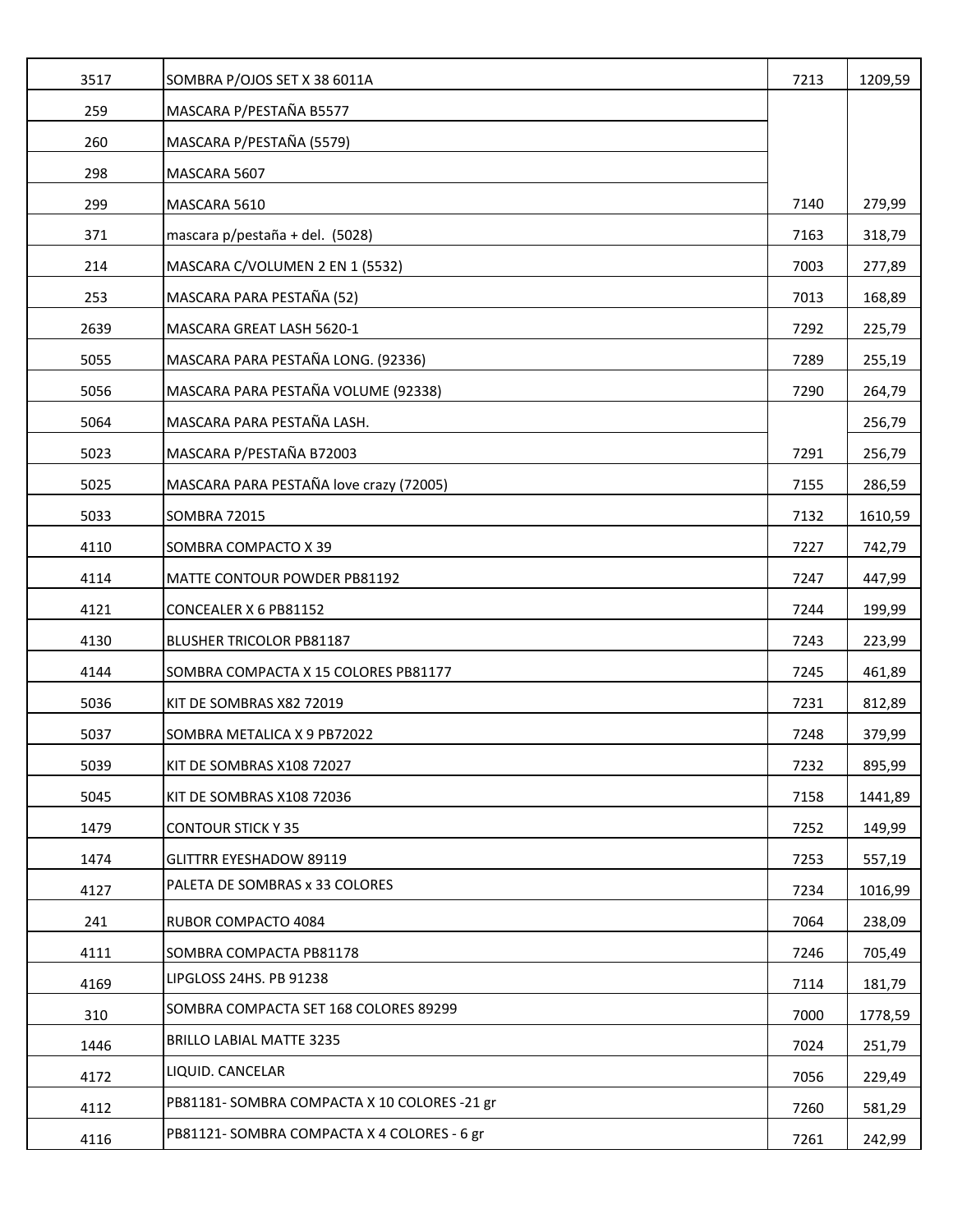| 230  | DELINEADOR RETRACTIL P/OJOS (B04) 0.20 G TEJ       |      |         |
|------|----------------------------------------------------|------|---------|
| 265  | DELINEADOR RETRACTIL B2                            | 7103 | 98,49   |
| 243  | SOMBRA PARA OJOS INDIVIDUAL (8923)                 | 7016 | 118,99  |
| 244  | SOMBRA PARA OJOS DUO (8923)                        | 7017 | 111,99  |
| 1422 | MAQUILLAJE BARRA B026                              | 7175 | 312,69  |
| 252  | PROTECTOR LABIAL SABORIZADO (4010)                 | 7012 | 98,49   |
| 224  | MAQUILLAJE FLUIDO (Y7021)                          | 7137 | 236,29  |
| 394  | brillo labial c/ap.mate b3226                      | 7135 | 239,99  |
| 4118 | SOMBRA MATTE X 12 COLORES -15 gr                   | 7258 | 324,69  |
| 1487 | SOMBRA X 9 89127A (1487)                           | 7263 | 261,99  |
| 1498 | BRILLO MATTE + LAPIZ LABIAL MATTE XY604-1498       | 7264 | 280,29  |
| 2611 | MAQUILLAJE FLUIDO MATTE 7075-2611                  | 7265 | 481,39  |
| 2620 | <b>MASCARA Y527-2620</b>                           | 7266 | 236,59  |
| 2627 | SOMBRA X 12 89137                                  | 7267 | 415,99  |
| 2637 | MAQUILLAJE FLUIDO MATTE 7010                       | 7268 | 497,49  |
| 255  | BRILLO LABIAL ROLL-ON B80                          | 7014 | 99,99   |
| 1497 | MAQUILLAJE FLUIDO C/APLICADOR 7064                 | 7240 | 219,49  |
| 4119 | SOMBRA MATTE X 10 EYEBROW                          | 7226 | 292,59  |
| 4192 | FP92283 - GLITTER EYELINER 10ML                    | 7276 | 271,99  |
| 305  | SOMBRA +POLVO+RUBORx 48COLORES 89324               | 7278 | 1026,19 |
| 2652 | SOMBRA GLITTER 89107                               | 7275 | 347,89  |
| 5062 | MASCARA TANGO LOVE CRAZY                           | 7277 | 298,89  |
| 4184 | SOMBRA MATTE & SHINING x 8 COLORES + 2 HIGHLIGHTER | 7271 | 463,39  |
| 4182 | SOMBRA PARA OJOS SHINING x 10 COLORES              | 7272 | 463,39  |
| 4125 | SOMBRA MATTE X 26 COLORES -15gR                    | 7274 | 641,49  |
| 4142 | SOMBRA MATTE X 26 COLORES - 28gr                   | 7273 | 641,49  |
| 4145 | PB81180-SOMBRA COMPACTA X 9 COLORES -10,9gr        | 7257 | 329,99  |
| 2605 | <b>BRILLO LABIAL MATTE 3247</b>                    | 7093 | 251,79  |
| 389  | BRILLO LABIAL C/APLICADOR MATTE B3241              | 7030 | 191,89  |
| 2617 | BRILLO LABIAL C/APLICADOR MATTE 3006               | 7150 | 245,49  |
| 5050 | METALICO MATTE LIQ.LISPTICK 92314                  | 7280 | 163,39  |
| 307  | SOMBRA +POLVO+RUBOR 23 COL.89312                   | 7281 | 573,19  |
| 5054 | MASCARA PESTAÑA 92333                              | 7283 | 224,49  |
| 2603 | 7007- PRE-MAKE UP EMULSION (PRIMER) 50ML-TEJAR     | 7286 | 254,69  |
| 384  | LAPIZ LABIAL 24H 0684                              | 7034 | 118,29  |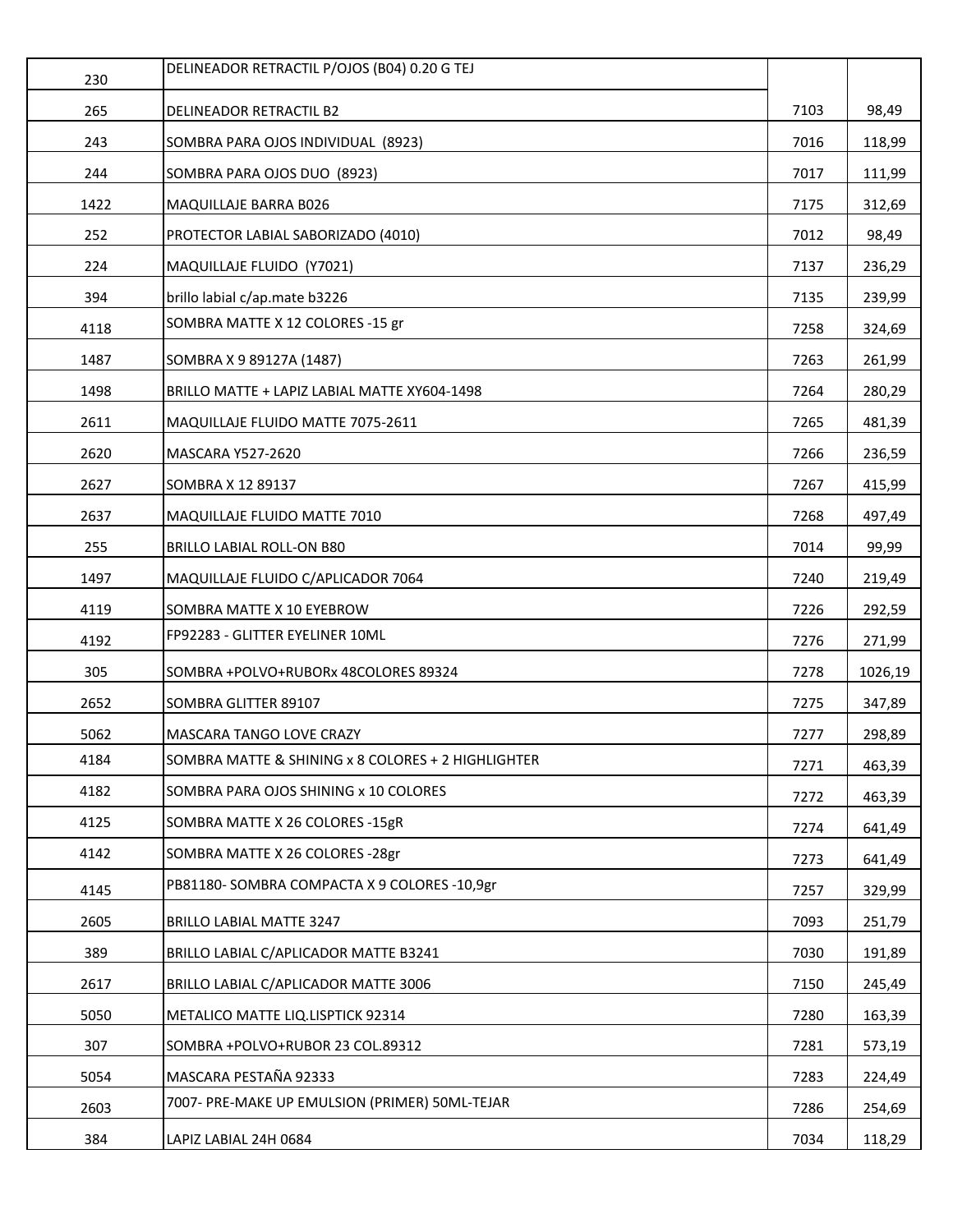| 214  | MASCARA C/VOLUMEN 2 EN 1 (5532)         | 7003 | 276,69  |
|------|-----------------------------------------|------|---------|
| 1401 | SOMBRA X 2COLO. 89268                   | 7079 | 219,99  |
| 306  | SOMBRA X 36c. PERFECT MAKE-UP 89311     | 7142 | 601,89  |
| 2642 | BRILLO LABIAL MATTE CUP LIP GLOSS Y3018 | 7296 | 241,19  |
| 1418 | MASCARA PARA PESTAÑAS 5625              | 7297 | 186,29  |
| 2649 | Y89155 - SOMBRA PARA OJOS 13 G          | 7298 | 371,39  |
| 5059 | LABIAL LIQUIDO METALICO MATTE 92370     | 7299 | 163,39  |
| 2651 | SOMBRA GLITTER 89141                    | 7295 | 411,99  |
| 5049 | LIP GLOSS 24H92311                      | 7279 | 180,09  |
| 5030 | EYEBROWN POWDER LOVE CRAZY PB 72010     | 7251 | 207,49  |
| 251  | BRILLO LABIAL C/APLICADOR               | 7305 | 145,59  |
| 2646 | SOMBRA P/OJOS 89294 MY DIAMOND          | 7303 | 279,99  |
| 2650 | SOMBRA P/OJOS 89157 DIAMOND             | 7304 | 380,79  |
| 219  | DELINEADOR LIQUIDO 711 - 219            | 7307 | 250,99  |
| 346  | MASCARA PARA PESTAÑAS                   | 7308 | 240,09  |
| 1424 | DELINEADOR LIQUIDO PTA PLUMA METALIZADO | 7169 | 230,19  |
|      | <b>ACCESORIOS</b>                       |      |         |
| 1727 | BROCHA P/MAQUILLAJE 1106                | 7033 | 167,98  |
| 1735 | BROCHA PARA MAQUILLAJE 1127             | 7036 | 132,19  |
| 1737 | BROCHA PARA MAQUILLAJE 1129             | 7043 | 164,39  |
| 1738 | PINCEL PARA MAQUILLAJE 1141             | 7045 | 85,99   |
| 1766 | BROCHA DE LATEX 1600                    | 7047 | 282,19  |
| 1823 | LIMA PULIDORA PB91053                   | 7104 | 111,99  |
| 1018 | LIMAS COMUN (800)                       | 7084 | 46,99   |
| 1710 | ESPEJO REC.DEC. PB611                   | 7066 | 59,39   |
| 822  | LIMA NEGRA (61348)                      |      |         |
| 832  | LIMA RECTA COLOR (798)                  | 7039 | 41,39   |
| 1733 | CISNE DE LATEX EN FLOR 61124            | 7160 | 172,79  |
| 1829 | LIMAS BANANA GRIS 91061                 | 7086 | 69,29   |
| 839  | PESTAÑAS POSTIZAS 81058                 | 8109 | 70,59   |
| 1859 | set de pinceles ESTUCHE 1116            | 7284 | 594,69  |
| 1669 | LIMA RECTANGULAR GRANDE F859            | 7090 | 50,39   |
| 1828 | PB91060-LIMA RECTA GRIS 17.8*2.3CM      | 7288 | 69,29   |
| 815  | LIMA PULIDORA ANCHA                     | 7285 | 82,29   |
| 1861 | SET DE BROCHAS x 12 P. 91118            | 7293 | 1999,99 |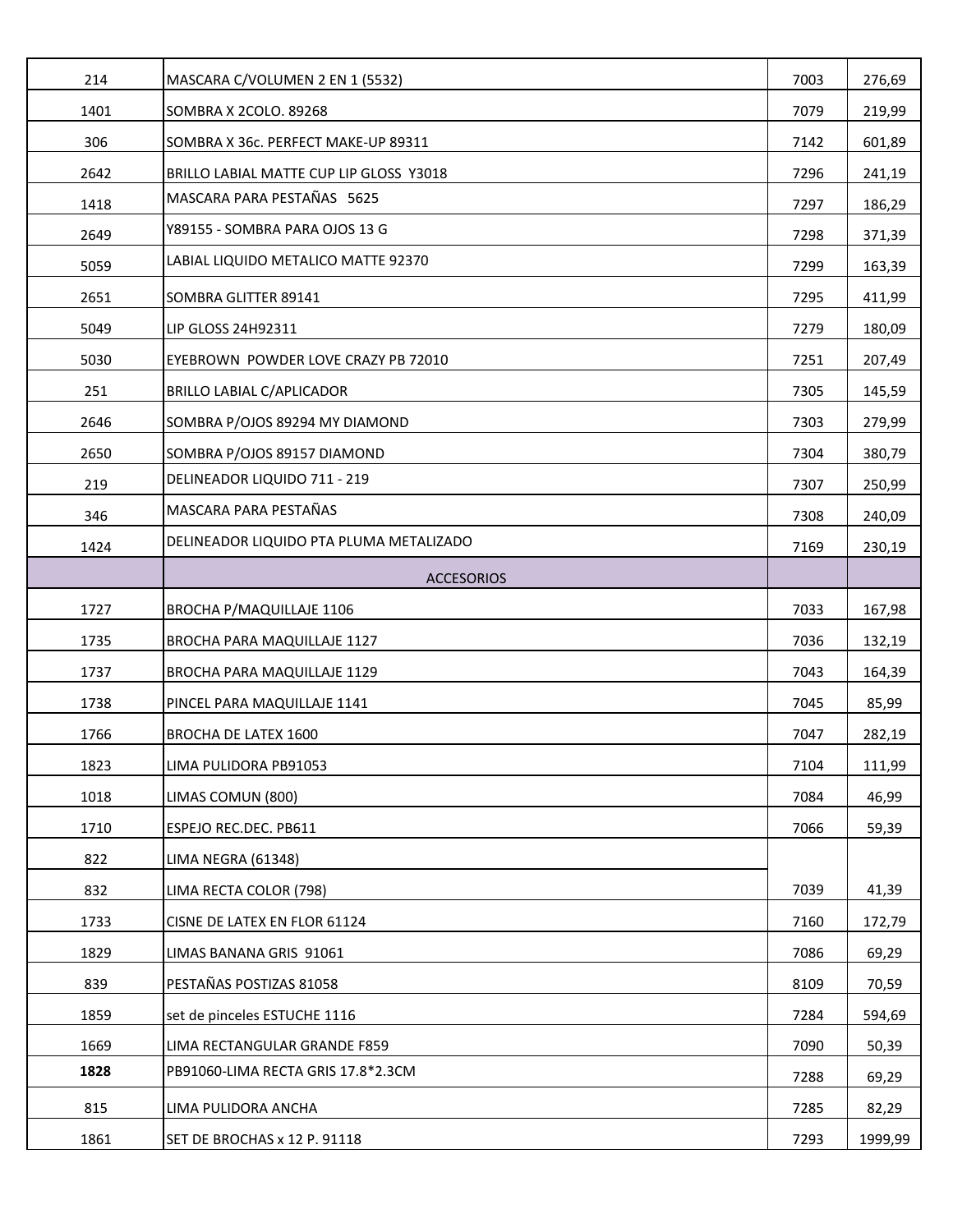| 1771      | ESPONJAS LATEX 4P.                         | 7294 | 160,29 |
|-----------|--------------------------------------------|------|--------|
| 1767      | ESPEJO CARTERA 1704                        | 1136 | 54,49  |
| 1847      | KIT DECORADOR P/UÑAS 91092                 | 7061 | 322,99 |
| 1848      | KIT DECORADOR P/UÑAS 91092                 | 7062 | 322,99 |
| 1856      | KIT PINCELES P/DEC. 91102                  | 7063 | 403,19 |
| 1821      | PALETA DE ARTE DE ACERO PB91050            | 7015 | 447,49 |
| 1819      | <b>CURETA DE BLOCK PB91042</b>             | 7009 | 220,59 |
| 1793      | UÑAS POSTIZAS X100p. 81053                 | 7131 | 295,99 |
| 1774      | esponja EXFOLIANTE PB61114                 | 7174 | 89,59  |
| 1830      | LIMAS RECTA GRIS 91062                     | 7125 | 69,29  |
| 891       | SACAPUNTAS 61221                           | 7091 | 62,69  |
| 1639      | APLICADORES 876                            | 7159 | 128,69 |
| 808       | ARQUEADOR P/PESTAÑA 1339                   | 7300 | 100,79 |
| 1780      | CEPILLO PARA AÑAS 81007                    | 7302 | 55,99  |
| 1836/2072 | KIT PARA DECORAR UÑAS 1836                 | 7237 | 156,79 |
| 1845      | KIT PARA DECORAR UÑAS 91092                |      |        |
| 1846      | KIT PARA DECORAR UÑAS 91092                | 7301 | 323,69 |
| 1783      | LIMAS C/CORTACUTICULAS                     | 7288 | 67,19  |
| 1732      | CISNE LATEX RED. 61123-1732                | 7306 | 172,79 |
| 1879      | PALO DE NARANJO 21004-1879                 | 7042 | 70,79  |
|           | <b>ALICATE CHICO</b>                       | 1214 | 89,99  |
|           | <b>ALICATE GRANDE</b>                      | 1213 | 169,99 |
|           | <b>CANNON</b>                              |      |        |
|           | <b>COQUETERIAS</b>                         |      |        |
| 401/4     | EAU DE TOILETTE x 80 ml.                   | 409  | 459,49 |
|           | <b>COQUETERIAS FLOWERS</b>                 |      |        |
| 470/3     | EAU DE TOILETTE x 40 ml.                   | 420  | 414,89 |
| 471/1     | EAU DE TOILETTE x 80 ml.                   | 507  | 503,99 |
| 474/7     | DESODORANTE AEROSOL x 123 ml.              | 408  | 245,19 |
|           | <b>MUJERCITAS</b>                          |      |        |
| 5951/2    | EAU DE PERFUM x 80 ml.                     | 395  | 496,59 |
| 5952/3    | EAU DE PERFUM x 40 ml.                     | 396  | 429,79 |
| 5953/4    | DESODORANTE AEROSOL x 123 ml.              | 398  | 245,19 |
|           | <b>MUJERCITAS SUNNY Y MUJERCITAS FUNNY</b> |      |        |
| 625/2     | EDT x 40 VAP. SUNNY                        |      | 533,69 |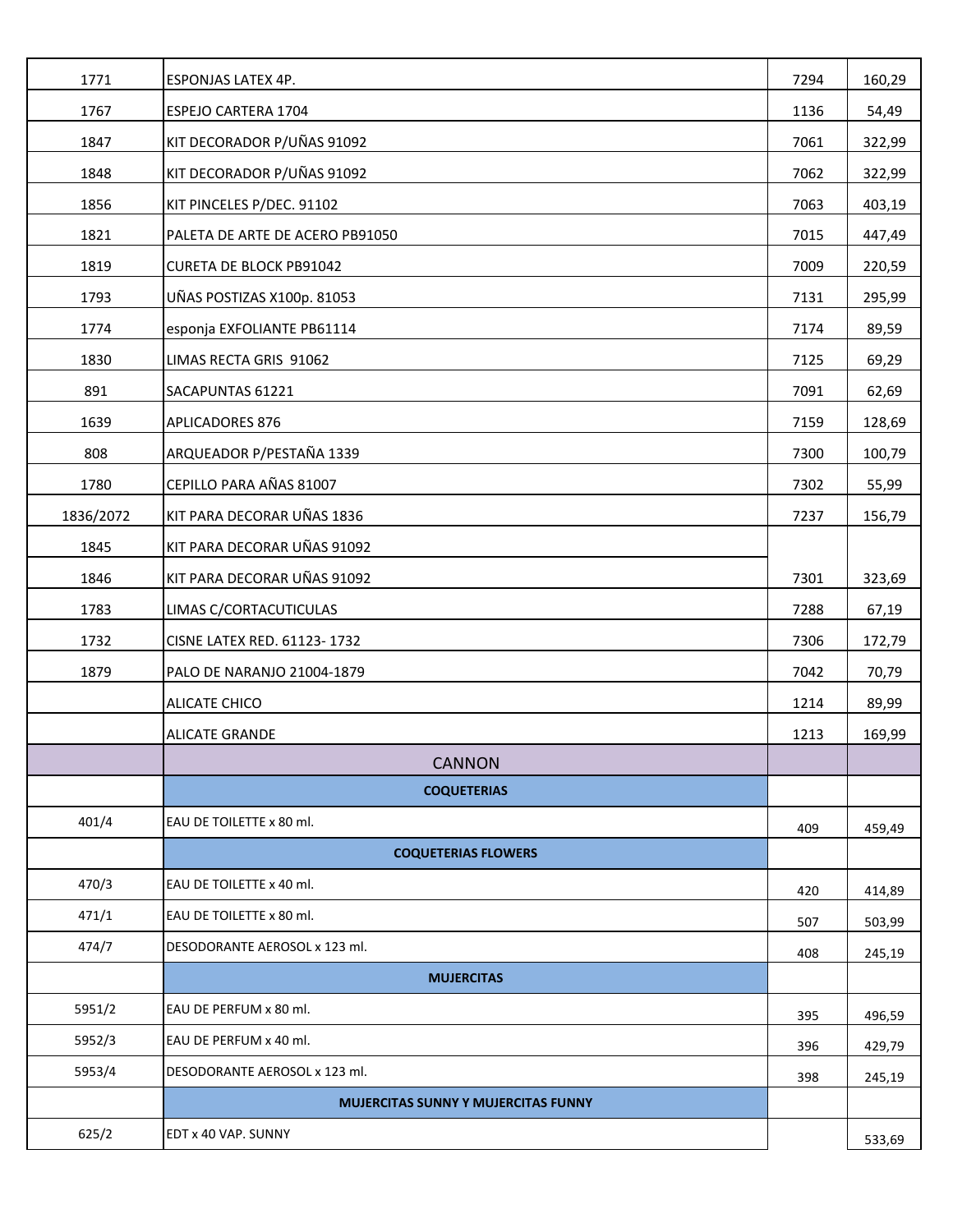| 627/4  | EDT x 40 VAP. - FUNNY                                 | 397 | 533,69  |
|--------|-------------------------------------------------------|-----|---------|
| 626/3  | MINI AEROSOL x 102 ml. SUNNY                          |     | 211,19  |
| 628/5  | MINI AEROSOL x 102 ml. FUNNY                          | 362 | 211,19  |
| 6230/2 | LATA MUJERCITAS SUNNY(EDT x 40 + MIN x 102)           |     |         |
| 6231/3 | LATA MUJERCITAS FUNNY (EDT x 40 + MIN x 102)          | 401 | 862,99  |
|        | <b>MUJERCITAS SOPHIE &amp; JULIE BY</b>               |     |         |
| 900/2  | Sophie By Mujercitas EDT x 50 ml c/ Vap.              |     |         |
| 910/4  | Julie By Mujercitas EDT x 50 ml c/ Vap.               | 431 | 904,79  |
| 901/3  | Sophie By Mujercitas DEO x 123 ml c/Vap.              |     |         |
| 911/5  | Julie By Mujercitas DEO x 123 ml c/Vap.               | 430 | 245,19  |
|        | <b>PIBES</b>                                          |     |         |
| 500/9  | COLONIA x 80 ml.                                      | 400 | 448,99  |
|        | <b>PACO</b>                                           |     |         |
| 1730/2 | EAU DE TOILETTE x 90 ml.                              | 406 | 512,19  |
| 1731/3 | EAU DE TOILETTE x 60 ml.                              | 407 | 422,29  |
| 1732/4 | EAU DE TOILETTE x 30 ml.                              | 388 | 340,69  |
| 1733/5 | DESODORANTE AEROSOL x 150 ml.                         | 402 | 245,19  |
|        | <b>PACO SURF</b>                                      |     |         |
| 1270/1 | EAU DE TOILETTE x 30 ML.                              | 424 | 622,69  |
| 1271/2 | EAU DE TOILETTE x 60 ML.                              | 419 | 719,19  |
| 1272/3 | DESODORANTE AEROSOL x 150 ML.                         | 410 | 245,19  |
|        | <b>DANIELLE</b>                                       |     |         |
| 440/5  | EAU DE TOILETTE x 90 ml.                              | 389 | 459,49  |
| 442/7  | SET COMBINADO (ART 440/5 + ART 124/6)                 |     |         |
| 441/6  | SET COMBINADO (440/5 + 126/8)                         | 403 | 942,09  |
|        | <b>JOLIE DANIELLE</b>                                 |     |         |
| 450/3  | EAU DE TOILETTE x 90 ml.                              | 389 | 459,49  |
|        | <b>MY LITTLE DANIELLE</b>                             |     |         |
| 2920/3 | EAU DE TOILETTE x 90 ML.                              | 13  | 719,19  |
| 2925/8 | EST. COMB. (2920/3 + 1 MUÑECO CONEJO)<br>CON VENTANA. | 391 | 1575,49 |
| 2923/6 | LATA COMBINADA NUBE DANIELLE                          | 393 | 1606,29 |
|        | <b>DANIELLE BOY - GIRL - BABY</b>                     |     |         |
| 9710/4 | EAU DE TOILETTE "BOY" X100ML. C/VAPORIZADOR           |     |         |
| 9711/5 | EAU DE TOILETTE "GIRL" X100ML. C/VAPORIZADOR          |     |         |
| 9712/6 | EAU DE TOILETTE "BABY" X100ML. C/VAPORIZADOR          | 447 | 882,49  |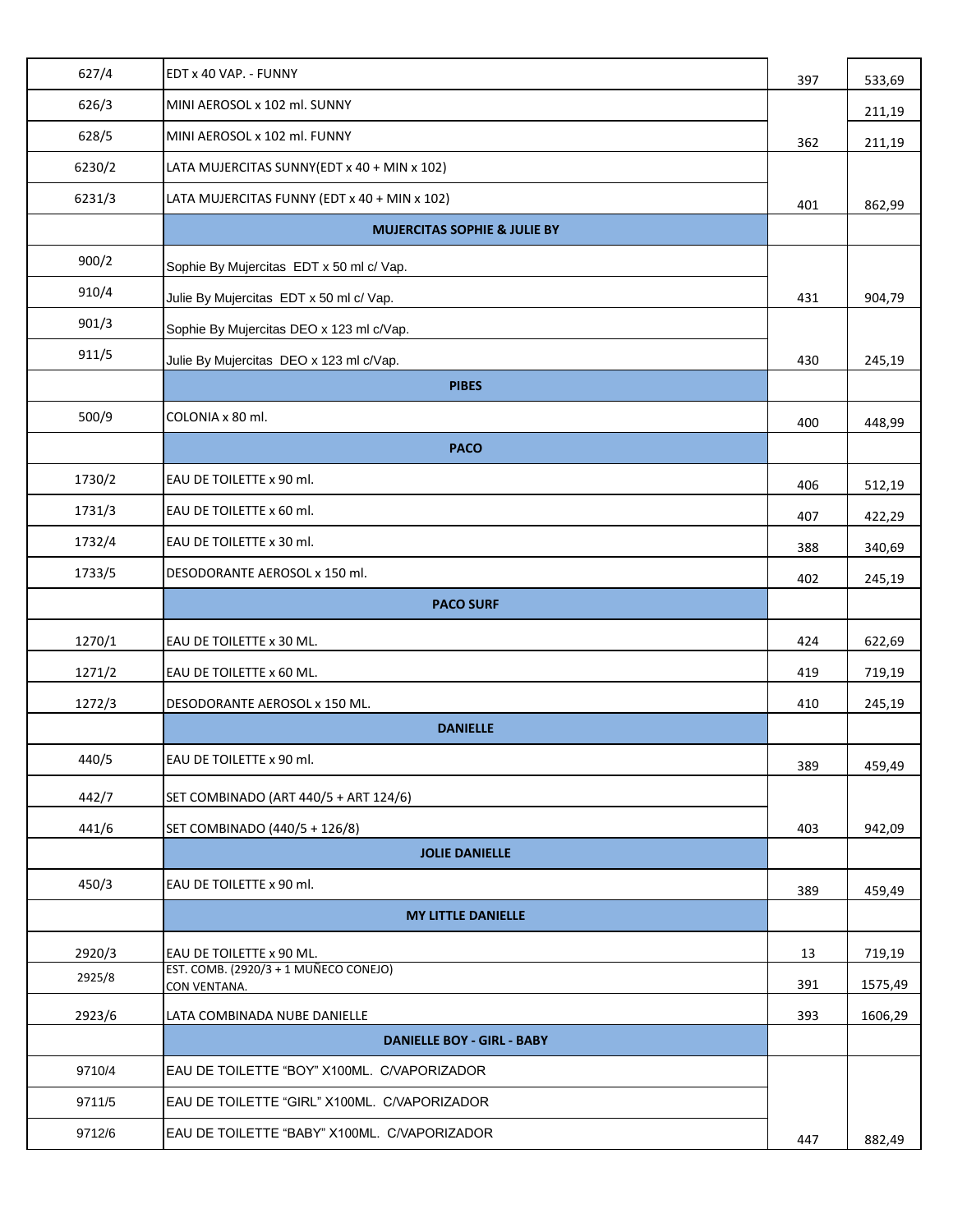|        | <b>FLOWERS ROSE</b>                    |     |         |
|--------|----------------------------------------|-----|---------|
| 6685/1 | EDT x 40 ml. c/vap.                    | 498 | 600,49  |
| 664/4  | DESOD.EN AEROSOL x 123 ml.             | 503 | 278,99  |
| 665/1  | EAU DE COLOGNE X 250                   | 506 | 0       |
|        | <b>CIEL love</b>                       |     |         |
| 6190/3 | EAU DE TOILETTE x 30 ML. C/VAPORIZADOR | 449 | 793,39  |
| 6191/4 | EAU DE TOILETTE x 60 ML. C/VAPORIZADOR | 453 | 971,59  |
| 6192/5 | DESODORANTE AEROSOL x 123 ML.          | 459 | 295,99  |
|        | <b>CIEL</b>                            |     |         |
| 301/2  | EAU DE PERFUM x 50 ml. C/VAPORIZADOR   | 339 | 889,89  |
| 303/4  | DESODORANTE EN AEROSOL x 123 ml.       | 337 | 295,99  |
|        | <b>CIEL ROSE</b>                       |     |         |
| 9621/5 | EAU DE PERFUM x 50 VAP                 | 457 | 889,89  |
| 9623/7 | DESODORANTE AEROSOL x 123 ml.          | 464 | 295,99  |
|        | <b>CIEL D'ETE</b>                      |     |         |
| 320/2  | EAU DE PARFUM x 50 ml. C/VAP.          | 340 | 889,89  |
| 322/4  | DESODORANTE EN AEROSOL x 123           | 341 | 295,99  |
|        | <b>CIEL NUIT</b>                       |     |         |
| 641/2  | EAU DE PARFUM x 50 VAP.                | 370 | 897,29  |
| 644/5  | DESODORANTE AEROSOL x 123 ml.          | 365 | 295,99  |
|        | <b>CIEL CRYSTAL</b>                    |     |         |
| 240/1  | EAU DE TOILETTE x 50 C/VAPORIZADOR     | 442 | 1116,99 |
| 242/3  | DESOD. AEROSOL x 123 ml.               | 444 | 295,99  |
| 246/8  | EAU DE COLOGNE x 250                   | 443 | 0       |
|        | <b>CIEL D'OR</b>                       |     |         |
| 2660/3 | EAU DE TOILETTE x 50 VAPO              | 473 | 1033,19 |
| 2662/5 | DESODORANTE AEROSOL x 123 ml.          | 477 | 295,99  |
|        | <b>CIEL PARADISE</b>                   |     |         |
| 8441/2 | EAU DE TOILETTE x 50 ML. C/VAPORIZADOR | 461 | 1033,19 |
| 8443/4 | DESODORANTE AEROSOL x 123 ML.          | 474 | 295,99  |
|        | <b>CIEL NOIR</b>                       |     |         |
| 1540/3 | EAU DE TOILETTE x 50 ML. C/VAPORIZADOR | 382 | 1116,99 |
| 1542/2 | DESODORANTE AEROSOL x 123 ML.          | 386 | 295,99  |
| 1544/7 | EAU DE COLOGNE x 250 ML                | 387 | 635,29  |
|        | <b>CIEL MAGIC</b>                      |     |         |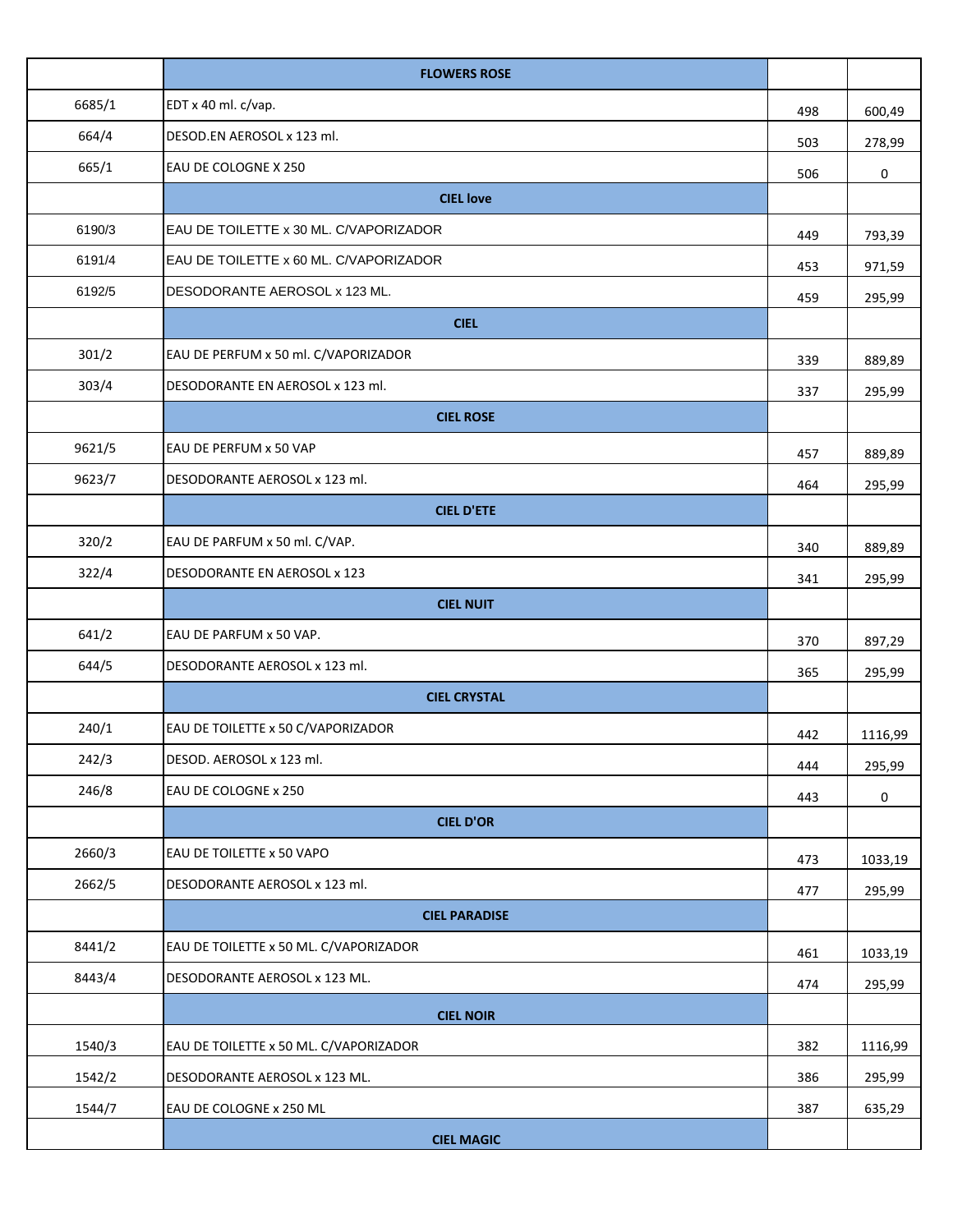| 2950/2 | EAU DE PARFUM x 50 ML.C/VAPORIZADOR | 414 | 1158,89 |
|--------|-------------------------------------|-----|---------|
| 2952/4 | DESODORANTE AEROSOL x 123 ML.       | 427 | 295,99  |
|        | <b>LÉXTREME</b>                     |     |         |
| 2435/6 | EAU DE PARFUM x 40 ML.C/VAPORIZADOR | 394 | 652,39  |
| 2436/7 | DESODORANTE AEROSOL x 123 ML.       | 413 | 295,99  |
|        | <b>KEVIN</b>                        |     |         |
| 370/1  | EDT x 60 ml. C/VAPORIZADOR          | 415 | 928,39  |
| 372/3  | DESODORANTE EN AEROSOL x 150 ml.    | 417 | 321,49  |
|        | <b>KEVIN PARK</b>                   |     |         |
| 1641/3 | EAU x 60 ml. C/ VAP                 | 468 | 1005,19 |
| 1644/5 | DESODORANTE AEROSOL x 150 ml.       | 466 | 321,49  |
|        | DESODORANTE AEROSOL x 250 ml.       | 564 | 0       |
|        | <b>KEVIN BLACK</b>                  |     |         |
| 180/1  | EDT x 60 C/ VAPORIZADOR             | 422 | 1005,19 |
| 183/4  | DESODORANTE AEROSOL x 150 ml.       | 421 | 321,49  |
|        | <b>KEVIN SPIRIT</b>                 |     |         |
| 6030/2 | EDT x 60 C/VAP                      | 405 | 984,19  |
| 6033/5 | DESODORANTE AEROSOL x 150           | 411 | 321,49  |
|        | <b>CHESTER ICE</b>                  |     |         |
| 600/3  | EAU DE TOILETTE x 100 ml.           | 380 | 771,19  |
| 601/4  | EAU DE TOILETTE x 60 ml.            | 364 | 570,79  |
| 604/7  | DESODORANTE EN AEROSOL x 150 ml.    | 384 | 312,99  |
|        | <b>COLBERT</b>                      |     |         |
| 1920/4 | EAU DE TOILETTE x 60 ml. VAP        | 445 | 659,79  |
| 1923/7 | DESODORANTE AEROSOL x 150           | 450 | 321,49  |
|        | <b>PINO COLBERT</b>                 |     |         |
| 5714/2 | EAU DE TOILETTE x 60 VAP            | 467 | 630,19  |
| 5715/3 | DESODORANTE AEROSOL x 150 ml.       | 470 | 321,49  |
|        | <b>COLBERT NOIR</b>                 |     |         |
| 1743/2 | EAU DE PARFUM x 60 VAP              | 478 | 771,19  |
| 1746/5 | DESODORANTE AEROSOL x 150           | 481 | 321,49  |
|        | <b>COLBERT US</b>                   |     |         |
| 870/1  | EAU DE TOILETTE x 60 VAP            | 485 | 756,29  |
| 871/2  | DESODORANTE AEROSOL x 150           | 487 | 321,49  |
|        | <b>ACQUA DI COLBERT</b>             |     |         |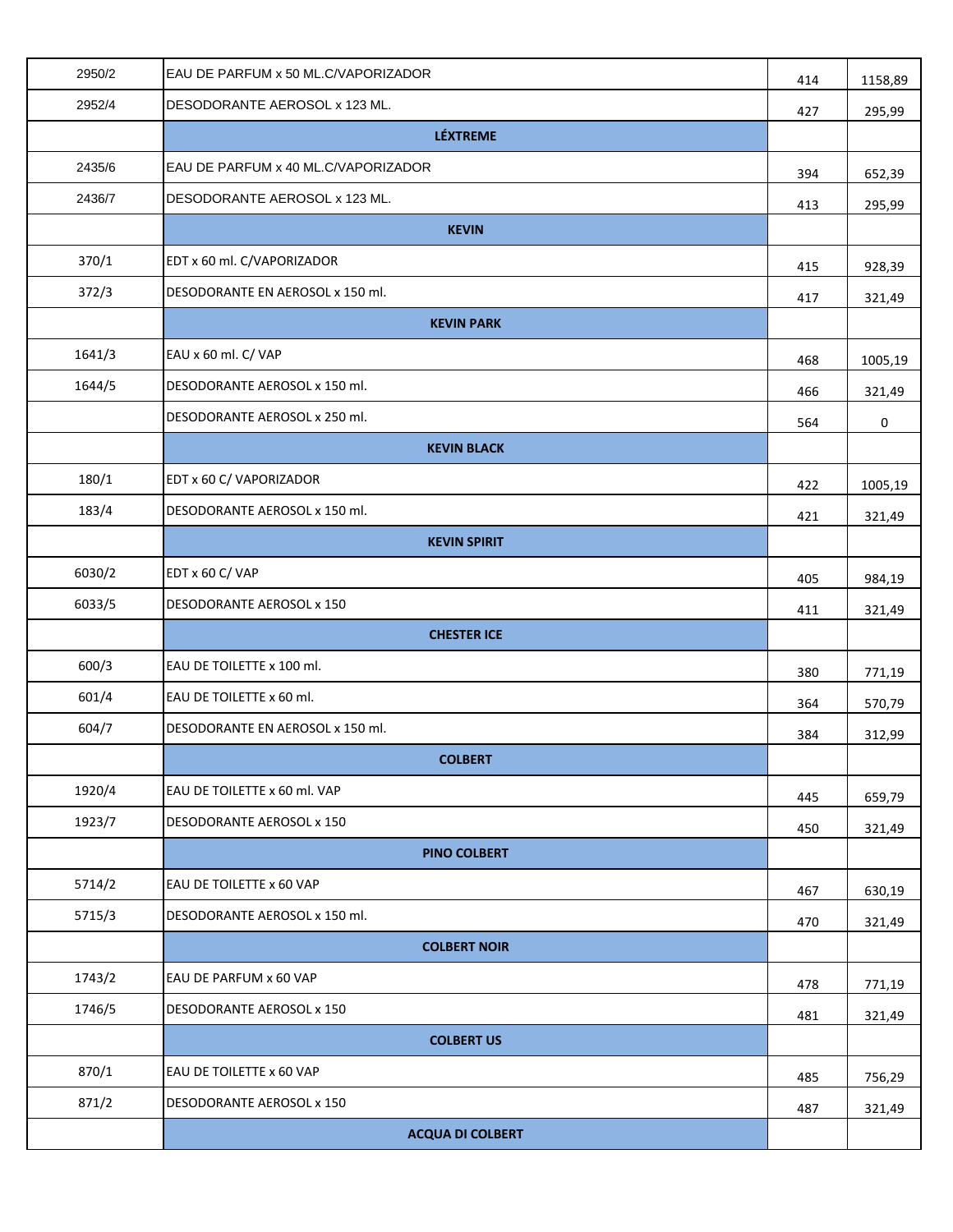| 281/9  | EDT x 60 ml. C/VAPORIZADOR                  | 616 | 815,69  |
|--------|---------------------------------------------|-----|---------|
| 280/1  | EDT x 100 ml. C/VAPORIZADOR                 | 524 | 1023,49 |
| 285/8  | DESODORANTE EN AEROSOL X 150 ml.            | 455 | 321,49  |
|        | <b>COLBERT SPACE</b>                        |     |         |
| 7422/5 | EDT x 60 ml. C/ VAP.                        | 434 | 852,79  |
| 7424/7 | DESODORANTE AEROSOL x 150 ml.               | 435 | 321,49  |
|        | <b>COLBERT CODE</b>                         |     |         |
| 1871/5 | EAU DE TOILETTE x 50 VAP                    | 452 | 1074,99 |
| 1872/6 | DESODORANTE AEROSOL x 150 ML.               | 451 | 338,49  |
|        | <b>COLBERT CODE bold</b>                    |     |         |
| 5820/1 | EAU DE TOILETTE x 100 ML. VAP               |     | 0       |
| 5821/2 | EAU DE TOILETTE x 50 VAP                    | 469 | 1074,99 |
| 5822/3 | DESODORANTE AEROSOL x 150 ML.               | 476 | 338,49  |
| 5823/4 | DESODORANTE AEROSOL x 250 ML.               |     |         |
|        | <b>CRANDALL</b>                             |     |         |
| 700/6  | COLONIA x 95 ml.                            | 489 | 682,09  |
| 7001/1 | EDT x 45 ml.                                | 490 | 0       |
| 709/1  | DESODORANTE AEROSOL x 150 ml.               | 494 | 295,99  |
|        |                                             |     |         |
|        |                                             |     |         |
|        | <b>PRÜNE</b>                                |     |         |
| 490/2  | EAU DE PARFUM x 50 - 1 C/VAP (COLOR GRIS)   |     | 1445,29 |
| 491/3  | EAU DE PARFUM x 50 - 2 C/VAP (COLOR BRONCE) |     | 1445,29 |
| 492/4  | EAU DE PARFUM x 50 - 3 C/VAP (COLOR COBRE)  |     | 1445,29 |
| 496/9  | EAU DE PARFUM x 50 - 4 C/VAP                | 460 | 1445,29 |
| 493/5  | DESODORANTE EN AEROSOL x 123 (COLOR GRIS)   |     | 310,99  |
| 494/6  | DESODORANTE EN AEROSOL x 123 (COLOR BRONCE) |     | 310,99  |
| 495/7  | DESODORANTE EN AEROSOL x 123 (COLOR COBRE)  |     | 310,99  |
| 497/8  | DESODORANTE EN AEROSOL x 123 PRUNE IV       | 462 | 310,99  |
|        | <b>PRÜNE ICON</b>                           |     |         |
| 390/1  | EAU DE PARFUM x 70 ML-1 C/VAPORIZADOR       | 565 | 2143,79 |
| 391/2  | DESODORANTE AEROSOL x 123 ML.               | 566 | 325,89  |
|        | <b>MOI PRÜNE</b>                            |     |         |
| 2030/3 | EAU DE TOILETTE x 60 ML C/VAPORIZADOR       | 525 | 1675,79 |
| 2031/3 | DESODORANTE AEROSOL x 123 ML.               | 527 | 310,99  |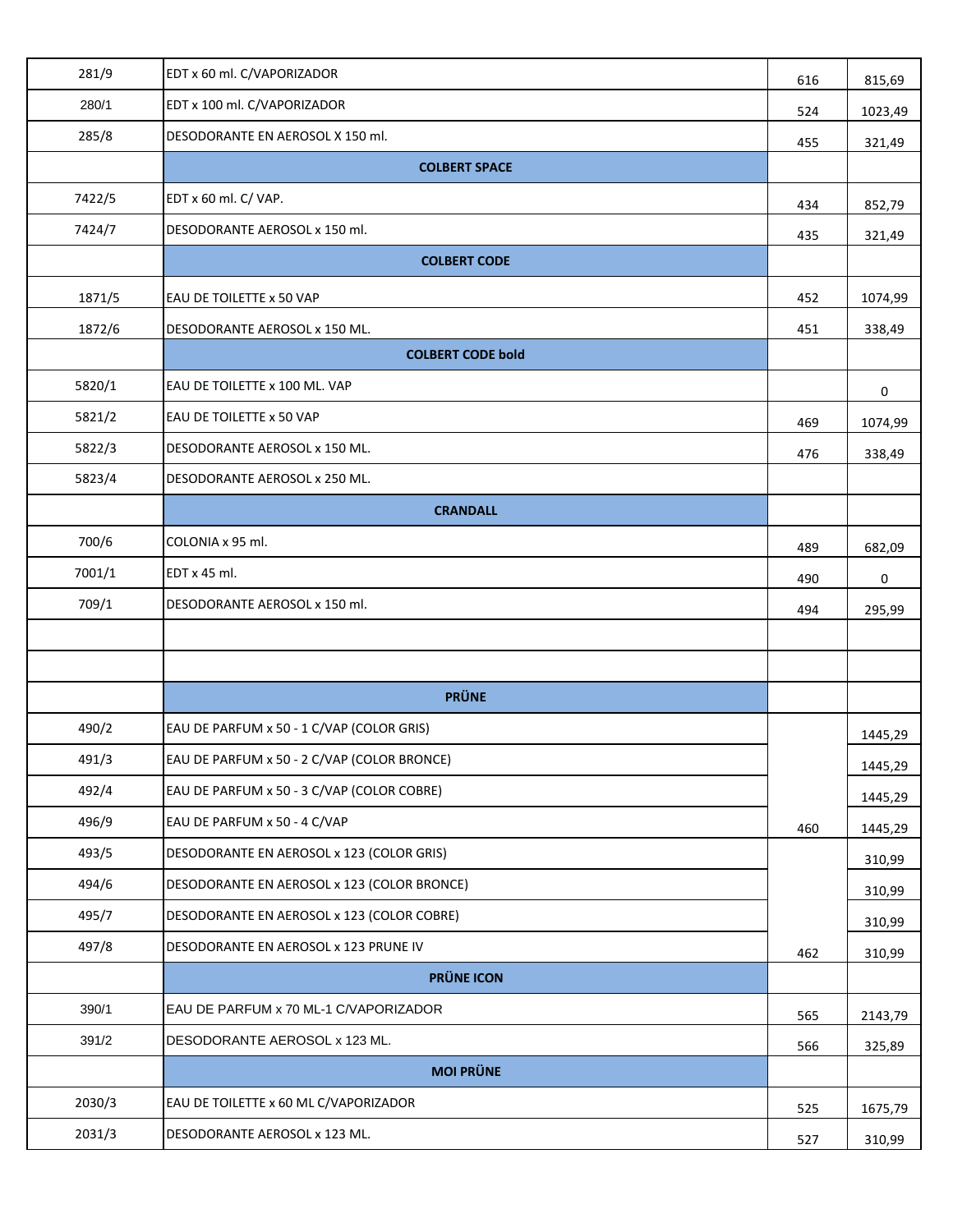|        | <b>PAULA CAHEN DANVERS</b>              |     |         |
|--------|-----------------------------------------|-----|---------|
| 453/4  | EUA DE TOILETTE x 60 ml. C/ VAP         | 436 | 1724,69 |
| 454/1  | EUA DE TOILETTE x 100 ml. C/VAP         |     |         |
| 455/9  | DESODORANTE EN AEROSOL x 123 ml.        | 437 | 310,99  |
| 4598/2 | EST.PAULA (EDT x 60 + AER.x 123)        |     |         |
|        | AMOR DE PAULA CAHEN DANVER              |     |         |
| 418/3  | EDT x 60 C/VAP                          | 436 | 1724,69 |
| 420/4  | DESODORANTE x 123 ml.                   | 437 | 310,99  |
|        | <b>LUZ DE PAULA CAHEN DANVERS</b>       |     |         |
| 590/3  | EDT x 60 C/VAP                          | 436 | 1724,69 |
| 592/4  | DESODORANTE EN AEROSOL x 123 ml.        | 437 | 310,99  |
|        | <b>ALEGRIA DE PAULA CAHEN DANVERS</b>   |     |         |
| 3110/2 | EAU DE TOILETTE 60 ML. C/VAPO.          | 436 | 1724,69 |
| 3112/3 | DESODORANTE AEROSOL 123 ML.             | 437 | 310,99  |
|        | <b>ALMA DE PAULA CAHEN DANVERS</b>      |     |         |
| 8430/3 | EDT x 60 C/VAP                          | 497 | 1724,69 |
| 8432/5 | DESODORANTE EN AEROSOL x 123 ml.        | 499 | 310,99  |
|        | LUNA DE PAULA CAHEN DANVERS             |     |         |
| 2760/2 | EAU DE TOILETTE x 60 ML.C/VAPORIZADOR   | 436 |         |
| 2762/4 | DESODORANTE AEROSOL x 123 ML.           | 437 |         |
|        | <b>CARO CUORE</b>                       |     |         |
| 652/5  | EDT x 60 ml. C/VAP.                     | 472 | 1584,99 |
| 654/7  | DESODORANTE AEROSOL x 123 ml.           | 471 | 310,99  |
|        | <b>CARO CUORE AMORE</b>                 |     |         |
| 924/2  | EAU DE TOILETTE x 60 ML. C/VAPO.        | 472 | 1584,99 |
| 926/4  | DESODORANTE AEROSOL x 123 ML.           | 471 | 310,99  |
|        | <b>LAS PEPAS</b>                        |     |         |
| 4001/2 | MITO - EAU DE PARFUM x 100 ML C/VAP     |     | 2143,79 |
| 4006/7 | NINFA - EAU DE PARFUM x 100 ML C/VAP    | 490 | 2143,79 |
| 4002/3 | MITO - DESODORANTE EN AEROSOL x 123 ML  |     | 318,39  |
| 4007/8 | NINFA - DESODORANTE EN AEROSOL x 123 ML | 492 | 318,39  |
|        | <b>GINO BOGANI POUR FEMME</b>           |     |         |
| 5214/7 | EAU DE PARFUM x 40 ML. C/VAPORIZADOR    | 345 | 1584,99 |
| 5212/4 | EAU DE PARFUM x 60 ML. C/VAPORIZADOR    | 416 | 1906,29 |
| 5213/5 | DESODORANTE AEROSOL x 123 ML.           | 346 | 310,99  |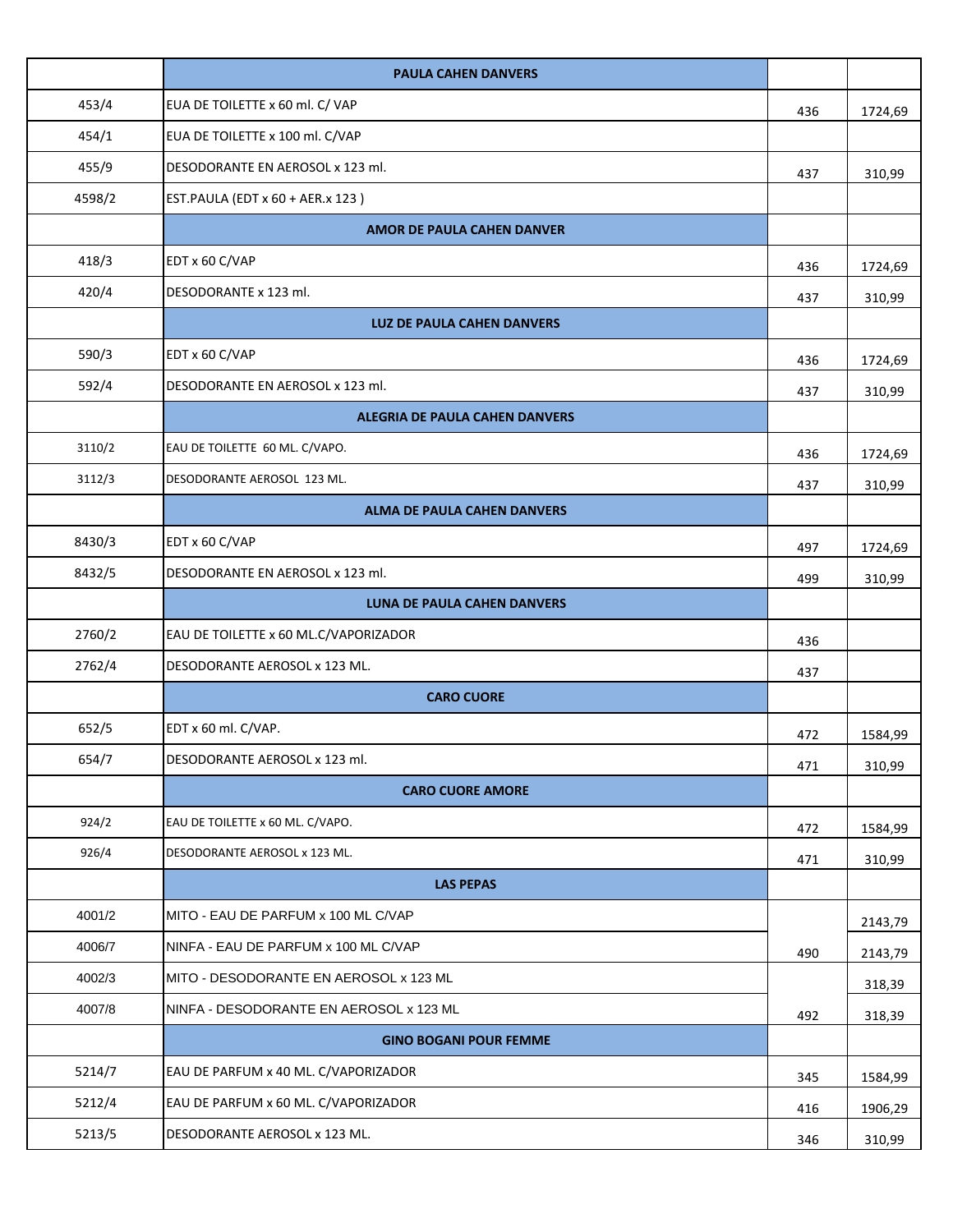|        | <b>CHIC TO CHEEK DE GINO BOGANI</b>            |     |         |
|--------|------------------------------------------------|-----|---------|
| 1021/3 | EAU DE PARFUM x 40 ML C/VAPORIZADOR            | 372 | 1584,99 |
| 1023/8 | DESODORANTE AEROSOL x 123 ML.                  | 373 | 310,99  |
|        | <b>GINO BOGANI TOUT NOIR - POUR FEMME -</b>    |     |         |
| 8417/3 | EAU DE PARFUM x 40 ML C/VAPORIZADOR            | 347 | 1584,99 |
| 8419/5 | DESODORANTE AEROSOL x 123 ML.                  | 361 | 310,99  |
|        | <b>GINO BOGANI POUR HOMME</b>                  |     |         |
| 1674/6 | EAU DE TOILETTE x 60 ML.C/VAPORIZADOR          | 425 | 1584,99 |
| 1677/3 | DESODORANTE AEROSOL x 150 ML.                  | 428 | 310,99  |
|        | <b>KEVIN ABSOLUTE</b>                          |     |         |
| 5962/4 | EAU DE TOILETTE x 60 VAPORIZADOR               | 454 | 1494,19 |
| 5963/5 | EAU DE TOILETTE x 100 VAPORIZADOR              | 456 | 1815,49 |
| 5964/6 | DESODORANTE AEROSOL x 150 ml.                  | 458 | 310,99  |
| 5969/4 | ESTUCHE COMBINADO KEVIN ABSOLUTE               | 427 | 0       |
|        | <b>KEVIN platinum</b>                          |     |         |
| 2535/4 | DESODORANTE AEROSOL x 150 ml.                  | 493 | 310,99  |
| 2533/2 | EAU DE TOILETTE x 50 VAPORIZADOR               | 479 | 1389,39 |
|        | <b>KEVIN FREEDOM</b>                           |     |         |
| 670/2  | EAU DE TOILETTE x 60 ML.C/VAPORIZADOR          | 423 | 1298,59 |
| 672/4  | DESODORANTE AEROSOL x 150 ML                   | 426 | 310,99  |
|        | <b>KEVIN METAL</b>                             |     |         |
| 5120/3 | EAU DE TOILETTE x 60 ML.C/VAPORIZADOR          | 432 | 1494,29 |
| 5122/5 | DESODORANTE AEROSOL x 150 ML                   | 441 | 310,99  |
|        | <b>KEVIN</b> femme                             |     |         |
| 481/7  | EAU DE TOILETTE x 60 VAPORIZADOR               | 500 | 1452,29 |
| 483/9  | DESODORANTE AEROSOL x 123 ml.                  | 504 | 310,99  |
|        | <b>PALOMA HERRERA</b>                          |     |         |
| 571/5  | EAU DE PARFUM x 60 ML.C/VAPORIZADOR            | 363 | 1738,69 |
| 572/6  | DESODORANTE AEROSOL x 123 ML.                  | 366 | 310,99  |
|        | PALOMA HERRERA PASSION                         |     |         |
| 1861/6 | EAU DE PARFUM x 60 ML.C/VAPORIZADOR            | 363 | 1738,69 |
| 572/6  | DESODORANTE AEROSOL x 123 ML.                  | 366 | 310,99  |
|        | <b>ESTUCHES HOMBRES</b>                        |     |         |
| 2960/1 | BOLSITO KEVIN (EAU TOILETTEx 60+DES.AER x 150) | 552 | 1843,79 |
| 2961/2 | BOLSITO KEVIN BLACK (EAU T x 60+DES.AER x 150  |     |         |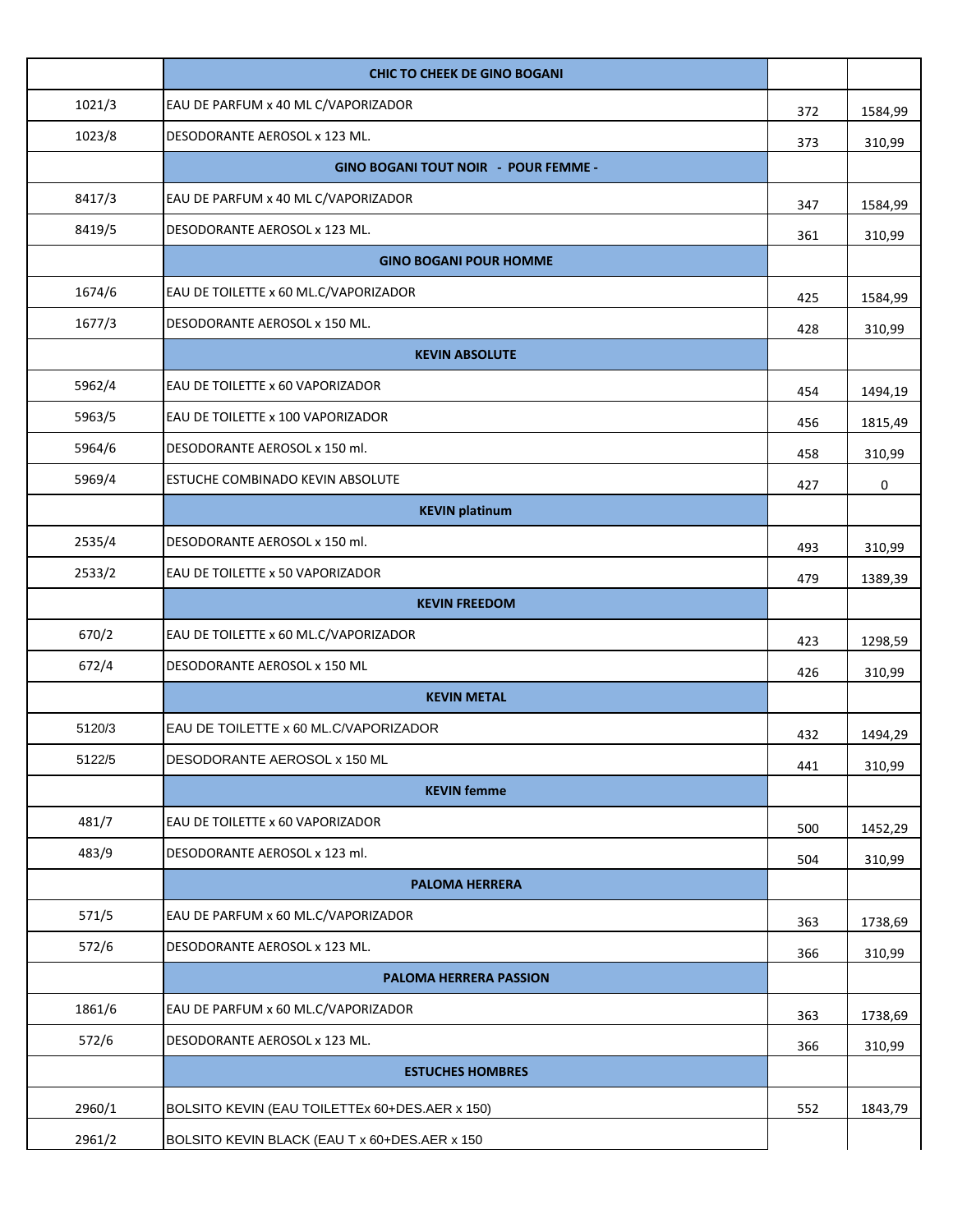| 2962/3 | BOLSITO KEVIN SPIRIT (EAU Tx 60+DES.AER x 150) | 553       | 1843,79 |
|--------|------------------------------------------------|-----------|---------|
| 2965/6 | BOLSITO ACQUA DI C (EAU x 60 + DES.AREx 150)   | 554       | 1748,79 |
| 2966/7 | BOLSITO CHESTER ICE (EAU T x 60+DES.AERx 150)  | 558       | 1653,79 |
| 2967/8 | BOLSITO COLBERT CODE (EAU Tx 60+DES.AER x 150) | 576       | 1939,79 |
| 2963/4 | BOLSITO KEVIN ABSOLUTE (EAU x 60+DES.AERx 150) | 579       | 2326,69 |
| 2964/5 | BOLSITO KEVIN METAL (EAU T x 60+DES.AER x 150) | 580       | 2326,69 |
|        | <b>ESTUCHES MUJER</b>                          |           |         |
| 6670/3 | <b>ESTUCHE CIEL</b>                            | 438       | 1842,99 |
| 6673/6 | <b>ESTUCHE CIEL CRISTAL</b>                    | 483       | 2036,99 |
| 6672/5 | <b>ESTUCHE CIEL NOIR</b>                       | 491       | 2036,99 |
| 6671/4 | <b>ESTUCHE CIEL NUIT</b>                       | 439       | 1939,99 |
| 6675/8 | <b>ESTUCHE FLOWER'S</b>                        | 448       | 1647,99 |
| 6674/7 | <b>ESTUCHE CIEL MAGIC</b>                      | 496       | 2135,99 |
|        | <b>UPA LA LA</b>                               |           |         |
|        | <b>COLONIA NEW BABY</b>                        |           |         |
|        | COLONIA LUZ LUNA                               |           |         |
|        |                                                | 4         | 254,99  |
|        | <b>SHAMPOO</b>                                 | 6         | 157,89  |
|        | <b>JABONES</b>                                 | 9         | 98,69   |
|        | <b>ESTUCHE MAMADERA ZOO</b>                    | 20        | 610,49  |
|        | <b>ESTUCHE PORTA CHUPETE</b>                   | 24        | 468,89  |
|        | <b>SET TRAPITO</b>                             | 33        | 517,99  |
|        | toallas economica BELABIN                      | 4097      | 99,99   |
|        | MAMADERA GIGANTE                               | 12        | 2263,89 |
|        | <b>VJ PARFUM</b>                               |           |         |
| 3176   | LOVELY JENKO                                   | 9004      | 1033,79 |
| 3404   | spell's night                                  | 9012      | 1098,79 |
| 3428   | spell's night blue drop                        | 9013      | 1098,79 |
| 1615   | ORIXA FEM                                      | 9015      | 1104,99 |
| 3817   | LOVELY GAME                                    | 9027      | 1182,49 |
| 3824   | LOVELY GAME ELIXIR                             | 9026      | 1182,49 |
| 3480   | D ORGEVAL BLUE LIGHT X 100                     | 9030      | 1168,79 |
| 3787   | YD LICIOUS                                     | 9031      | 1212,79 |
| 4425   | YD LICIOUS FRESH PINK                          | 9032      | 1171,29 |
| 3459   | AD                                             | COD: 9003 | 1193,79 |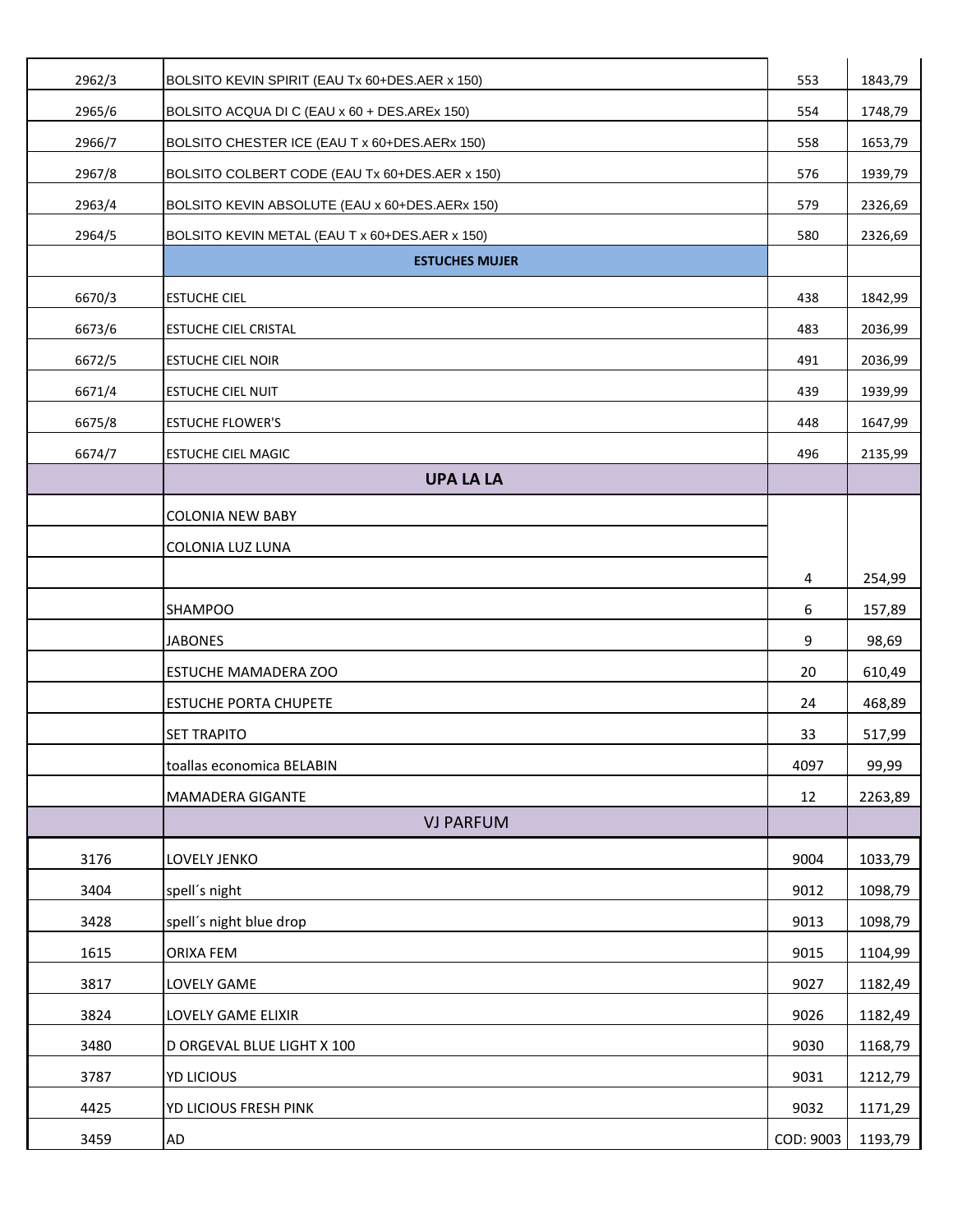| 3442          | AD LE SECRET x 100ml.      | COD: 9007 | 1193,79 |
|---------------|----------------------------|-----------|---------|
| 3367          | yd irresistible            | 9048      | 1278,79 |
| 3572          | yd irresistible SENSUAL    | 9049      | 1246,29 |
| 793           | <b>MISS MILLIONAIRE</b>    | 9051      | 1119,99 |
| 3961          | MIS MILLONAIRE PRIVE       | 9052      | 1119,99 |
| 3718          | YD ANGE x 75               | 9055      | 1148,79 |
| 3336          | D ORGEVAL CODE X 100       | 9067      | 1232,49 |
| 816           | YD FLEUR X 100ml.          | COD: 9001 | 1168,79 |
| 4906          | PRINTEMPS BOUQUET x 100ml. | 9113      | 1168,79 |
| 4104          | YD FLEUR LELIXIR x 100ml.  | 9066      | 1278,79 |
| 3619          | LUMIERE                    | 9060      | 1232,49 |
| 3831          | HAI                        | 9057      | 1252,49 |
| 3879          | LUMIERE BLACK              | 9070      | 1284,99 |
| 3589          | <b>GH SUBLIME</b>          | 9061      | 1252,49 |
| 4005          | <b>CHARM IN BLACK</b>      | 9064      | 1252,49 |
| 3435/4098     | <b>BELLA LEGERE</b>        | 9072      | 1322,49 |
| 4494          | <b>BELLA ROSE X 100</b>    | 9073      | 1322,49 |
| 3435/4418/    | <b>BELLA L'ECLAT</b>       | 9074      | 1322,49 |
| 3725/4395     | ATHENEA                    | 9009      | 1258,79 |
| 4401/3732     | ATHENEA GODDESS X 100      | 9038      | 1489,99 |
| 3749          | YD12 VIP NIGHT CLUB FEM    | 9088      | 1489,99 |
| 2964          | <b>YD12</b>                | 9089      | 1489,99 |
| 2957          | YD12VIP                    | 9104      | 1489,99 |
| 3381          | YD12VIP ROSE               | 9106      | 1489,99 |
| 2971          | YD12 SEXY                  | 9105      | 1491,29 |
| 4012          | <b>SWEET GIRL</b>          | 9080      | 1438,79 |
| 4210          | SWEET GIRL LEGERE X 90ML   | 9079      | 1438,79 |
| 4050          | <b>SWEET GIRL PRIVEE</b>   | 9081      | 1438,79 |
| 4463          | <b>GOLDEN SWEET GIRL</b>   | 9092      | 1438,79 |
| 4074/4081     | YD12 VIP MEN PECERA        | 9110      | 1671,29 |
| 4234          | <b>CHARM IN WHITE</b>      | 9109      | 1831,29 |
| 4913          | BELLA SOLEIL DIAMONDX100ML | 9117      | 1322,49 |
| 4968          | ATHENEA BLOSSOM X 100ML    | 9118      | 1472,49 |
| <b>HOMBRE</b> |                            |           |         |
| 3022/847      | <b>HORSE BLUE</b>          | 9022      | 1143,79 |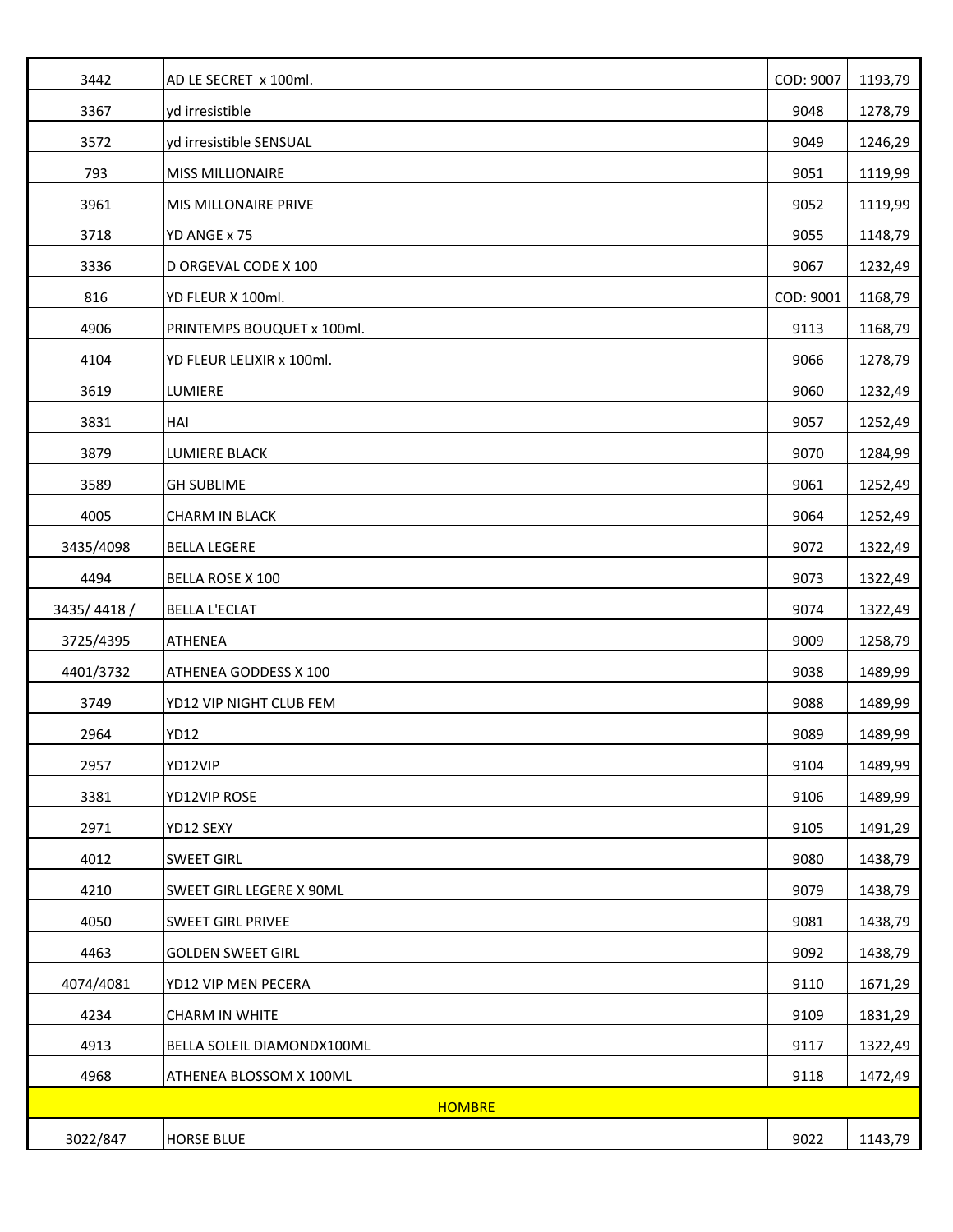|                              | 3626/823/4432/3022 DORGEVAL CODE MEN x100ml. | 9023 | 1207,49 |
|------------------------------|----------------------------------------------|------|---------|
| 2988/3626                    | <b>HYDO VERDE</b>                            | 9024 | 1117,49 |
| 1622/2988                    | ORIXA POUR HOMME                             | 9036 | 1284,99 |
| 3077/1622                    | <b>JENKO</b>                                 | 9037 | 1258,79 |
| 826 / 2896 / 2866 /30 YD ONE |                                              | 9041 | 1239,99 |
| 4890/3466                    | yd for all                                   | 9114 | 1239,99 |
| 3503/3527                    | CELSIUS                                      | 9043 | 1207,49 |
| 3602 / 2995/3275             | BLACK YD X 100                               | 9050 | 1284,99 |
| 2827/4814                    | <b>GH MEN</b>                                | 9053 | 1252,49 |
| 3763/4500                    | GH PRIVETE X 100                             | 9068 | 1264,99 |
| 4197/2827                    | <b>YD PURE</b>                               | 9071 | 1284,99 |
| 3039/4197                    | YD ANGEL / ANGEL THIERRY MUGLER              | 9069 | 1309,99 |
| 3671/3039                    | BLACK YD APHRODISIAQUE MEN                   | 9094 | 1322,49 |
|                              | 8169/0748/7448/416(BLACK YD ELIXIR MEN       | 9075 | 1322,49 |
| 4043/3671                    | OUD GOOD x 100ml.                            | 9083 | 1374,99 |
| 3114/4111                    | YD12 MEN X 100                               | 9085 | 1354,99 |
| 3121/4128                    | YD12 SEXY MEN                                | 9086 | 1354,99 |
| 4203/3114                    | MILLONAIRE MONEY                             | 9087 | 1354,99 |
| 3954/3121                    | <b>G.MILLONAIRE PRIVE</b>                    | 9090 | 1469,99 |
| 4487/4203                    | <b>G.MILLIONAIRE LUCKIEST</b>                | 9091 | 1469,99 |
|                              | 9024**/3794/3954 YD12 VIP MEN X 110          | 9103 | 1469,99 |
| 218/3664/4487                | YD 12 VIP night club men                     | 9101 | 1469,99 |
| 4180/3794                    | YD12 VIP BLACK MEN X 110                     | 9095 | 1469,99 |
| 3558/3350/4180               | <b>GRAND VICTORIOUS</b>                      | 9097 | 1444,99 |
| 3930                         | VICTORIOUS AQUA                              | 9098 | 1444,99 |
| 3350                         | <b>VICTORIOUS</b>                            | 9099 | 1444,99 |
| 4456/3930                    | VICTORIOS INTENSE x 100ml.                   | 9102 | 1444,99 |
| 49374456                     | <b>VICTORIO ONYX</b>                         | 9115 | 1603,79 |
| 472/4432                     | G.MILLONAIRE Gentleman x 100ml.              | 9100 | 1472,49 |
|                              | GOOD BOY PARFUM x 100                        |      | 1472,49 |
| 4821                         | <b>BAD BOY</b>                               | 9116 | 1472,49 |
| 4951                         | YD12 SKATE MEN X 85ML                        | 9119 | 1696,29 |
|                              | <b>WELLS</b>                                 |      |         |
|                              | <b>INGLESA WELS</b>                          |      |         |
|                              | LAVANDA FLOWER                               |      |         |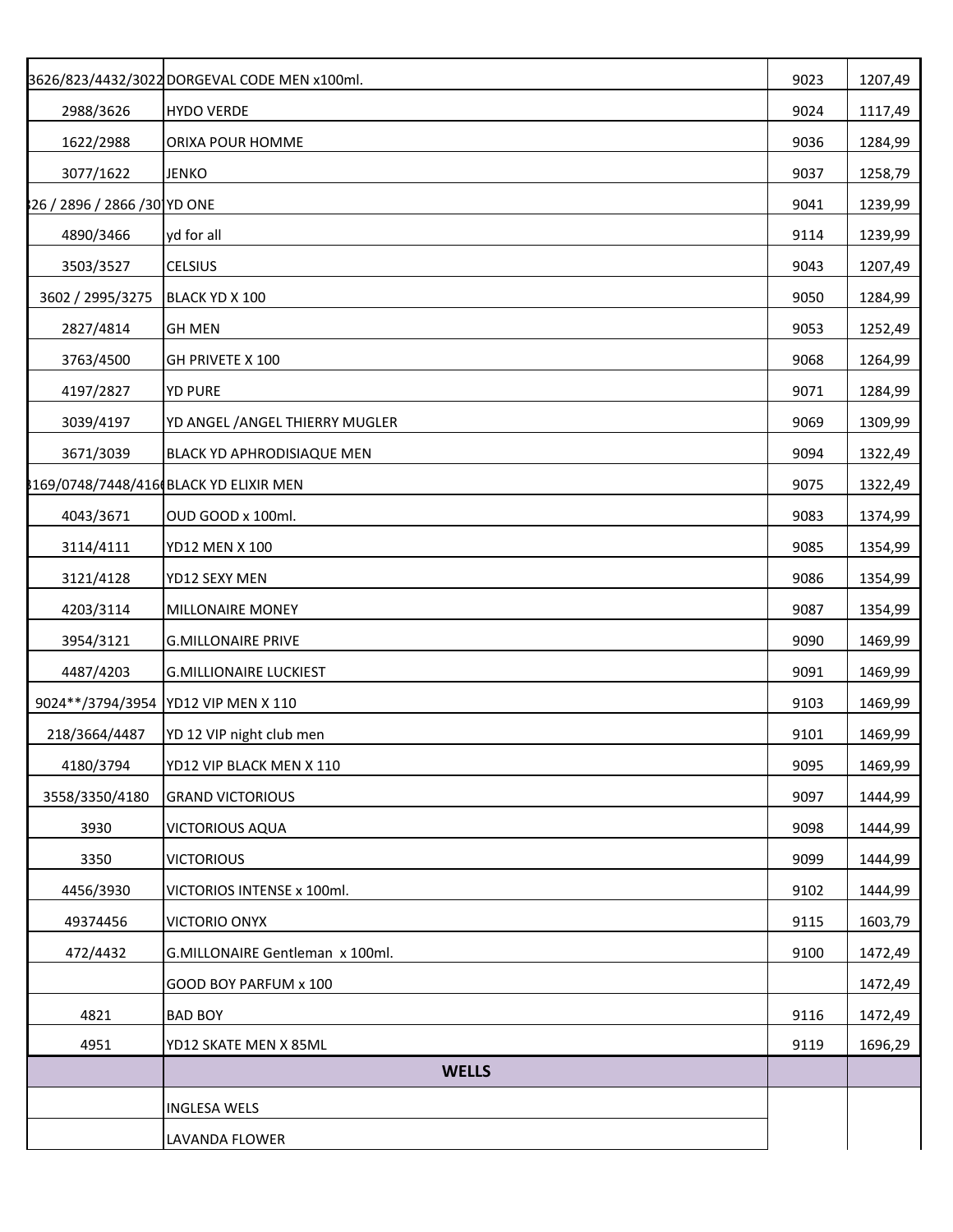|         | <b>HENO HUMECTANTE</b>          |      |        |
|---------|---------------------------------|------|--------|
|         | <b>FLOWERS HAMBRE</b>           | 4000 | 485,99 |
|         | <b>WASSIGNTON</b>               |      |        |
| 1023016 | POMADA PREMIUN NEGRO            |      |        |
| 1023026 | POMADA PREMIUN MARRON           |      |        |
| 1023036 | POMADA PREMIUN INCOLORO         | 825  | 212,69 |
| 1122017 | POMADA LIQUIDA NEGRO            |      |        |
| 1122027 | POMADA LIQUIDA MARRON           |      |        |
| 1122037 | POMADA LIQUIDA INCOLORA         |      |        |
| 1122127 | POMADA LIQUIDA BLANCA           | 819  | 271,69 |
| 1250016 | <b>BRILLO ESPONJA NEGRO</b>     |      |        |
| 1250026 | <b>BRILLO ESPONJA MARRON</b>    |      |        |
| 1250036 | <b>BRILLO ESPONJA NEUTRO</b>    | 814  | 275,29 |
| 1453126 | CREMA EUREKA Lata 45cm          | 815  | 188,29 |
| 1305016 | RENOVADOR x 180cm. NEGRO        |      |        |
| 1305026 | RENOVADOR x 180cm. MARRON       |      |        |
| 1305036 | RENOVADOR x 180cm. INCOLORO     |      |        |
| 1305046 | RENOVADOR x 180cm. MARRON CLARO | 829  | 571,19 |
| 1345006 | LIMPIADOR SOS x 180cm. NEUTRO   | 830  | 545,69 |
| 1365006 | <b>PROTECTOR</b>                | 828  | 599,79 |
| 1420006 | <b>CUERO ENGRASADO NEUTRO</b>   | 818  | 623,29 |
| 1501017 | TINTA FIX NEGRO                 |      |        |
| 1501027 | <b>TINTA FIX MARRON</b>         | 812  | 341,09 |
|         | <b>PINZAS XZN</b>               |      |        |
| 400     | PINZA x 12u. BLANCAS            | 1215 | 506,79 |
| 410     | PINZA x 12u. NEGRA              | 1216 | 752,49 |
| 420     | PINZA ACERO                     |      |        |
| 490     | PINZA ACERO COLOR               | 1217 | 189,79 |
| 430     | PINZA PUNTA DORADA              | 1218 | 285,79 |
| 440     | PINZA ACERO NEGRA               |      |        |
| 450     | PINZA DE COBRE                  | 1219 | 200,69 |
| 700     | CORTACUTICULAS                  | 1220 | 155,29 |
|         | <b>FULTON</b>                   |      |        |
| 104035  | VIEJA LAVANDA X 120 (031)       | 5003 | 734,89 |
| 104019  | VIEJA LAVANDA X 60 (278)        | 5025 | 537,99 |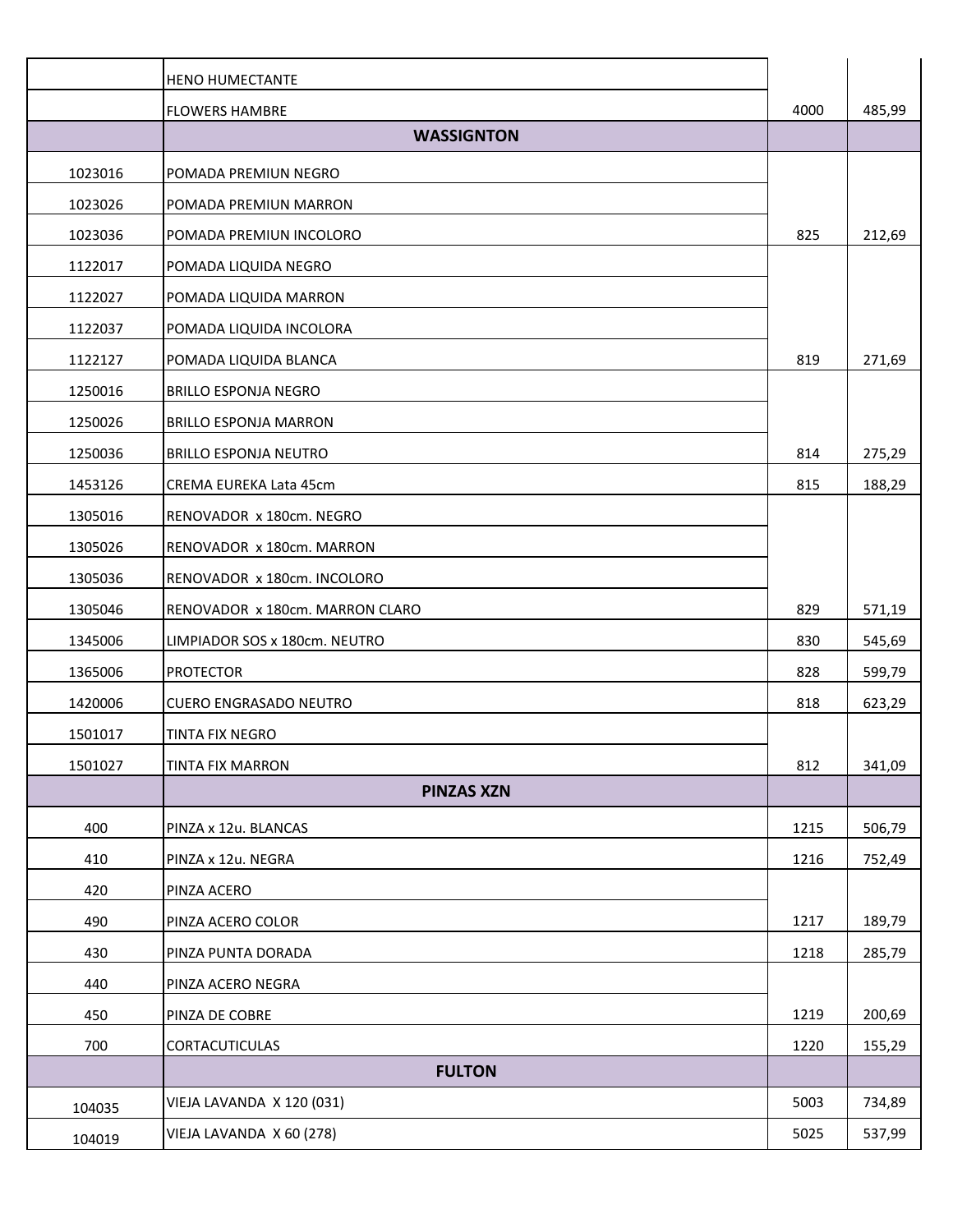| 291020 | SPA ESTUCHE MAGNOLIA (BODY+CREMA) 104           |      |        |
|--------|-------------------------------------------------|------|--------|
| 291021 | SPA ESTUCHE VAINILLA (BODY+CREMA) 197           | 5010 | 822,39 |
| 291022 | SPA ESTUCHE GARDENIA (BODY+CREMA) 111           |      |        |
| 291023 | SPA ESTUCHE ROMANCE (BODY+CREMA) (449)          |      |        |
| 291024 | SPA ESTUCHE LOVE (BODY+CREMA) (432)             |      |        |
| 291025 | SPA ESTUCHE DREAMS (BODY+CREMA) (456)           | 5009 | 822,39 |
| 291026 | SPA ESTUCHE FLOR DE HIGO (BODY+CREMA) ()        |      |        |
| 291027 | SPA ESTUCHE SUGAR (BODY+CREMA) ()               |      |        |
| 244015 | ARTESANIAS EN COLONIAS x 250ml. ARTESANIAS 076  |      |        |
| 244023 | ARTESANIAS EN COLONIAS x 250ml. ROSAS 090       | 5011 | 492,19 |
| 284025 | ARTESANIAS EN COLONIAS x 250ml. VIOLETAS 022    |      |        |
| 204031 | ARTESANIAS EN COLONIAS x 250ml. JAZMIN 106      |      |        |
| 291010 | ARTESANIAS ESTUCHE ARTESANIA (JAB+ESP) 224      |      |        |
| 291011 | ARTESANIAS ESTUCHE ROSAS (JAB+ESP) 220          | 5015 | 387,19 |
| 291012 | ARTESANIAS ESTUCHE VIOLETA (JAB+ESP) 231        |      |        |
| 291013 | ARTESANIAS ESTUCHE JAZMIN (JAB+ESP) 217         |      |        |
|        | ARTESANIAS ESTUCHE X 2 jabones                  | 5012 | 401,49 |
| 291015 | LATAS CORAZON X24u.                             | 5027 | 258,59 |
| 400008 | BEBE ESTUCHE (COLONIA+TALCO) 340                | 5017 | 787,39 |
| 40009  | BEBE ESTUCHE (COLONIA+JAB) 357                  |      |        |
| 40010  | BEBE KIT (SHAMPOO+JAB+ESP) 067                  |      |        |
| 400001 | <b>BEBE JABON 196</b>                           | 5018 | 0      |
| 400007 | <b>BEBE FECULA 017</b>                          | 5019 | 0      |
| 304026 | BEBE COLONIA x 245ml. 396                       | 5016 | 472,39 |
| 400011 | BEBE GIFT SET BEBE LATA C/COLONIA x 160 -570-   | 5021 | 931,79 |
| 400012 | BEBE GIFT 2 SET BEBE LATA C/COLONIA x 245 -563- | 5028 | 931,79 |
|        | <b>PINK 21</b>                                  |      |        |
| 1592   | PINK 21(1592)LIPGLOS BR DUO                     | 6054 | 291,49 |
| 2950   | PINK 21 SOMBRA X 9 NEON GIRL (2950)             | 6119 | 581,89 |
| 2627   | PINK 21(2667)LIP GLOSS KISS ME                  | 6122 | 177,09 |
| 2936   | PINK 21(2936) COSMOS                            | 6133 | 510,99 |
| 2537   | PINK 21(2537) SOMBRA X 12 COLORES               | 6100 | 475,19 |
| 2963   | MASCARA BIG LASHES 42730--2963                  |      |        |
| 2552   | mascaras                                        | 6129 | 264,99 |
| 2953   | PINK 21(2953) TROPICAL X 6 COLORES              | 6136 | 0      |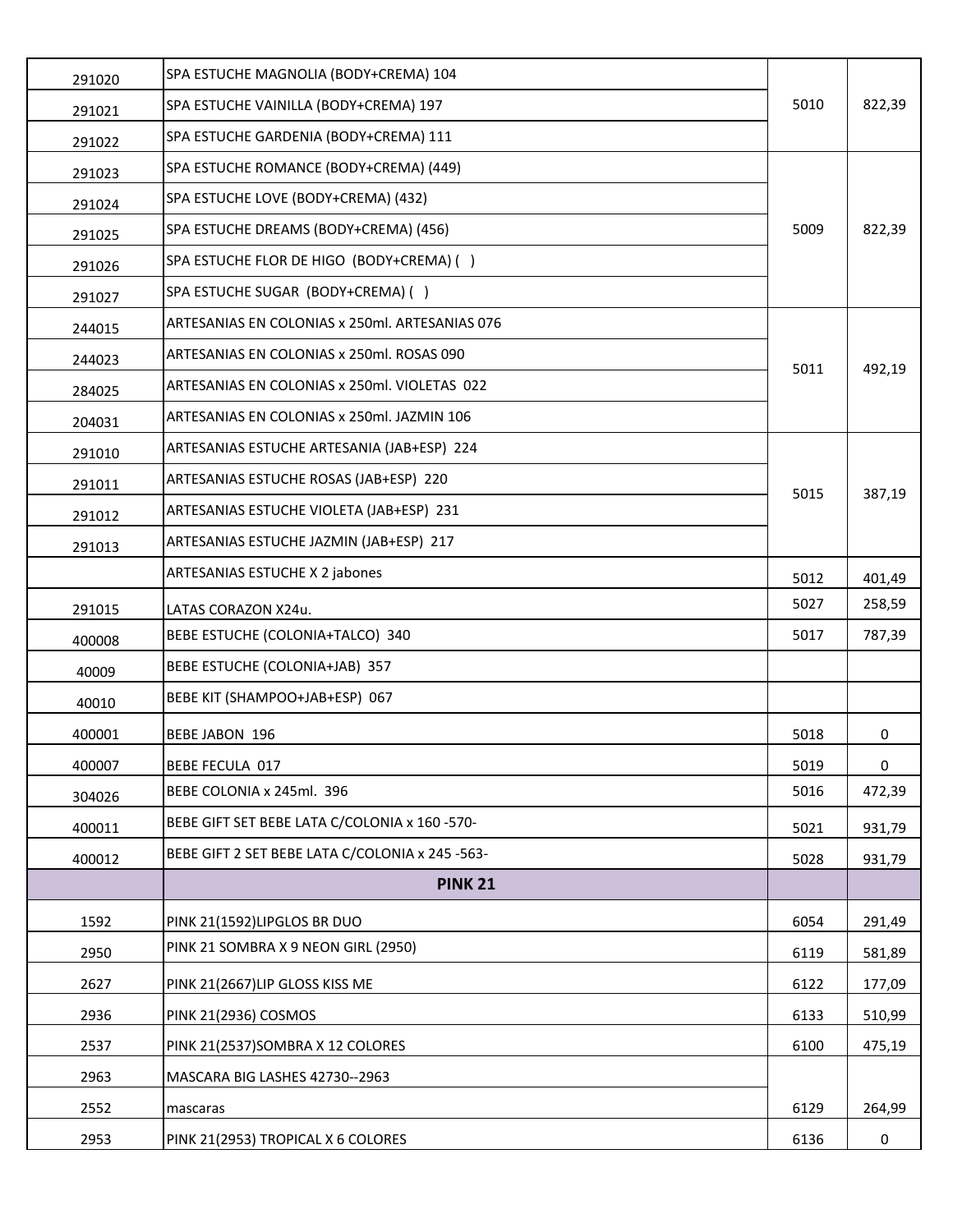| 2956 | SOMBRA VIBRANT x 7 COLORES 42402-2956          | 6132 | 388,49 |
|------|------------------------------------------------|------|--------|
| 2935 | SOMBRA GALAXY x 11 COLORES 42662               | 6130 | 511,99 |
| 2962 | MASCARA EN 1 42723--2962                       | 6134 | 0      |
| 2929 | SOMBRA UNIVERSE x12 COL. 42617--2929           | 6131 | 529,29 |
| 2954 | PINK 21(2954) LUCKY X 9 COLORES                | 6137 | 0      |
| 2955 | SOMBRA x 6 COLORES RIO-2955 PINK 21            | 6139 | 415,79 |
| 3034 | SOMBRA / GLITTER BEAUTY -3034                  | 6140 | 703,99 |
| 3060 | SOMBRA / GLITTER DREAMER -3060                 | 6138 | 688,99 |
| 2681 | PINK 21(2681) SOMBRAS X18 EXOTIC               | 6123 | 558,39 |
| 1199 | PINK 21 SOMBRA MATTE x 6(1199)                 | 6116 |        |
| 2540 | PINK 21 SOMBRA X18 WILD SOUL(2540)             | 6104 | 914,79 |
| 2602 | PINK 21 SOMBRA X 12 URBAN (2602)               | 6114 |        |
| 1996 | PINK 21 SOMBRA X 10 BE NICE (1996)             | 6040 | 415,79 |
| 2544 | PINK 21 SOMBRA X 10 ANGEL (2544)               | 6097 | 434,79 |
| 2568 | PINK 21 SOMBRA X 11 HOT NIGHTS (2568)          | 6115 | 382,29 |
| 2951 | SOMBRA LOVE x 9 42549                          | 6125 | 387,19 |
| 3075 | PINK 21 SOMBRA GOLD EDITION (3075)             |      |        |
| 1200 | PINK 21 KIT DE SOMBRAS COMPLETO (1200)         | 6042 | 0      |
| 2938 | PINK 21 DELINEADOR DE COLORES (2938)           | 6118 | 237,59 |
| 1590 | PINK 21(1590) BRILLO LABIAL + RETRACTIL+LABIAL | 6086 | 427,69 |
| 2571 | PINK 21 SOMBRA X 7 MATTE /3 Br. (2571)         | 6112 | 0      |
| 2593 | PINK 21(2593)REAL ME POLVO TRASLUCIDO          | 6128 | 349,29 |
|      | <b>RETRACTIL</b>                               | 6120 | 65,99  |
| 3263 | SOMBRAS X 28 GOOD GIRLS(3263)                  | 6142 | 669,99 |
| 1271 | DELINEADOR EN FIBRA GATO (1271)                | 6141 | 255,29 |
|      | PLASTICOS GLAGO                                |      |        |
| 124  | MAMADERA TOMA SOLITO                           | 3600 | 166,59 |
| 135  | <b>MAMADERA COLOR</b>                          | 3613 | 142,99 |
| 126  | JUGUERA TOMA SOLITO                            | 3614 | 147,39 |
| 110  | JABONERAS Ch.                                  | 383  | 50,19  |
| 109  | JABONERAS Gdes.                                | 385  | 61,69  |
| CH1  | <b>CHUPETES BLISTER x 6</b>                    | 879  | 494,39 |
| 113  | ESPEJOS N*2001                                 | 1484 | 104,29 |
| 114  | ESPEJOS N*2002                                 | 1485 | 130,49 |
| 115  | ESPEJOS N*2003                                 | 1486 | 200,49 |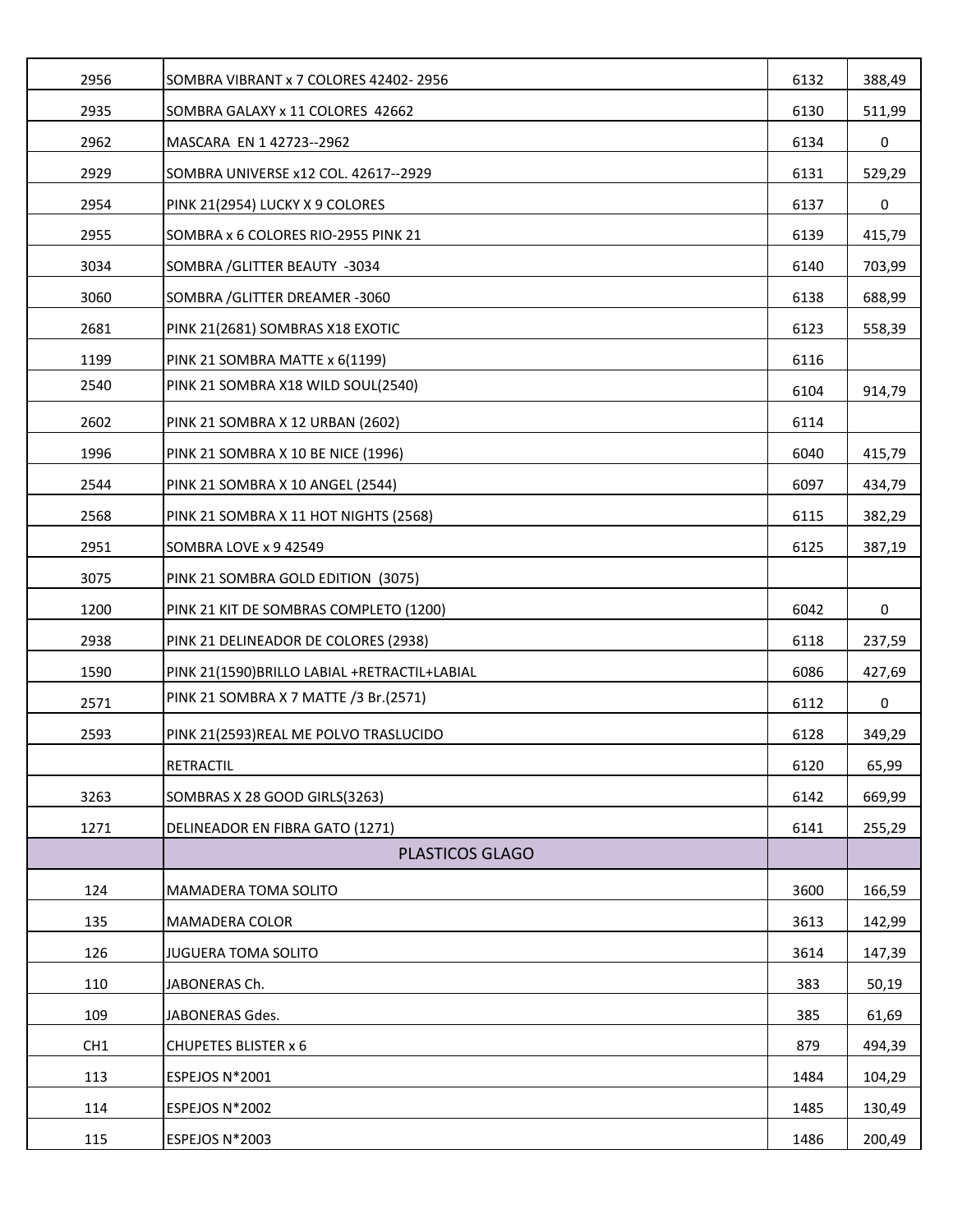| 116  | ESPEJOS N*2004                         | 1487 | 284,99    |
|------|----------------------------------------|------|-----------|
| 117  | <b>ESPEJOS para CARTERA</b>            | 1135 | 43,79     |
| 123  | TETINAS SILICONAS x10u.                | 948  | 188,59    |
| 1000 | VASO FUTBOL                            | 1495 | 115,99    |
| 1041 | sorbito con tetina                     | 880  | 211,99    |
|      | <b>PUCHERITO</b>                       |      |           |
| 101  | <b>MORDILLO</b>                        | 59   | 113,29    |
| 110  | CINTA CON PRENDEDOR X 6u.              | 57   | 15,29     |
| 130  | CHUPETE C/CINTA                        | 54   | 130,99    |
| 310  | SET MAMADERAS/JUGUERA/LIMPIA/TETINA    | 55   | 349,99    |
| 311  | <b>SET REGALO</b>                      | 49   | 566,39    |
| 313  | SET REGALO E/CAJA                      | 58   | $\pmb{0}$ |
| 132  | chupete silicona                       | 52   | 125,59    |
| 314  | SET REGALO BABY MAMADERA/CHUP/MORDILLO | 51   | 458,49    |
|      | <b>BROCHAS DE AFEITAR</b>              |      |           |
|      | <b>BROCHA CHICAS</b>                   | 1023 | 266,99    |
|      | <b>BROCHA MADERA</b>                   | 1025 | 321,99    |
|      | <b>MASIVO</b>                          |      |           |
|      |                                        |      |           |
|      | AXE                                    |      |           |
|      | <b>BLACK NIGHT</b>                     |      |           |
|      | <b>MARINE</b>                          |      |           |
|      | <b>GOLD TEMPTATION</b>                 |      |           |
|      | <b>MARTIN GARRIX</b>                   |      |           |
|      | COLLISION                              |      |           |
|      | <b>DARK TEMPTATION</b>                 |      |           |
|      | <b>BLACK</b>                           |      |           |
|      | <b>RIVER</b>                           |      |           |
|      | <b>MUSK</b>                            |      |           |
|      | <b>APOLLO</b>                          | 539  | 239,99    |
|      | <b>AXE SECO</b>                        |      | 239,99    |
|      | GOLD                                   |      |           |
|      | <b>ICE CHILL</b>                       |      |           |
|      | <b>APOLLO</b>                          |      |           |
|      | <b>BLACK</b>                           |      |           |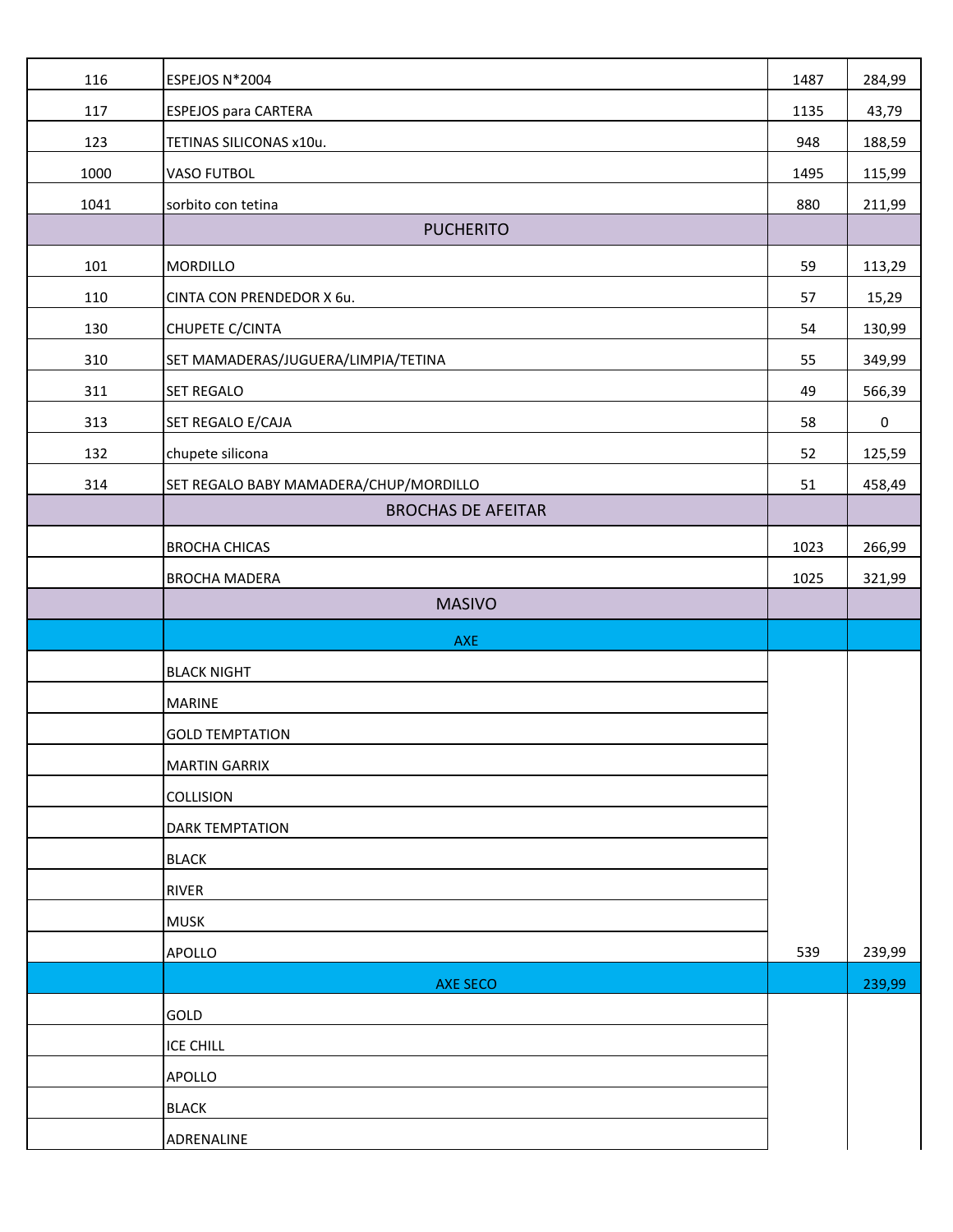| <b>BOCA</b>                   |     |        |
|-------------------------------|-----|--------|
| RIVER                         |     |        |
| ANARCHY FOR HER               | 532 | 229,99 |
| <b>DOVE</b>                   |     |        |
| ORIGINAL                      |     |        |
| PERA                          |     |        |
| <b>PEPINO</b>                 |     |        |
| <b>MELON</b>                  |     |        |
| POMELO                        |     |        |
| <b>DURAZNO</b>                |     |        |
| GRANADA                       |     |        |
| <b>INVISIBLE DRY</b>          |     |        |
| <b>INVISIBLE CARE</b>         |     |        |
| <b>BEAUTY FINISH</b>          |     |        |
| DERMO ACLARANTE               | 519 | 269,99 |
| <b>EXTRA FRESH</b>            |     |        |
| <b>CUIDADO TOTAL</b>          |     |        |
| <b>SPORTS</b>                 | 517 | 269,99 |
| <b>DOVE ROLL-ON</b>           |     |        |
| ORIGINAL                      |     |        |
| SERUM ACLARANTE               |     |        |
| PERA                          |     |        |
| <b>INVISIBLE DRY</b>          |     |        |
| DERMO ACLARANTE               |     |        |
| <b>INVISIBLE CARE</b>         |     |        |
| SERUM ACLARANTE               |     |        |
| <b>INVISIBLE DRY</b>          |     |        |
| <b>CUIDADO TOTAL</b>          |     |        |
| <b>EXTRA FRESH</b>            | 518 | 223,99 |
| <b>DOVE BARRA</b>             |     |        |
| ORIGINAL                      | 526 | 339,99 |
| SHAMPOO / ACONDICIONADOR DOVE |     |        |
| <b>OLEO NUTRICION</b>         |     |        |
| RECUPERACION EXTREMA          |     |        |
| NUTRICION OLEO MICELAR        |     |        |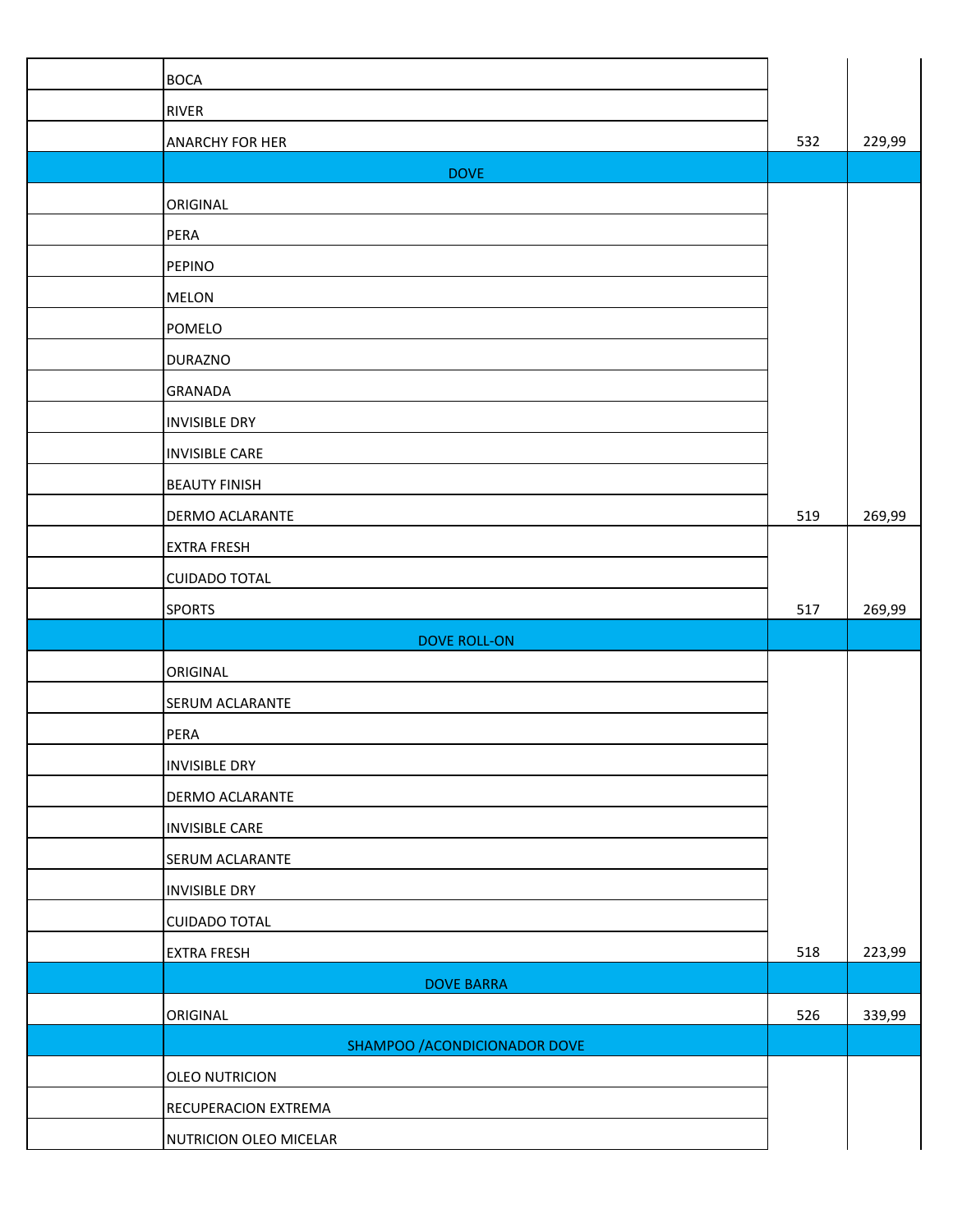| <b>HIDRATACION INTENSA</b>     |      |                     |
|--------------------------------|------|---------------------|
| RECONSTRUCCION COMPLETA        | 568  |                     |
| <b>OLEO NUTRICION</b>          |      |                     |
| OLEO NUTRICION MICELAR         |      |                     |
| RECUPERACION EXTREMA           |      |                     |
| <b>RECONSTRUCCION COMPLETA</b> | 568  | 239,99              |
| <b>DOVE JABON</b>              |      |                     |
| ORIGINAL                       | 588  | 109,99              |
| <b>CUTEX</b>                   |      |                     |
| <b>FORTALECEDOR</b>            | 789  |                     |
| HUMECTANTE                     |      |                     |
| HIPOALERGENICO                 |      | 136,29              |
| <b>FORTALECEDOR</b>            |      |                     |
| HUMECTANTE                     |      |                     |
| HIPOALERGENICO                 | 788  | 93,59               |
| <b>EFFICIENT</b>               |      |                     |
| <b>EFFICIENT AEROSOL</b>       | 557  | 247,99              |
| EFFICIENT x 100gr.             | 555  | 147,99              |
| <b>EFFICIENT x 200</b>         | 556  | 247,99              |
| <b>LOR CHESELINE</b>           |      |                     |
| x150 AMARILLO                  | 578  | 199,99              |
| x150 AZUL                      | 549  | 199,99              |
| x280 AZUL                      | 551  | 319,99              |
| HIND'S                         |      |                     |
| x 125gr.                       | 3951 | 149,89              |
| x 250gr.                       | 3952 | 274,89              |
| x 350gr.                       | 3953 | 374,89              |
| ANTI AGE PLUS x 250gr.         | 3968 | $\pmb{0}$           |
| X 75gr.                        | 3950 | 124,89              |
| PERFECTION x 250gr.            | 3954 | $\mathsf{O}\xspace$ |
| <b>JOHNSON</b>                 |      |                     |
| JOHNSON COLONIA X 100          |      |                     |
| ANTES DE DORMIR                |      |                     |
| <b>BESITOS</b>                 |      |                     |
| <b>FRESCA CARICIA</b>          |      |                     |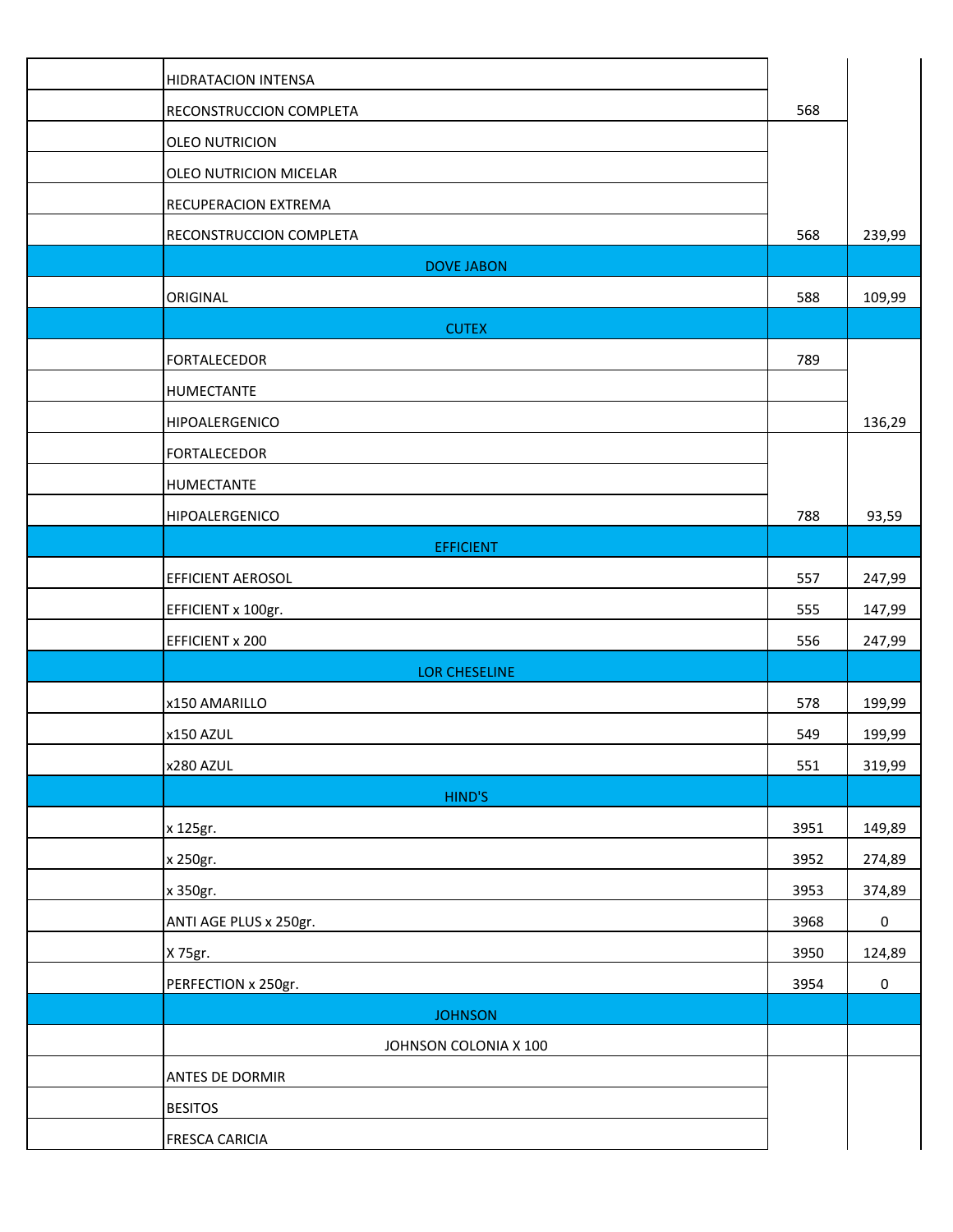| SONRISAS                    | 3928 | 374,89 |
|-----------------------------|------|--------|
| JOHNSON COLONIA X 200       |      |        |
| ANTES DE DORMIR             |      |        |
| <b>BESITOS</b>              |      |        |
| <b>FRESCA CARICIA</b>       |      |        |
| SONRISAS                    | 3919 | 479,89 |
| JOHNSON SHAMPOO x 200       |      |        |
| PH CLASICO                  |      |        |
| HIDRATACION INTENSA         |      |        |
| MANZANILLA                  |      |        |
| RULOS DEFINIDOS             |      |        |
| <b>GOTAS DE BRILLO</b>      | 3931 | 299,99 |
| JOHNSON ACONDICIONADOR x200 |      |        |
| PH CLASICO                  |      |        |
| HIDRATACION INTENSA         |      |        |
| MANZANILLA                  |      |        |
| <b>GOTAS DE BRILLO</b>      | 3933 | 319,99 |
| JOHNSON ACEITE x100cc.      |      |        |
| <b>PURO</b>                 |      |        |
| ALOE Y VITAMINA E           | 3929 | 409,99 |
| JOHNSON ACEITE x200cc.      |      |        |
| <b>PURO</b>                 |      |        |
| ALOE Y VITAMINA E           | 3930 | 523,79 |
| <b>REXONA MEN</b>           |      |        |
| ANTIBACTERIAL INVISIBLE     |      |        |
| <b>FOREST</b>               |      |        |
| <b>FUTBOL FANATICS</b>      |      |        |
| <b>INVISIBLE</b>            |      |        |
| <b>HOMBRE</b>               |      |        |
| <b>XTRA COOL</b>            |      |        |
| V8                          |      |        |
| SENSITIVE                   | 642  | 259,99 |
| <b>REXONA MUJER</b>         |      |        |
| POWDER DRY                  |      |        |
| ANTIBACTERIAL INVISIBLE     |      |        |